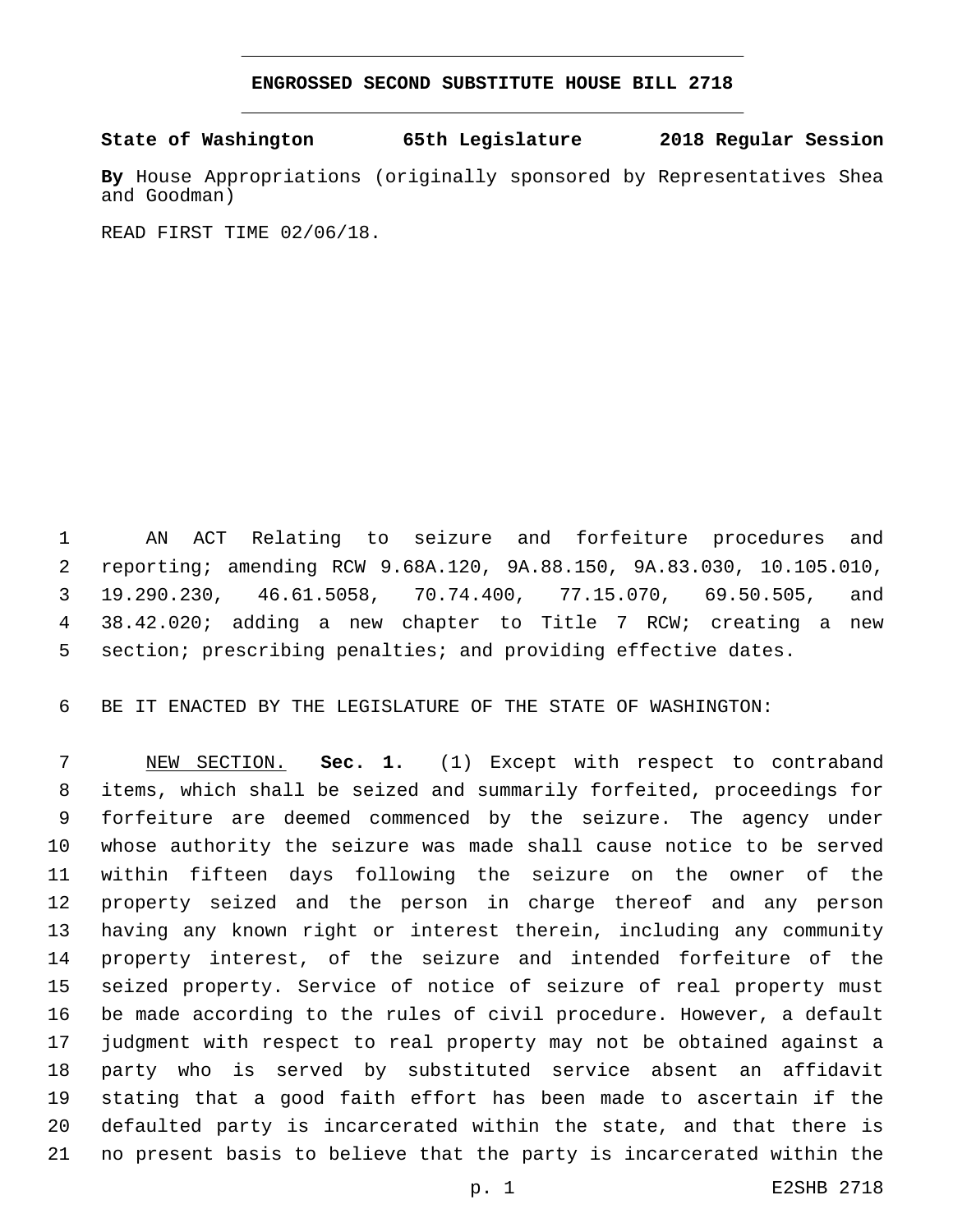state. Notice of seizure in the case of property subject to a security interest that has been perfected by filing a financing statement in accordance with chapter 62A.9A RCW, or a certificate of title, must be made by service upon the secured party or the secured party's assignee at the address shown on the financing statement or the certificate of title. The notice of seizure in other cases may be served by any method authorized by law or court rule including, but not limited to, service by certified mail with return receipt requested. Service by mail is deemed complete upon mailing within the 10 fifteen-day period following the seizure.

 (2) If no person notifies the seizing agency in writing of the person's claim of ownership or right to possession of an item seized within sixty days of the service of notice from the seizing agency in the case of personal property and one hundred twenty days in the case of real property, the item seized is deemed forfeited. The community property interest in real property of a person whose spouse or domestic partner committed a violation giving rise to seizure of the real property may not be forfeited if the person did not participate 19 in the violation.

 (3) If any person notifies the seizing agency in writing of the person's claim of ownership or right to possession of an item seized within sixty days of the service of notice from the seizing agency in the case of personal property and one hundred twenty days in the case of real property, the person or persons must be afforded a reasonable opportunity to be heard as to the claim or right. The notice of claim may be served by any method authorized by law or court rule including, but not limited to, service by first-class mail. Service by mail is deemed complete upon mailing within the sixty day period following service of the notice of seizure in the case of personal property and within the one hundred twenty day period following service of the notice of seizure in the case of real property.

 (4) The hearing must be before a hearing officer who is not in the direct chain of command of the chief law enforcement officer of the seizing agency, except that where the seizing agency is a state agency as defined in RCW 34.12.020(4), the hearing must be before a hearing officer who is not in the direct chain of command of the chief law enforcement officer of the seizing agency or an administrative law judge appointed under chapter 34.12 RCW. Such a hearing and any appeal therefrom must be under Title 34 RCW.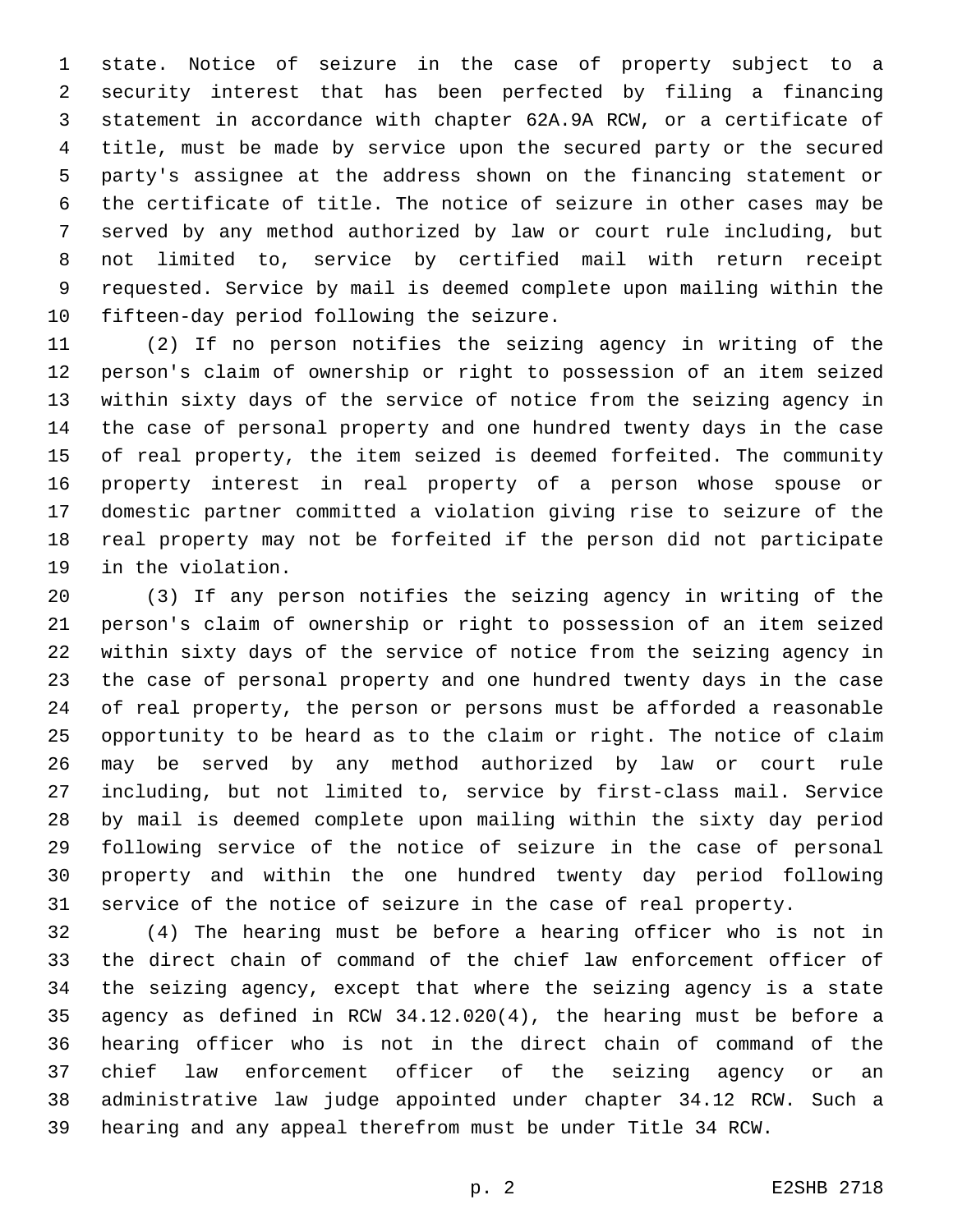(5) Any person asserting a claim or right may remove the matter to a court of competent jurisdiction. Removal of any matter involving personal property may only be accomplished according to the rules of civil procedure. The person seeking removal of the matter must serve process against the state, county, political subdivision, or municipality that operates the seizing agency, and any other party of interest, in accordance with RCW 4.28.080 or 4.92.020, within forty- five days after the person seeking removal has notified the seizing agency of the person's claim of ownership or right to possession. The court to which the matter is to be removed must be the district court when the aggregate value of personal property is within the 12 jurisdictional limit set forth in RCW 3.66.020.

 (6)(a) Whether the matter is heard under Title 34 RCW pursuant to subsection (4) of this section or removed to court pursuant to subsection (5) of this section, the burden of proof is upon the seizing agency to establish, by a preponderance of the evidence, that 17 the property is subject to forfeiture.

 (b) No personal property may be forfeited to the extent of the interest of an owner, by reason of any act or omission committed or 20 omitted without the owner's knowledge or consent;

 (c) No real property may be forfeited to the extent of the interest of an owner, by reason of any act or omission committed or 23 omitted without the owner's knowledge or consent.

 (d) A forfeiture of real property encumbered by a bona fide security interest is subject to the interest of the secured party if the secured party, at the time the security interest was created, neither had knowledge of nor consented to the act or omission.

 (7) The seizing agency shall promptly return seized items, in the same or substantially similar condition as when they were seized, to the claimant upon a determination by the administrative law judge or court that the claimant is the present lawful owner or is lawfully 32 entitled to possession thereof.

 (8) In any proceeding to forfeit property under this chapter, where the claimant substantially prevails, the claimant is entitled to reasonable attorneys' fees reasonably incurred by the claimant.

 (9) The protections afforded by the service members' civil relief act, chapter 38.42 RCW, are applicable to proceedings under this 38 chapter.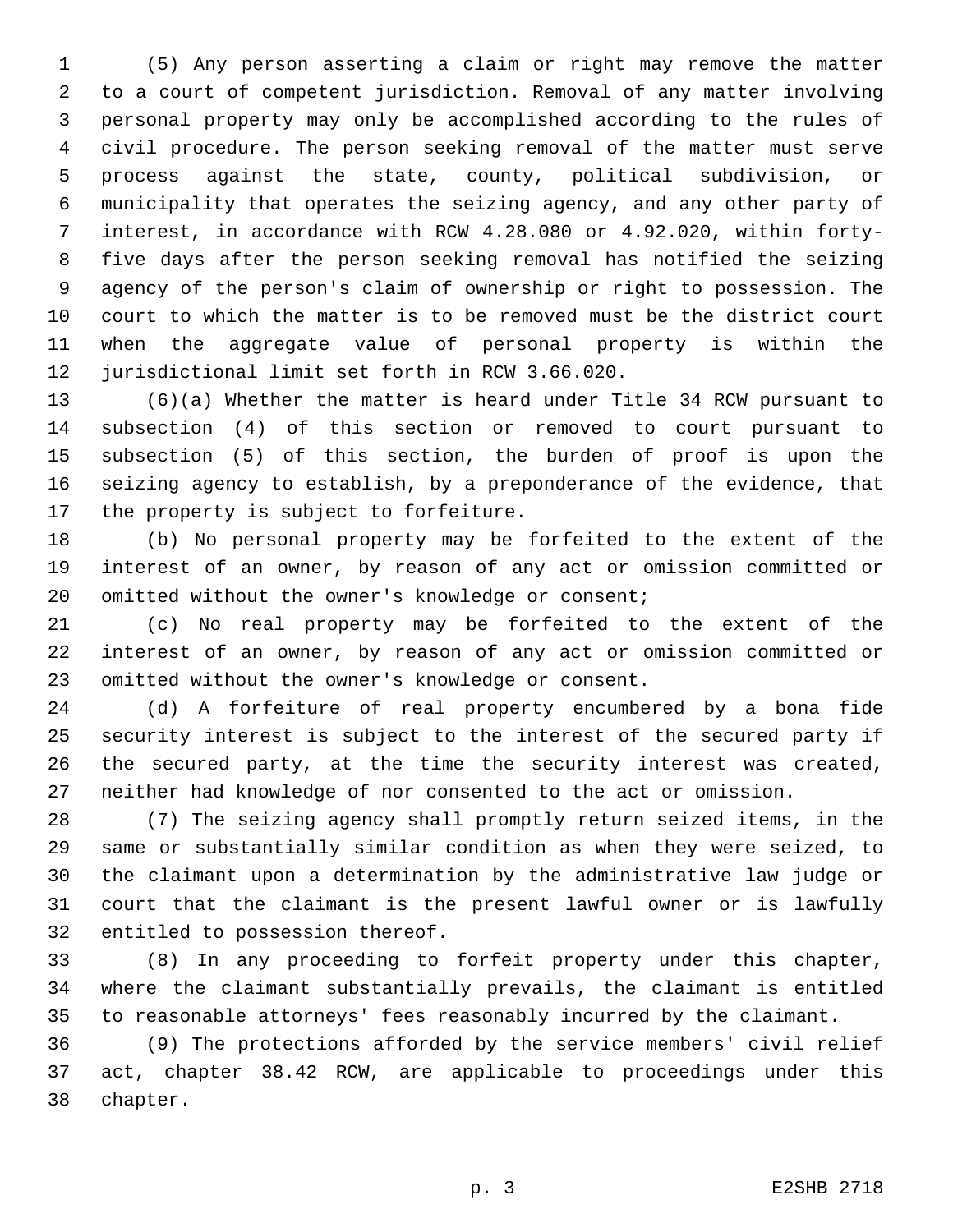NEW SECTION. **Sec. 2.** (1) Upon the entry of an order of forfeiture of real property, the court shall forward a copy of the order to the assessor of the county in which the property is located. Orders for the forfeiture of real property shall be entered by the superior court, subject to court rules. Such an order shall be filed by the seizing agency in the county auditor's records in the county in which the real property is located.

 (2)(a) A landlord may assert a claim against proceeds from the 9 sale of assets seized and forfeited only if:

 (i) An employee, agent, or officer of the seizing agency, while acting in his or her official capacity, directly caused damage to the complaining landlord's property while executing a search of a 13 tenant's residence; and

 (ii) The landlord has applied any funds remaining in the tenant's deposit, to which the landlord has a right under chapter 59.18 RCW, to cover the damage directly caused by the employee, agent, or officer of the seizing agency prior to asserting a claim under the 18 provisions of this section;

 (A) Only if the funds applied under (a)(ii) of this subsection are insufficient to satisfy the damage directly caused by the employee, agent, or officer of the seizing agency, may the landlord seek compensation for the damage by filing a claim against the governmental entity under whose authority the seizing agency operates 24 within thirty days after the search;

 (B) Only if the governmental entity denies or fails to respond to the landlord's claim within sixty days of the date of filing, may the landlord collect damages under this subsection by filing within thirty days of denial or the expiration of the sixty-day period, whichever occurs first, a claim with the seizing agency. The seizing agency must notify the landlord of the status of the claim by the end of the thirty-day period. Nothing in this section requires the claim to be paid by the end of the sixty-day or thirty-day period.

 (b) For any claim filed under (a)(ii) of this subsection, the seizing agency shall pay the claim unless the agency provides 35 substantial proof that the landlord either:

 (i) Knew or consented to actions of the tenant in violation of 37 this chapter or the chapter pursuant to which the seizure was made; 38 or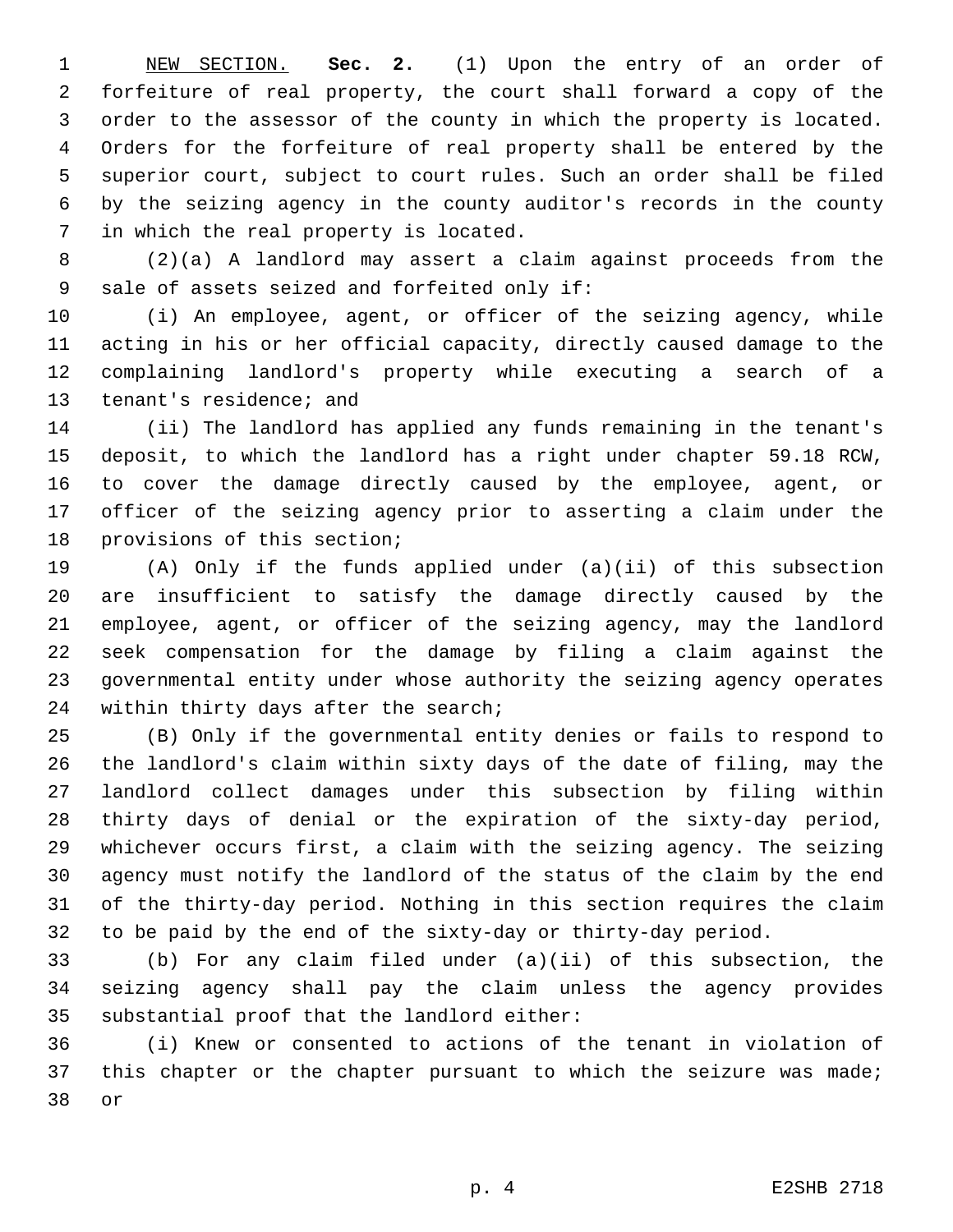(ii) Failed to respond to a notification of the illegal activity, provided by a law enforcement agency under RCW 59.18.075, within seven days of receipt of notification of the illegal activity.

 (3) The landlord's claim for damages under subsection (2) of this section may not include a claim for loss of business and is limited to:

(a) Damage to tangible property and clean-up costs;

 (b) The lesser of the cost of repair or fair market value of the damage directly caused by the employee, agent, or officer of the 10 seizing agency;

 (c) The proceeds from the sale of the specific tenant's property 12 seized and forfeited; and

 (d) The proceeds available after the seizing law enforcement agency satisfies any bona fide security interest in the tenant's property and costs related to sale of the tenant's property.

 (4) Subsections (2) and (3) of this section do not limit any other rights a landlord may have against a tenant to collect for damages. However, if a seizing agency satisfies a landlord's claim under subsection (2) of this section, the rights the landlord has against the tenant for damages directly caused by an employee, agent, or officer of the seizing agency under the terms of the landlord and tenant's contract are subrogated to the seizing agency.

 NEW SECTION. **Sec. 3.** When property is forfeited under this chapter, the seizing agency may, after satisfying any court-ordered restitution:

 (1) Retain it for official use or upon application by any law enforcement agency of this state release such property to such agency 28 to be used in enforcement;

 (2) Sell that which is not required to be destroyed by law and 30 which is not harmful to the public;

 (3) Request the appropriate sheriff or director of public safety to take custody of the property and remove it for disposition in 33 accordance with law;

 (4) Forward it to an appropriate entity, such as the drug 35 enforcement administration, for disposition; or

(5) Take any other action allowed by statute.36

 NEW SECTION. **Sec. 4.** (1) This section is applicable to all seizures by seizing agencies, regardless of whether the seizure is: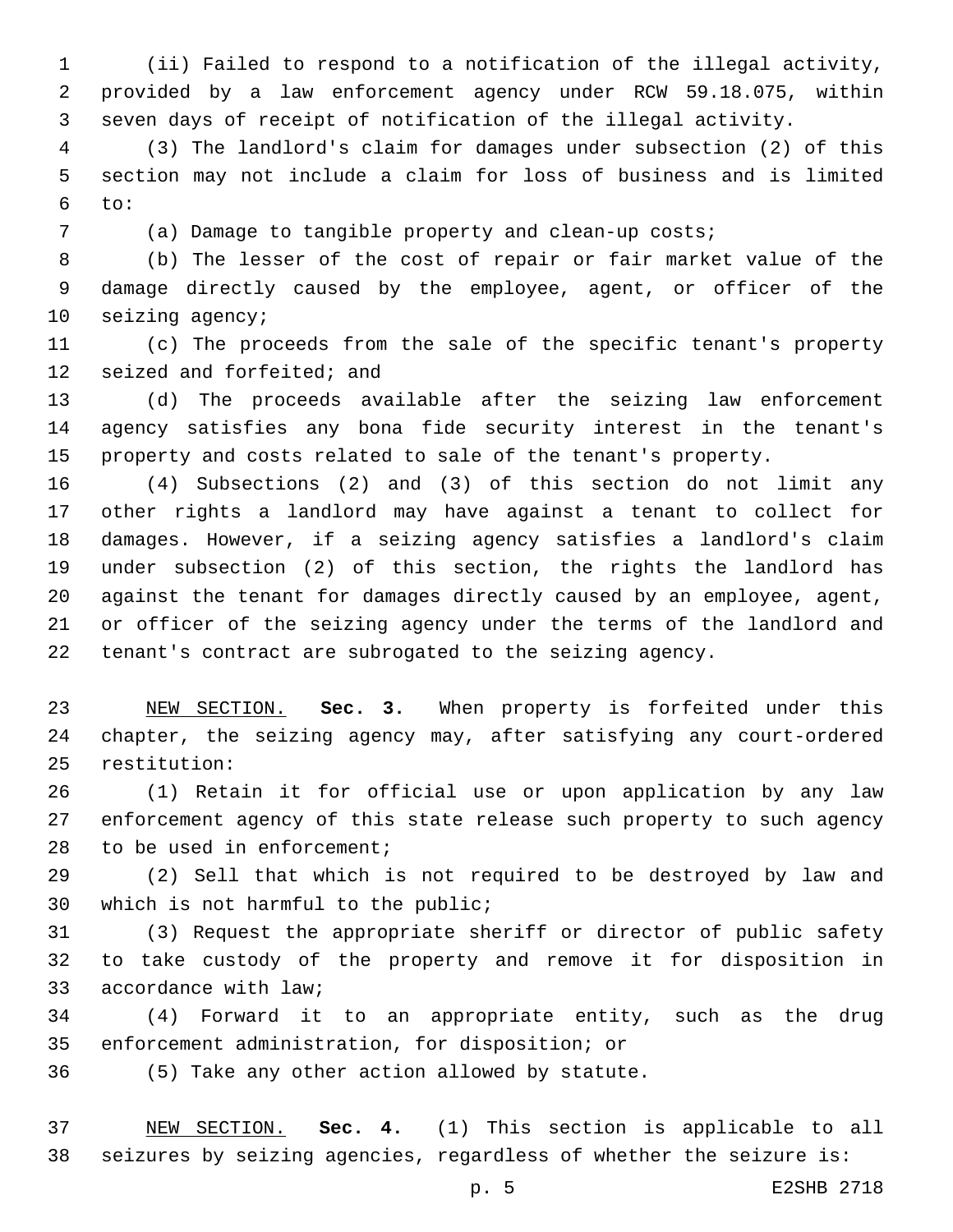1 (a) Pursuant to this chapter;

 (b) Pursuant to any other section in the Revised Code of 3 Washington that authorizes seizure; or

 (c) Conducted in collaboration with a federal agency under 5 federal law.

 (2) For purposes of this section, "seizing agency" means any police force, multijurisdictional task force, fire department, or other municipal, county, or state agency that has authority under state law or collaborates with a federal agency under federal law to 10 seize property.

 (3)(a) The seizing agency must keep a record, about property seized and forfeited under state law and any agreement with any 13 federal agency, of each forfeiture indicating:

14 (i) The name of the seizing agency;

15 (ii) Date of seizure;

16 (iii) Type of property seized;

 (iv) Description of the property including make, model, year, and 18 serial number;

 (v) Street address or description of the location where the 20 seizure occurred;

 (vi) Whether the seizure was adopted by the federal government, part of a joint task force with the federal government, or other 23 arrangement with the federal government;

(vii) Crime for which the suspect was charged;

(viii) Whether the suspect was convicted of a crime;

 (ix) Whether the forfeiture was contested by a suspect, innocent owner claimant, joint owner, or other property owner;

 (x) Disposition of the property through the forfeiture process, such as returned to suspect, returned to a joint owner or third-party owner, sold, destroyed, or retained by a law enforcement agency;

31 (xi) Date of disposition of the property;

 (xii) Whether the forfeiture was resolved by way of a default, contested hearing or agreed disposition or settlement;

34 (xiii) Value of the property forfeited; and

 (xiv) The net proceeds retained by the law enforcement agency 36 that seized the property.

 (b) Annually, on a date specified by the state treasurer, the seizing agency shall file a report, that includes all of the records in (a) of this subsection, to the state treasurer. The state treasurer must establish and maintain a searchable public web site

p. 6 E2SHB 2718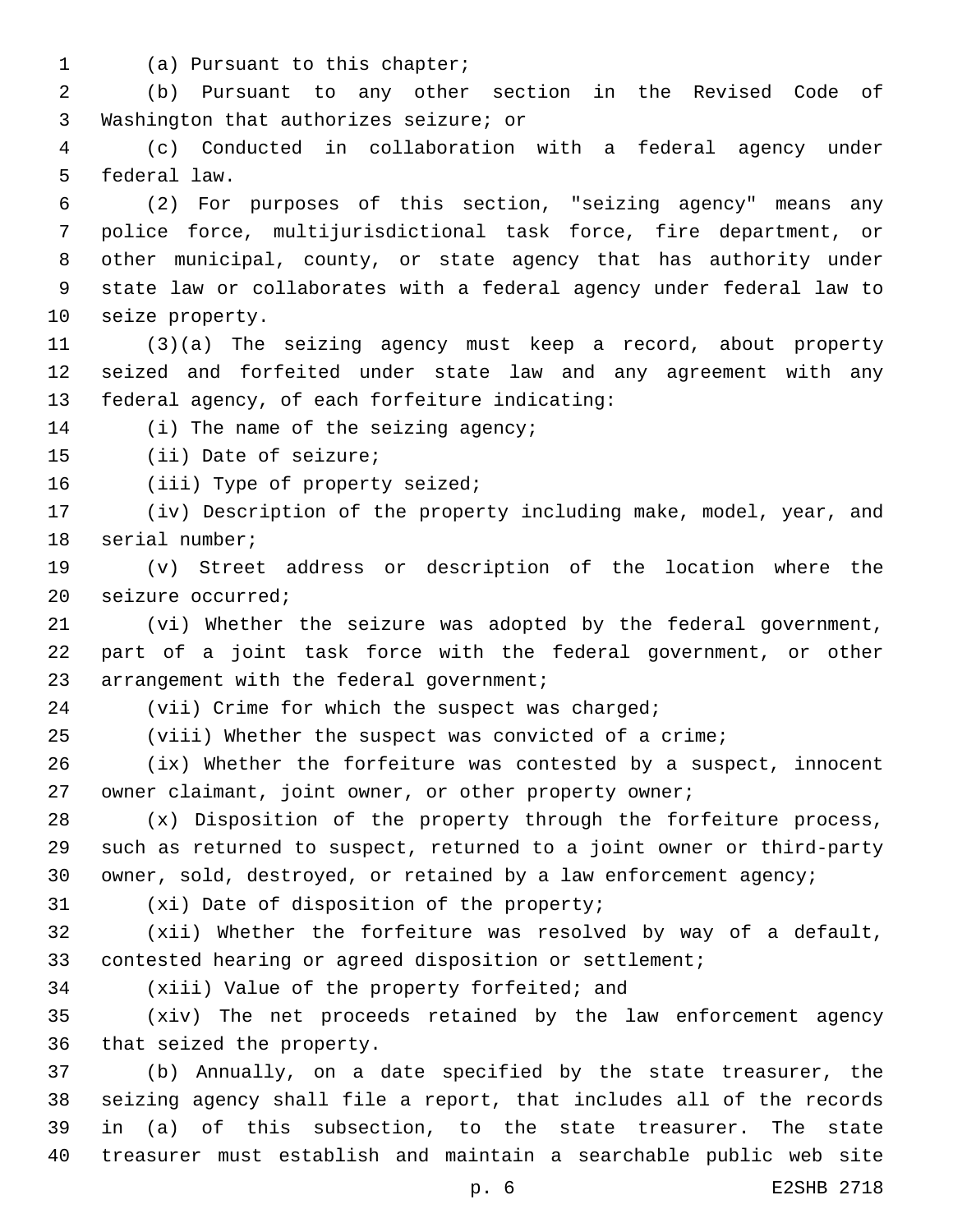that includes all of the records in (a) of this subsection. The annual report need not include a record of forfeited property that is still being held for use as evidence during the investigation or prosecution of a case or during the appeal from a conviction. The commander of a multijurisdictional task force may appoint one agency to report its seizures. If an agency has made no seizures during the previous year, a null report must be filed by the agency specifying that it did not engage in seizures or forfeitures during the 9 reporting period.

 (c) By March 1st each year, the seizing agency shall file with the state treasurer a report that summarizes the agency's expenditures from the sum of the net proceeds of all seized and forfeited property during the previous calendar year. The report must be posted and made available on the web site created in this subsection (3). The report must use the following categories to 16 summarize expenditures and values:

17 (i) Abuse, crime, and gang prevention programs; 18 (ii) Witness protection, informant fees, and controlled buys;

19 (iii) Salaries, overtime, and benefits;

 (iv) Professional outside services, including auditing, court reporting, expert witnesses, outside attorneys' fees, and membership 22 fees paid to trade associations;

 (v) Travel, meals, entertainment, conferences, training, and 24 continuing education seminars;

 (vi) Capital expenditures including vehicles, firearms, 26 equipment, computers, and furniture;

(vii) Other expenditures of forfeiture proceeds; and

 (viii) The total value of forfeited property held by the agency 29 at the end of the reporting period.

 (4) One hundred twenty days after the close of each fiscal year, the state treasurer shall submit to the speaker of the house of representatives, president of the senate, attorney general, and governor a written report summarizing forfeiture activity in the state for the preceding fiscal year; the type, approximate value, and disposition of the property seized; and the amount of any proceeds received or expended at the state and local levels. The report must provide a categorized accounting of all proceeds expended. Summary data on seizures, forfeitures, and expenditures of forfeiture proceeds must be disaggregated by agency. The aggregate report must be made available on the state treasurer's web site.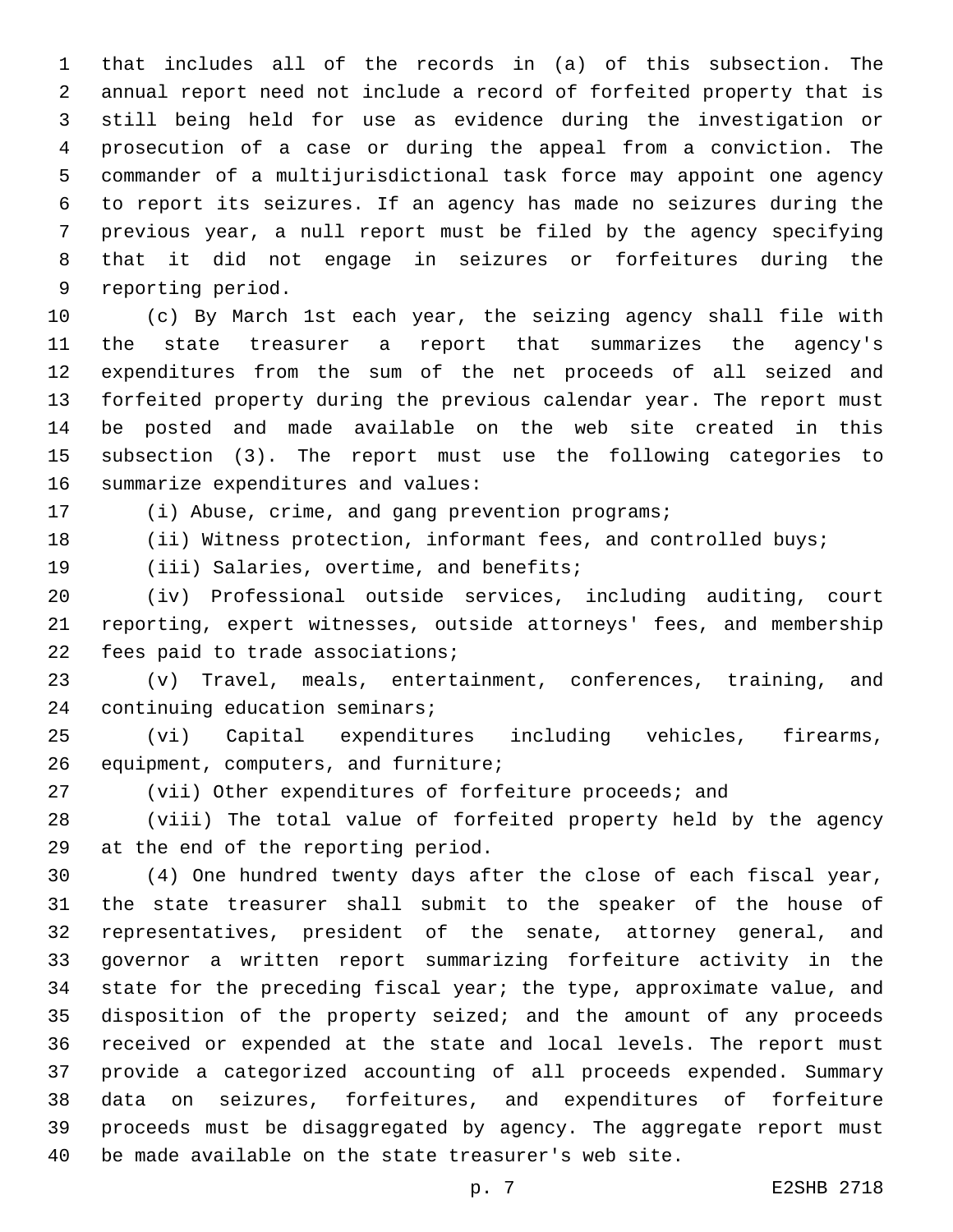(5) The state treasurer may include in the aggregate report required by subsection (4) of this section recommendations to improve statutes, rules, and policies to facilitate seizure, forfeiture, and expenditure processes and reporting that are fair to crime victims, innocent property owners, secured interest holders, citizens, law 6 enforcement, and taxpayers.

 (6) If a seizing agency fails to file a report within thirty days after it is due, without good cause as determined by the state treasurer, the state treasurer shall provide a written warning to the seizing agency. If a seizing agency fails to file the report within thirty days after it is due for a second time, the agency is subject to a civil penalty payable to the state general fund of five hundred dollars or the equivalent of one-quarter of the forfeiture proceeds received by the agency during the reporting period, whichever is greater. In addition, the state treasurer must make no expenditures from the forfeiture fund for the benefit of the agency until the 17 report is filed.

 (7) The state treasurer may recover its costs under this chapter by charging a fee to seizing agencies filing a report. The agency may use forfeiture proceeds to pay the costs of compiling and reporting data under this chapter, and to pay any fees imposed by the state 22 treasurer.

 (8) The data and reports compiled and prepared under this chapter 24 are public information under chapter 42.56 RCW.

 NEW SECTION. **Sec. 5.** (1)(a) By January 31st of each year, each seizing agency shall remit to the state treasurer an amount equal to ten percent of the net proceeds of any property forfeited during the preceding calendar year. Money remitted shall be deposited in the state general fund unless otherwise provided in statute.

 (b) The net proceeds of forfeited property is the value of the forfeitable interest in the property after deducting the cost of satisfying any bona fide security interest to which the property is subject at the time of seizure; and in the case of sold property, after deducting the cost of sale, including reasonable fees or commissions paid to independent selling agents, and the cost of any valid landlord's claim for damages under section 2 of this act.

 (c) The value of sold forfeited property is the sale price. The value of retained forfeited property is the fair market value of the property at the time of seizure, determined when possible by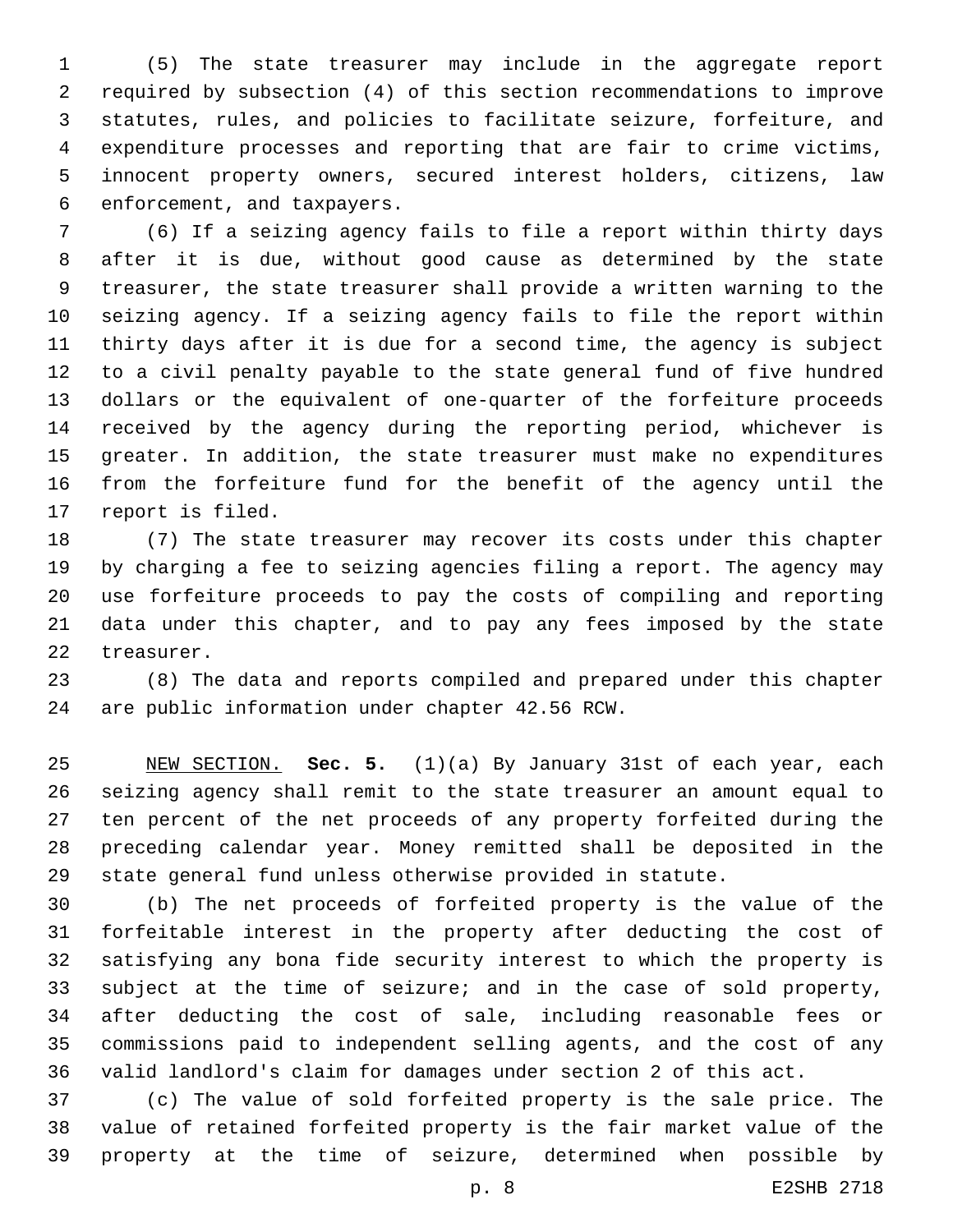reference to an applicable commonly used index, such as the index used by the department of licensing for valuation of motor vehicles. A seizing agency may use, but need not use, an independent qualified appraiser to determine the value of retained property. If an appraiser is used, the value of the property appraised is net of the cost of the appraisal. The value of destroyed property and retained 7 firearms or illegal property is zero.

 (2) Forfeited property and net proceeds not required to be paid to the state treasurer shall be retained by the seizing agency exclusively for the expansion and improvement of related enforcement activities. Money retained under this section may not be used to 12 supplant preexisting funding sources.

 NEW SECTION. **Sec. 6.** The state treasurer may adopt rules necessary to implement this chapter.

 **Sec. 7.** RCW 9.68A.120 and 2014 c 188 s 3 are each amended to 16 read as follows:

The following are subject to seizure and forfeiture:

 (1) All visual or printed matter that depicts a minor engaged in 19 sexually explicit conduct.

 (2) All raw materials, equipment, and other tangible personal property of any kind used or intended to be used to manufacture or process any visual or printed matter that depicts a minor engaged in sexually explicit conduct, and all conveyances, including aircraft, vehicles, or vessels that are used or intended for use to transport, or in any manner to facilitate the transportation of, visual or printed matter in violation of RCW 9.68A.050 or 9.68A.060, but:

 (a) No conveyance used by any person as a common carrier in the transaction of business as a common carrier is subject to forfeiture under this section unless it appears that the owner or other person in charge of the conveyance is a consenting party or privy to a 31 violation of this chapter;

 (b) No property is subject to forfeiture under this section by 33 reason of any act or omission ((established by the owner of the 34 property to have been)) committed or omitted without the owner's 35 knowledge or consent;

 (c) A forfeiture of property encumbered by a bona fide security interest is subject to the interest of the secured party if the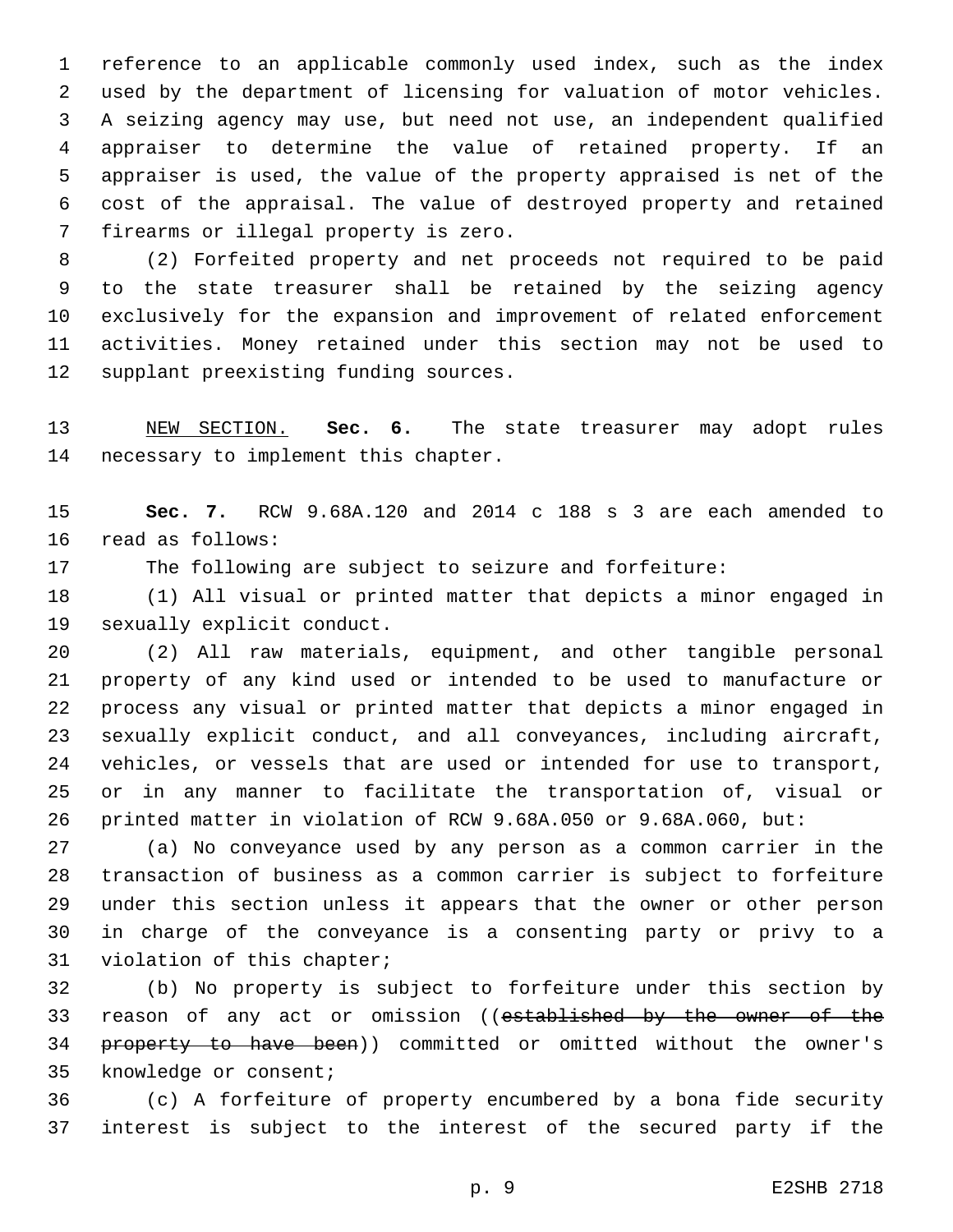secured party neither had knowledge of nor consented to the act or 2 omission; and

 (d) When the owner of a conveyance has been arrested under this chapter the conveyance may not be subject to forfeiture unless it is seized or process is issued for its seizure within ten days of the owner's arrest.6

 (3) All personal property, moneys, negotiable instruments, securities, or other tangible or intangible property furnished or intended to be furnished by any person in exchange for visual or printed matter depicting a minor engaged in sexually explicit conduct, or constituting proceeds traceable to any violation of this 12 chapter.

 (4) Property subject to forfeiture under this chapter may be seized by any law enforcement officer of this state upon process issued by any superior court having jurisdiction over the property. 16 Seizure without process may be made if:

 (a) The seizure is incident to an arrest or a search under a search warrant or an inspection under an administrative inspection 19 warrant;

 (b) The property subject to seizure has been the subject of a prior judgment in favor of the state in a criminal injunction or 22 forfeiture proceeding based upon this chapter;

 (c) A law enforcement officer has probable cause to believe that 24 the property is directly or indirectly dangerous to health or safety; 25 or

 (d) The law enforcement officer has probable cause to believe that the property was used or is intended to be used in violation of 28 this chapter.

 (5) In the event of seizure under subsection (4) of this section, 30 proceedings for forfeiture ((shall be deemed commenced by the seizure. The law enforcement agency under whose authority the seizure was made shall cause notice to be served within fifteen days following the seizure on the owner of the property seized and the person in charge thereof and any person having any known right or interest therein, of the seizure and intended forfeiture of the seized property. The notice may be served by any method authorized by law or court rule including but not limited to service by certified mail with return receipt requested. Service by mail shall be deemed complete upon mailing within the fifteen day period following the seizure.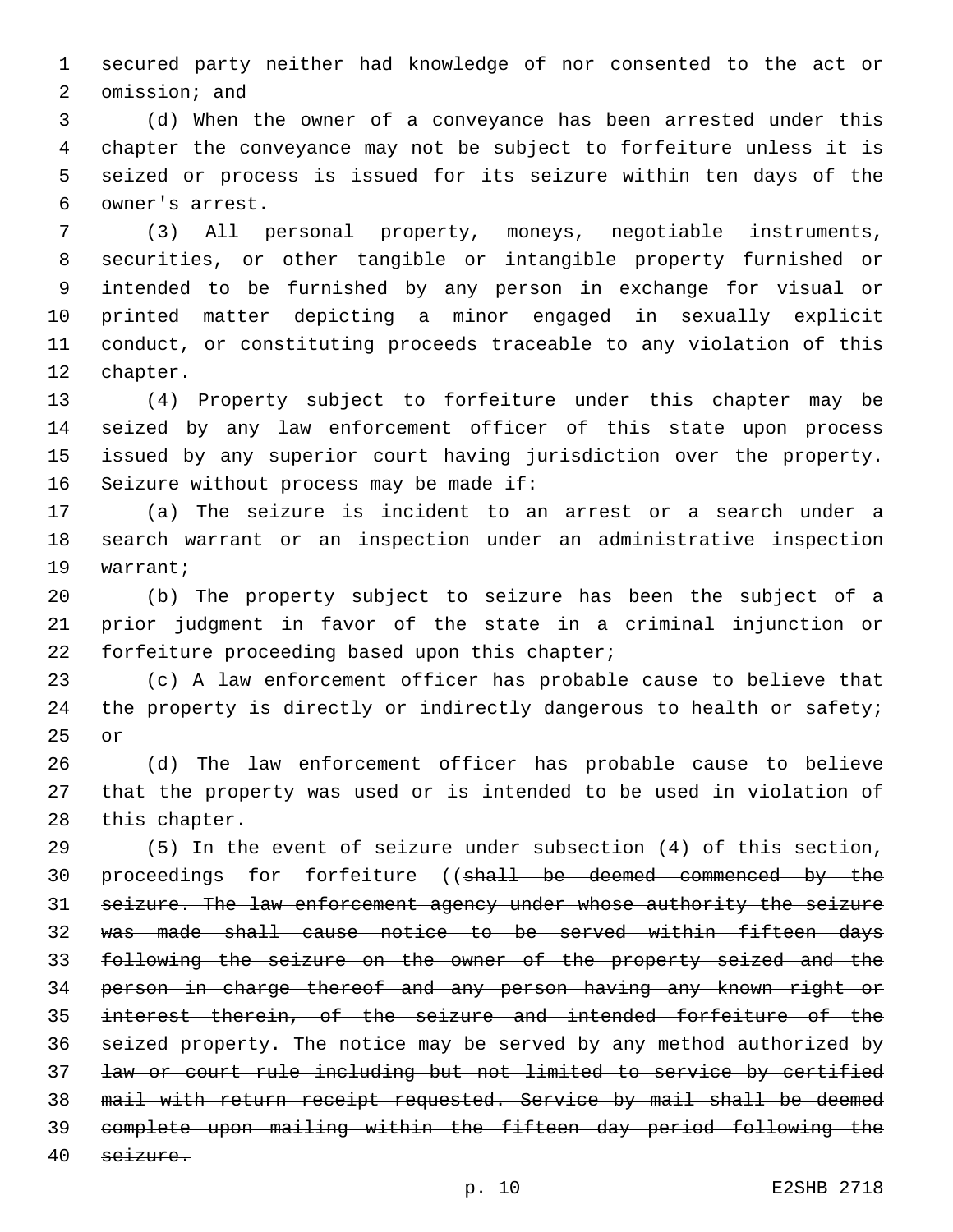(6) If no person notifies the seizing law enforcement agency in writing of the person's claim of ownership or right to possession of seized items within forty-five days of the seizure, the item seized 4 shall be deemed forfeited.

 (7) If any person notifies the seizing law enforcement agency in writing of the person's claim of ownership or right to possession of seized items within forty-five days of the seizure, the person or persons shall be afforded a reasonable opportunity to be heard as to 9 the claim or right. The hearing shall be before an administrative law 10 judge appointed under chapter 34.12 RCW, except that any person 11 asserting a claim or right may remove the matter to a court of competent jurisdiction if the aggregate value of the article or 13 articles involved is more than five hundred dollars. The hearing before an administrative law judge and any appeal therefrom shall be under Title 34 RCW. In a court hearing between two or more claimants 16 to the article or articles involved, the prevailing party shall be 17 entitled to a judgment for costs and reasonable attorney's fees. The burden of producing evidence shall be upon the person claiming to be 19 the lawful owner or the person claiming to have the lawful right to possession of the seized items. The seizing law enforcement agency shall promptly return the article or articles to the claimant upon a determination by the administrative law judge or court that the claimant is lawfully entitled to possession thereof of the seized  $\frac{1}{2}$ 

 (8) If property is sought to be forfeited on the ground that it constitutes proceeds traceable to a violation of this chapter, the 27 seizing law enforcement agency must prove by a preponderance of the evidence that the property constitutes proceeds traceable to a 29 violation of this chapter.

 (9) When property is forfeited under this chapter the seizing law 31 enforcement agency may:

 (a) Retain it for official use or upon application by any law enforcement agency of this state release the property to that agency 34 for the exclusive use of enforcing this chapter or chapter 9A.88 RCW;

 (b) Sell that which is not required to be destroyed by law and which is not harmful to the public; or

37 (c) Request the appropriate sheriff or director of public safety to take custody of the property and remove it for disposition in accordance with law.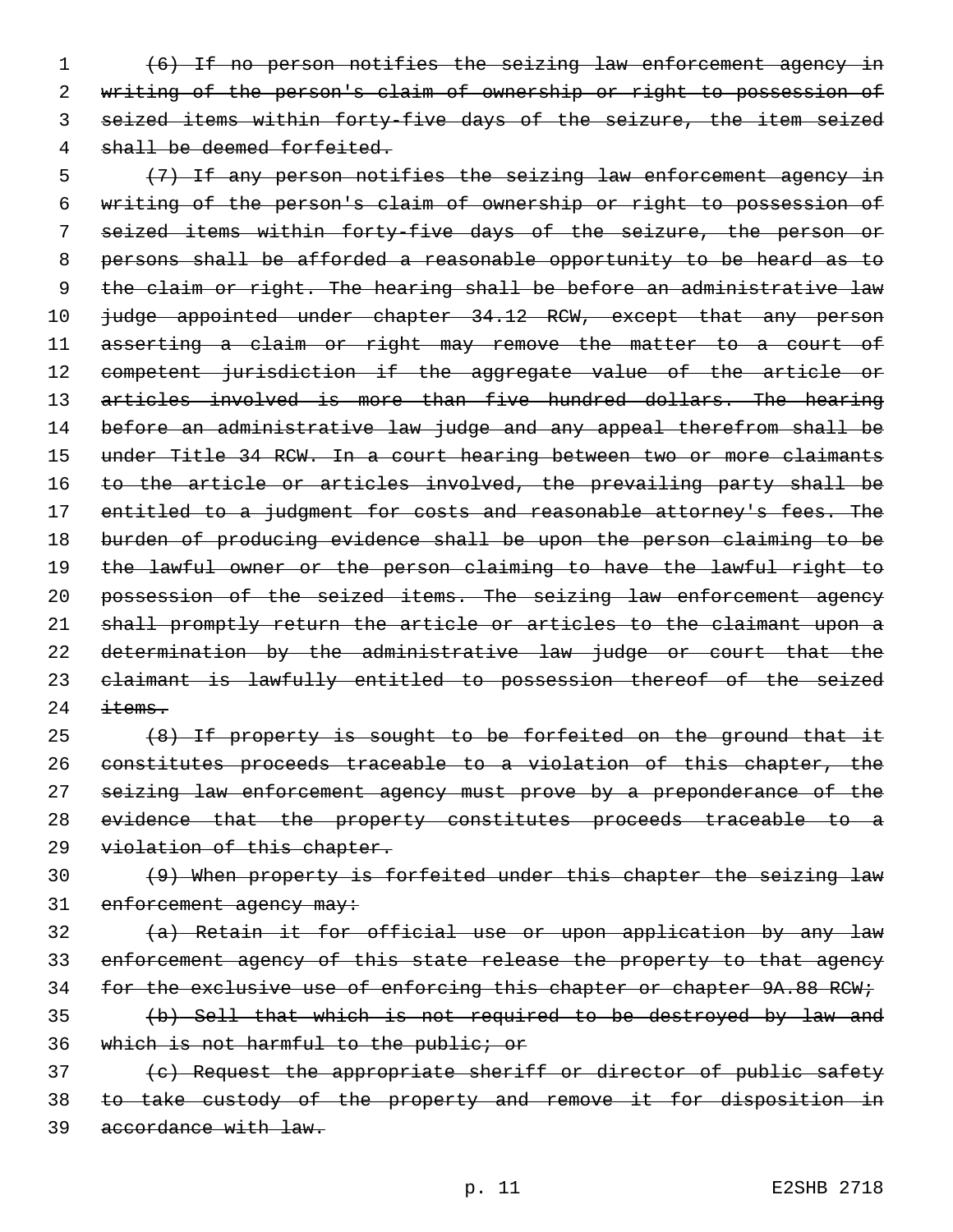(10)(a) By January 31st of each year, each seizing agency shall 2 remit to the state treasurer an amount equal to ten percent of the net proceeds of any property forfeited during the preceding calendar year. Money remitted shall be deposited in the prostitution prevention and intervention account under RCW 43.63A.740.

6 (b) The net proceeds of forfeited property is the value of the 7 forfeitable interest in the property after deducting the cost of 8 satisfying any bona fide security interest to which the property is 9 subject at the time of seizure; and in the case of sold property, 10 after deducting the cost of sale, including reasonable fees or 11 commissions paid to an independent selling agency.

12 (c) The value of sold forfeited property is the sale price. The 13 value of retained forfeited property is the fair market value of the 14 property at the time of seizure determined when possible by reference 15 to an applicable commonly used index. A seizing agency may use, but 16 need not use, an independent qualified appraiser to determine the 17 value of retained property. If an appraiser is used, the value of the 18 property appraised is net of the cost of the appraisal. The value of 19 destroyed property and retained firearms or illegal property is zero.

20 (11) Forfeited property and net proceeds not required to be paid 21 to the state treasurer under this chapter shall be used for payment 22 of all proper expenses of the investigation leading to the seizure, 23 including any money delivered to the subject of the investigation by 24 the law enforcement agency, and of the proceedings for forfeiture and 25 sale, including expenses of seizure, maintenance of custody, 26 advertising, actual costs of the prosecuting or city attorney, and 27 court costs. Money remaining after payment of these expenses shall be 28 retained by the seizing law enforcement agency for the exclusive use 29 of enforcing the provisions of this chapter or chapter 9A.88 RCW.)) 30 are governed by chapter 7.--- RCW (the new chapter created in section 31 17 of this act).

32 **Sec. 8.** RCW 9A.88.150 and 2014 c 188 s 4 are each amended to 33 read as follows:

34 (1) The following are subject to seizure and forfeiture and no 35 property right exists in them:

36 (a) Any property or other interest acquired or maintained in 37 violation of RCW 9.68A.100, 9.68A.101, or 9A.88.070 to the extent of 38 the investment of funds, and any appreciation or income attributable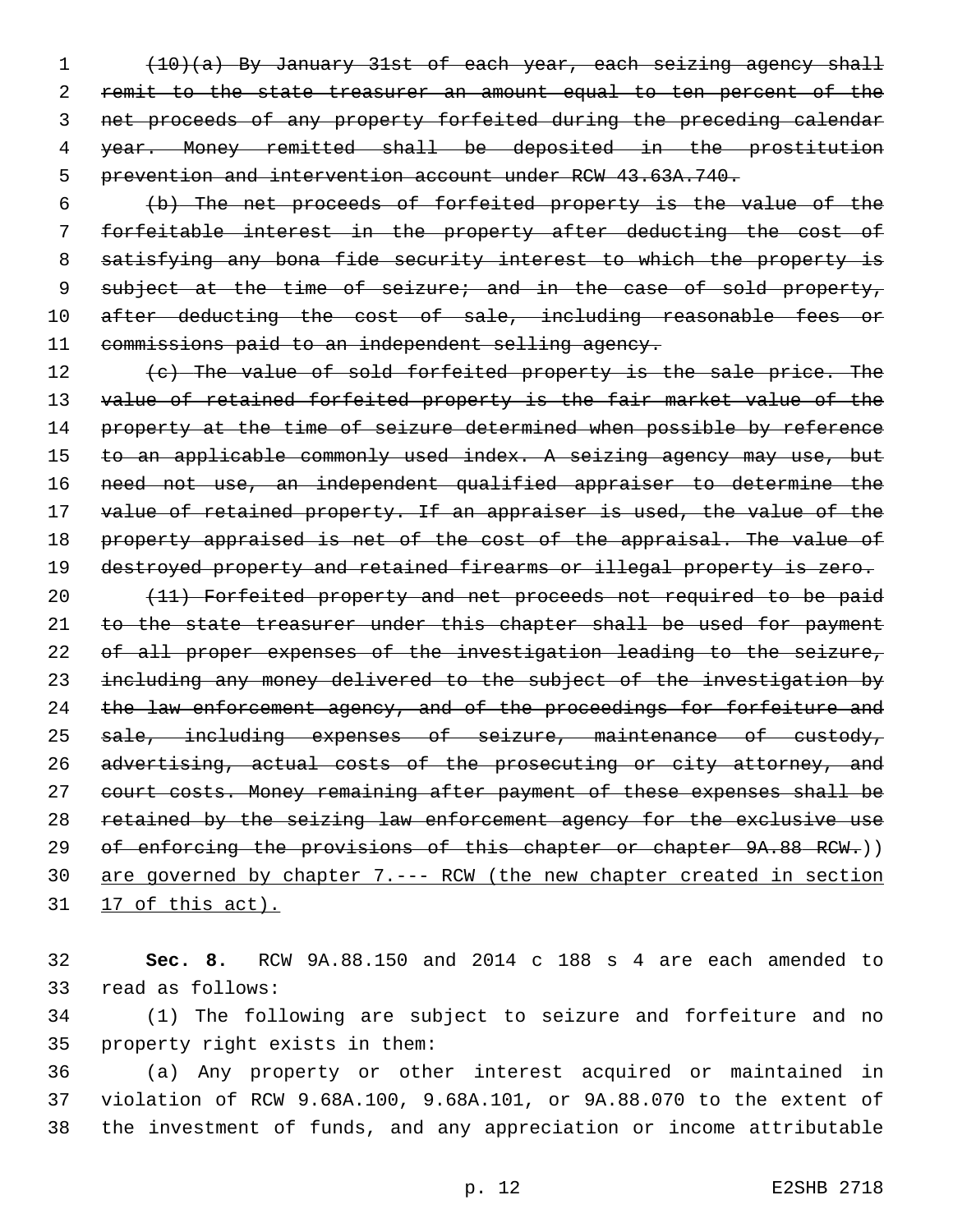to the investment, from a violation of RCW 9.68A.100, 9.68A.101, or 2 9A.88.070;

 (b) All conveyances, including aircraft, vehicles, or vessels, which are used, or intended for use, in any manner to facilitate a violation of RCW 9.68A.100, 9.68A.101, or 9A.88.070, except that:

 (i) No conveyance used by any person as a common carrier in the transaction of business as a common carrier is subject to forfeiture under this section unless it appears that the owner or other person in charge of the conveyance is a consenting party or privy to a violation of RCW 9.68A.100, 9.68A.101, or 9A.88.070;

 (ii) No conveyance is subject to forfeiture under this section by 12 reason of any act or omission ((established by the owner thereof to 13 have been)) committed or omitted without the owner's knowledge or 14 consent;

 (iii) A forfeiture of a conveyance encumbered by a bona fide security interest is subject to the interest of the secured party if the secured party neither had knowledge of nor consented to the act 18 or omission; and

 (iv) When the owner of a conveyance has been arrested for a violation of RCW 9.68A.100, 9.68A.101, or 9A.88.070, the conveyance in which the person is arrested may not be subject to forfeiture unless it is seized or process is issued for its seizure within ten 23 days of the owner's arrest;

 (c) Any property, contractual right, or claim against property used to influence any enterprise that a person has established, operated, controlled, conducted, or participated in the conduct of, in violation of RCW 9.68A.100, 9.68A.101, or 9A.88.070;

 (d) All proceeds traceable to or derived from an offense defined in RCW 9.68A.100, 9.68A.101, or 9A.88.070 and all moneys, negotiable instruments, securities, and other things of value significantly used or intended to be used significantly to facilitate commission of the 32 offense;

 (e) All books, records, and research products and materials, including formulas, microfilm, tapes, and data which are used, or intended for use, in violation of RCW 9.68A.100, 9.68A.101, or 36 9A.88.070;

 (f) All moneys, negotiable instruments, securities, or other tangible or intangible property of value furnished or intended to be furnished by any person in exchange for a violation of RCW 9.68A.100, 9.68A.101, or 9A.88.070, all tangible or intangible personal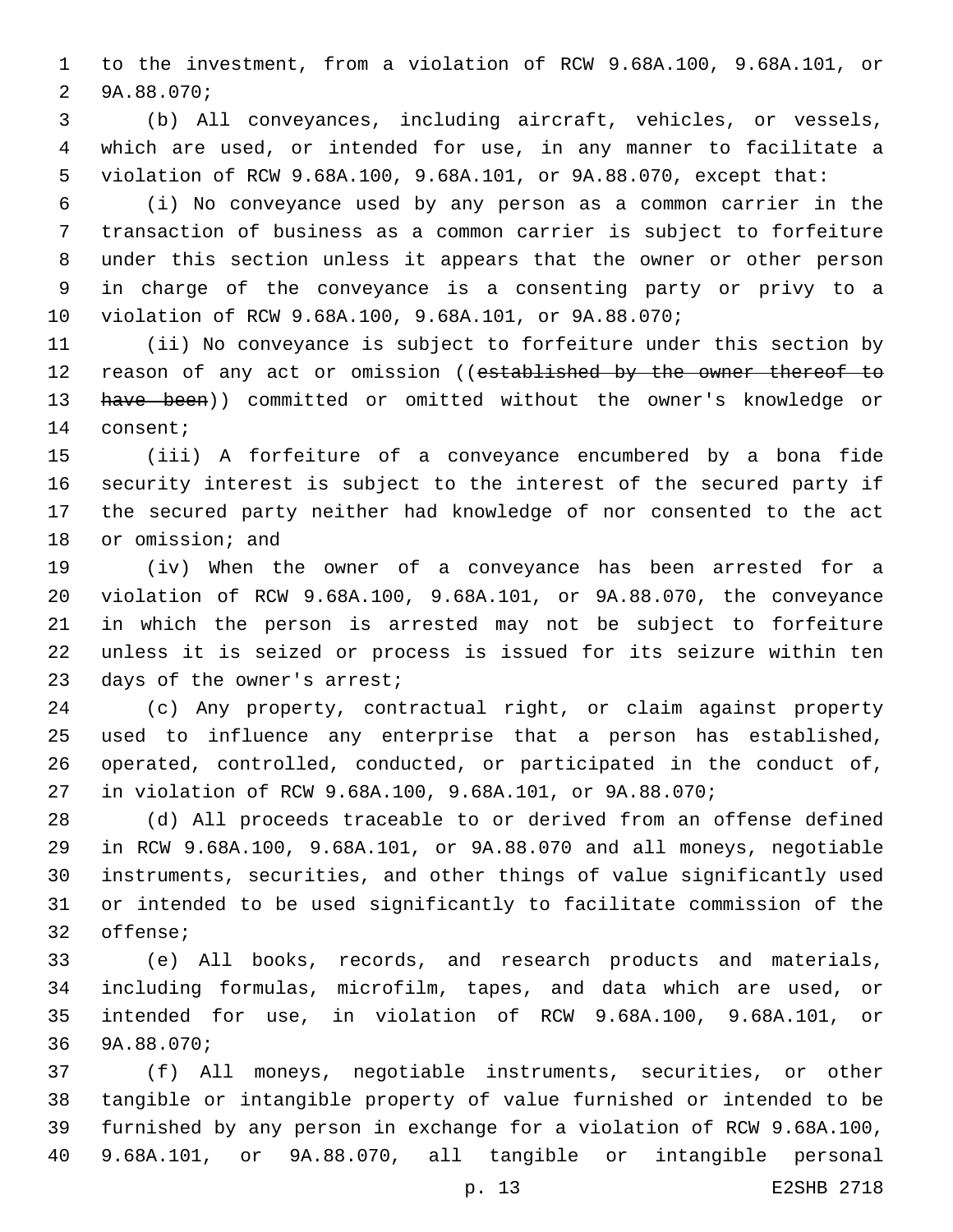property, proceeds, or assets acquired in whole or in part with proceeds traceable to an exchange or series of exchanges in violation of RCW 9.68A.100, 9.68A.101, or 9A.88.070, and all moneys, negotiable instruments, and securities used or intended to be used to facilitate any violation of RCW 9.68A.100, 9.68A.101, or 9A.88.070. A forfeiture of money, negotiable instruments, securities, or other tangible or intangible property encumbered by a bona fide security interest is subject to the interest of the secured party if, at the time the security interest was created, the secured party neither had knowledge of nor consented to the act or omission. No personal property may be forfeited under this subsection (1)(f), to the extent 12 of the interest of an owner, by reason of any act or omission( $(\tau$  which that owner establishes was)) committed or omitted without the 14 owner's knowledge or consent; and

 (g) All real property, including any right, title, and interest in the whole of any lot or tract of land, and any appurtenances or improvements which are being used with the knowledge of the owner for a violation of RCW 9.68A.100, 9.68A.101, or 9A.88.070, or which have been acquired in whole or in part with proceeds traceable to an exchange or series of exchanges in violation of RCW 9.68A.100, 9.68A.101, or 9A.88.070, if a substantial nexus exists between the 22 violation and the real property. However:

 (i) No property may be forfeited pursuant to this subsection (1)(g), to the extent of the interest of an owner, by reason of any act or omission committed or omitted without the owner's knowledge or 26 consent;

 (ii) A forfeiture of real property encumbered by a bona fide security interest is subject to the interest of the secured party if the secured party, at the time the security interest was created, neither had knowledge of nor consented to the act or omission.

 (2) Real or personal property subject to forfeiture under this section may be seized by any law enforcement officer of this state upon process issued by any superior court having jurisdiction over the property. Seizure of real property shall include the filing of a lis pendens by the seizing agency. Real property seized under this section shall not be transferred or otherwise conveyed until ninety days after seizure or until a judgment of forfeiture is entered, whichever is later: PROVIDED, That real property seized under this section may be transferred or conveyed to any person or entity who acquires title by foreclosure or deed in lieu of foreclosure of a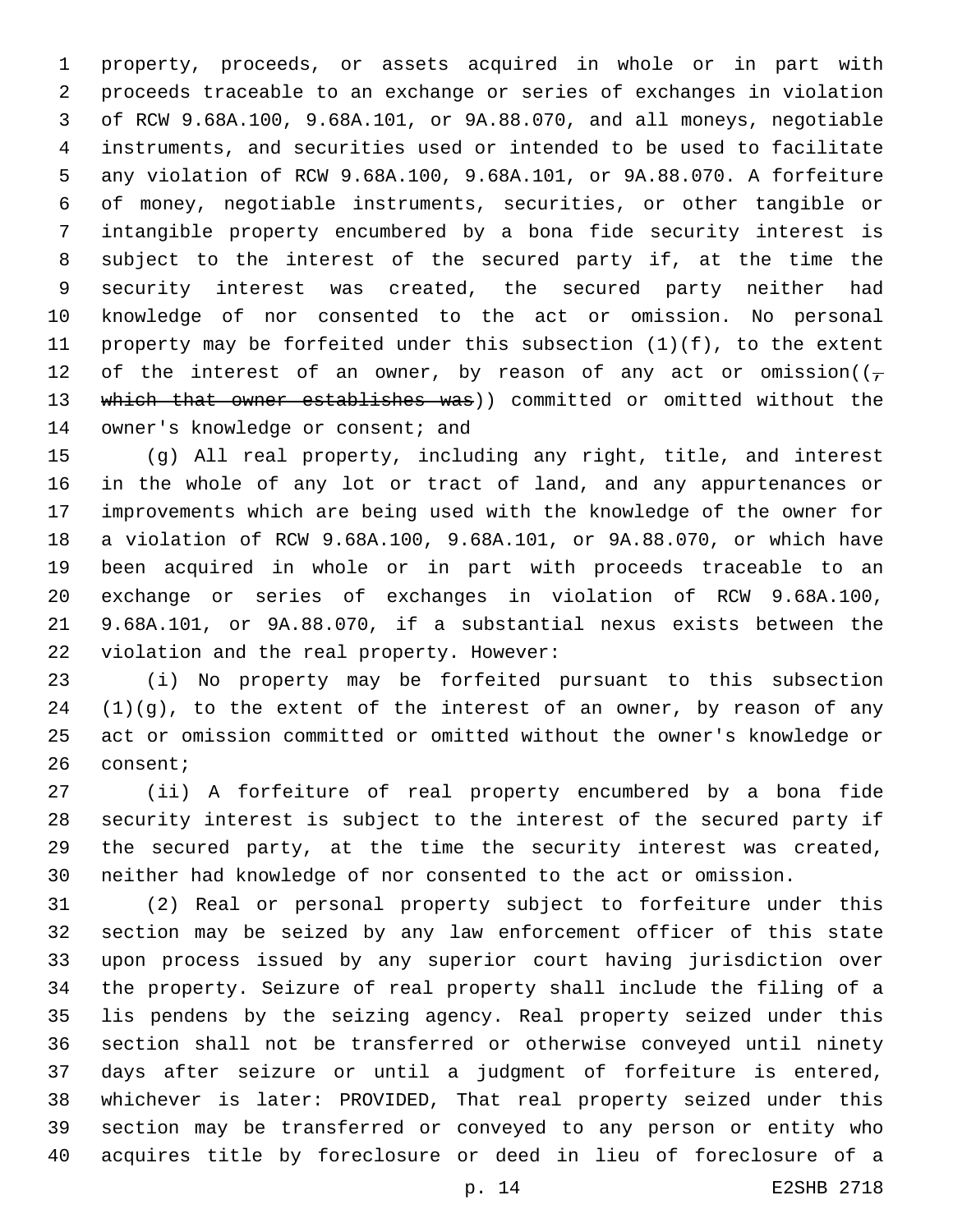1 security interest. Seizure of personal property without process may 2 be made  $if:$ 

3 (a) The seizure is incident to an arrest or a search under a 4 search warrant;

5 (b) The property subject to seizure has been the subject of a 6 prior judgment in favor of the state in a criminal injunction or 7 forfeiture proceeding; or

8 (c) The law enforcement officer has probable cause to believe 9 that the property was used or is intended to be used in violation of 10 RCW 9.68A.100, 9.68A.101, or 9A.88.070.

11 (3) In the event of seizure pursuant to subsection (2) of this 12 section, proceedings for forfeiture ((shall be deemed commenced by 13 the seizure. The law enforcement agency under whose authority the 14 seizure was made shall cause notice to be served within fifteen days 15 following the seizure on the owner of the property seized and the 16 person in charge thereof and any person having any known right or 17 interest therein, including any community property interest, of the 18 seizure and intended forfeiture of the seized property. Service of 19 notice of seizure of real property shall be made according to the 20 rules of civil procedure. However, the state may not obtain a default 21 judgment with respect to real property against a party who is served 22 by substituted service absent an affidavit stating that a good faith 23 effort has been made to ascertain if the defaulted party is 24 incarcerated within the state, and that there is no present basis to 25 believe that the party is incarcerated within the state. Notice of 26 seizure in the case of property subject to a security interest that 27 has been perfected by filing a financing statement, or a certificate 28 of title, shall be made by service upon the secured party or the 29 secured party's assignee at the address shown on the financing 30 statement or the certificate of title. The notice of seizure in other 31 cases may be served by any method authorized by law or court rule 32 including, but not limited to, service by certified mail with return 33 receipt requested. Service by mail shall be deemed complete upon 34 mailing within the fifteen day period following the seizure.

 (4) If no person notifies the seizing law enforcement agency in writing of the person's claim of ownership or right to possession of items specified in subsection (1) of this section within forty-five days of the service of notice from the seizing agency in the case of personal property and ninety days in the case of real property, the 40 item seized shall be deemed forfeited. The community property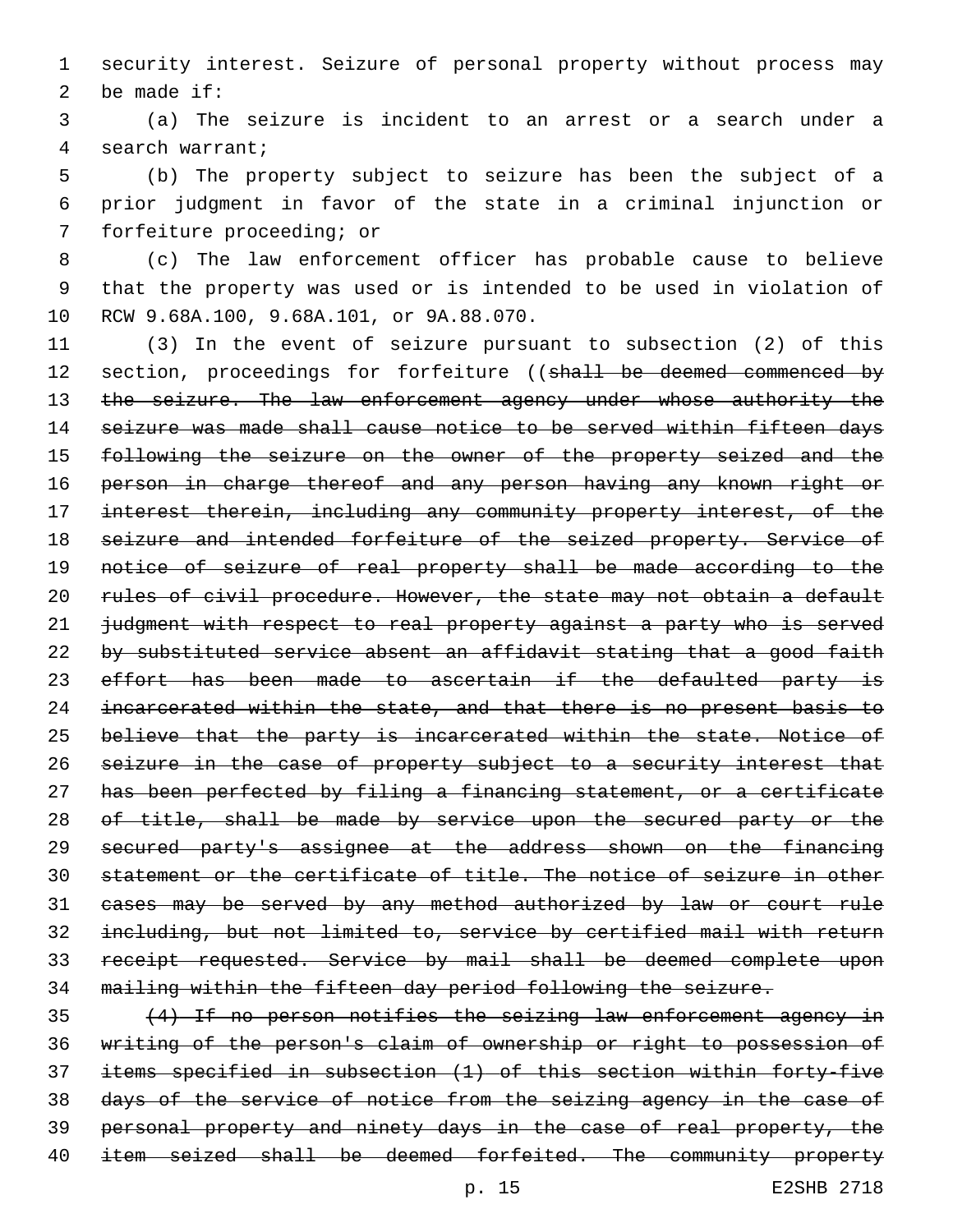interest in real property of a person whose spouse or domestic partner committed a violation giving rise to seizure of the real property may not be forfeited if the person did not participate in 4 the violation.

 (5) If any person notifies the seizing law enforcement agency in writing of the person's claim of ownership or right to possession of items specified in subsection (1) of this section within forty-five 8 days of the service of notice from the seizing agency in the case of personal property and ninety days in the case of real property, the 10 person or persons shall be afforded a reasonable opportunity to be 11 heard as to the claim or right. The notice of claim may be served by 12 any method authorized by law or court rule including, but not limited 13 to, service by first-class mail. Service by mail shall be deemed complete upon mailing within the forty-five day period following 15 service of the notice of seizure in the case of personal property and within the ninety day period following service of the notice of 17 seizure in the case of real property. The hearing shall be before the 18 chief law enforcement officer of the seizing agency or the chief law 19 enforcement officer's designee, except where the seizing agency is a state agency as defined in RCW 34.12.020(4), the hearing shall be 21 before the chief law enforcement officer of the seizing agency or an administrative law judge appointed under chapter 34.12 RCW, except that any person asserting a claim or right may remove the matter to a court of competent jurisdiction. Removal of any matter involving personal property may only be accomplished according to the rules of civil procedure. The person seeking removal of the matter must serve process against the state, county, political subdivision, or municipality that operates the seizing agency, and any other party of interest, in accordance with RCW 4.28.080 or 4.92.020, within forty- five days after the person seeking removal has notified the seizing law enforcement agency of the person's claim of ownership or right to possession. The court to which the matter is to be removed shall be 33 the district court when the aggregate value of personal property is within the jurisdictional limit set forth in RCW 3.66.020. A hearing before the seizing agency and any appeal therefrom shall be under Title 34 RCW. In all cases, the burden of proof is upon the law 37 enforcement agency to establish, by a preponderance of the evidence, 38 that the property is subject to forfeiture.

 The seizing law enforcement agency shall promptly return the article or articles to the claimant upon a determination by the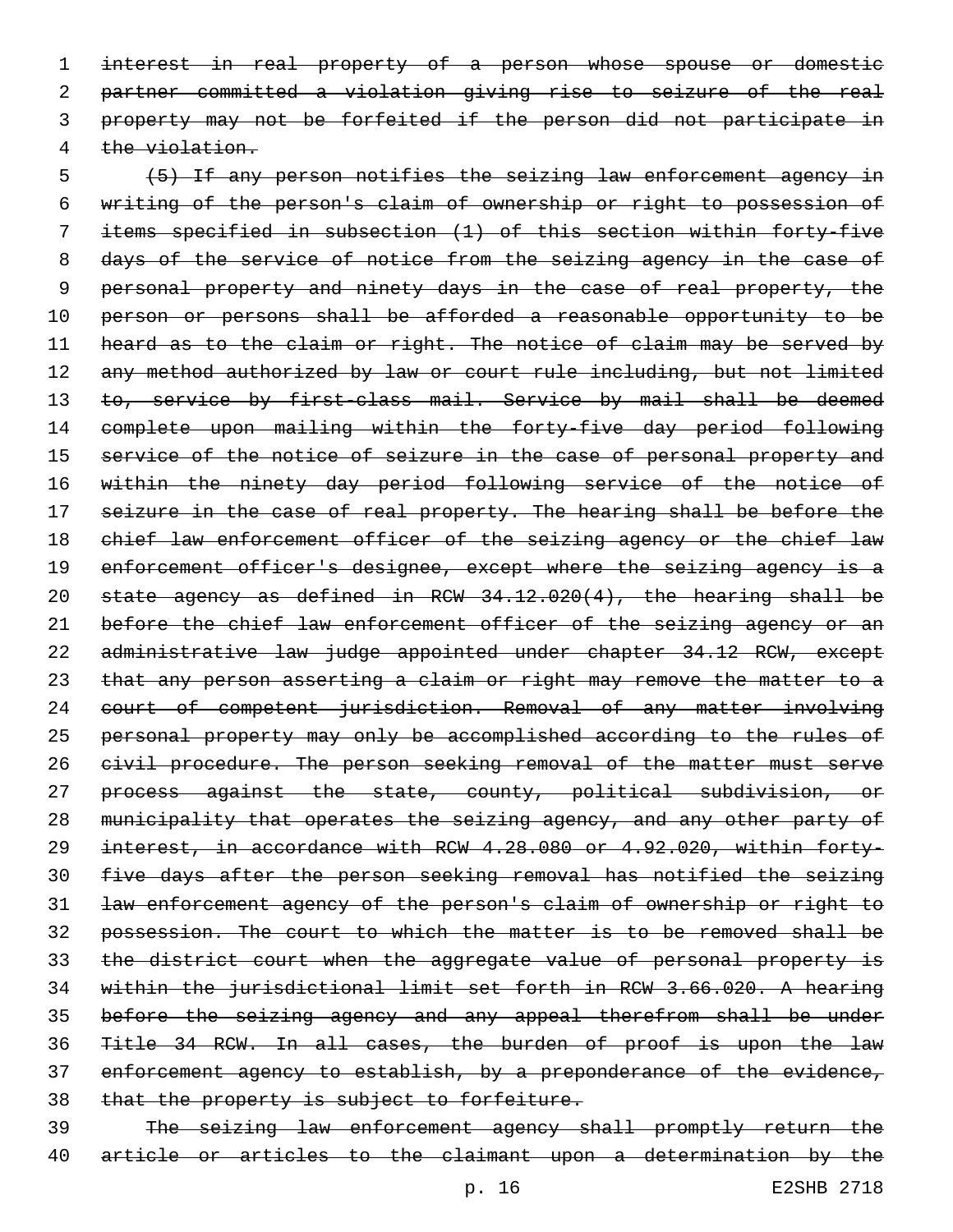1 administrative law judge or court that the claimant is the present 2 lawful owner or is lawfully entitled to possession thereof of items 3 specified in subsection (1) of this section.

 (6) In any proceeding to forfeit property under this title, where the claimant substantially prevails, the claimant is entitled to 6 reasonable attorneys' fees reasonably incurred by the claimant. In addition, in a court hearing between two or more claimants to the article or articles involved, the prevailing party is entitled to a 9 judgment for costs and reasonable attorneys' fees.

10 (7) When property is forfeited under this chapter, the seizing 11 law enforcement agency may:

12 (a) Retain it for official use or upon application by any law 13 enforcement agency of this state release the property to that agency 14 for the exclusive use of enforcing this chapter or chapter 9.68A RCW;

15 (b) Sell that which is not required to be destroyed by law and 16 which is not harmful to the public; or

17 (c) Request the appropriate sheriff or director of public safety 18 to take custody of the property and remove it for disposition in 19 accordance with law.

20  $(8)(a)$  When property is forfeited, the seizing agency shall keep 21 a record indicating the identity of the prior owner, if known, a 22 description of the property, the disposition of the property, the 23 value of the property at the time of seizure, and the amount of 24 proceeds realized from disposition of the property.

25 (b) Each seizing agency shall retain records of forfeited 26 property for at least seven years.

27 (c) Each seizing agency shall file a report including a copy of 28 the records of forfeited property with the state treasurer each 29 calendar quarter.

 (d) The quarterly report need not include a record of forfeited property that is still being held for use as evidence during the investigation or prosecution of a case or during the appeal from a conviction.

 (9)(a) By January 31st of each year, each seizing agency shall remit to the state treasurer an amount equal to ten percent of the net proceeds of any property forfeited during the preceding calendar year. Money remitted shall be deposited in the prostitution prevention and intervention account under RCW 43.63A.740.

39 (b) The net proceeds of forfeited property is the value of the 40 forfeitable interest in the property after deducting the cost of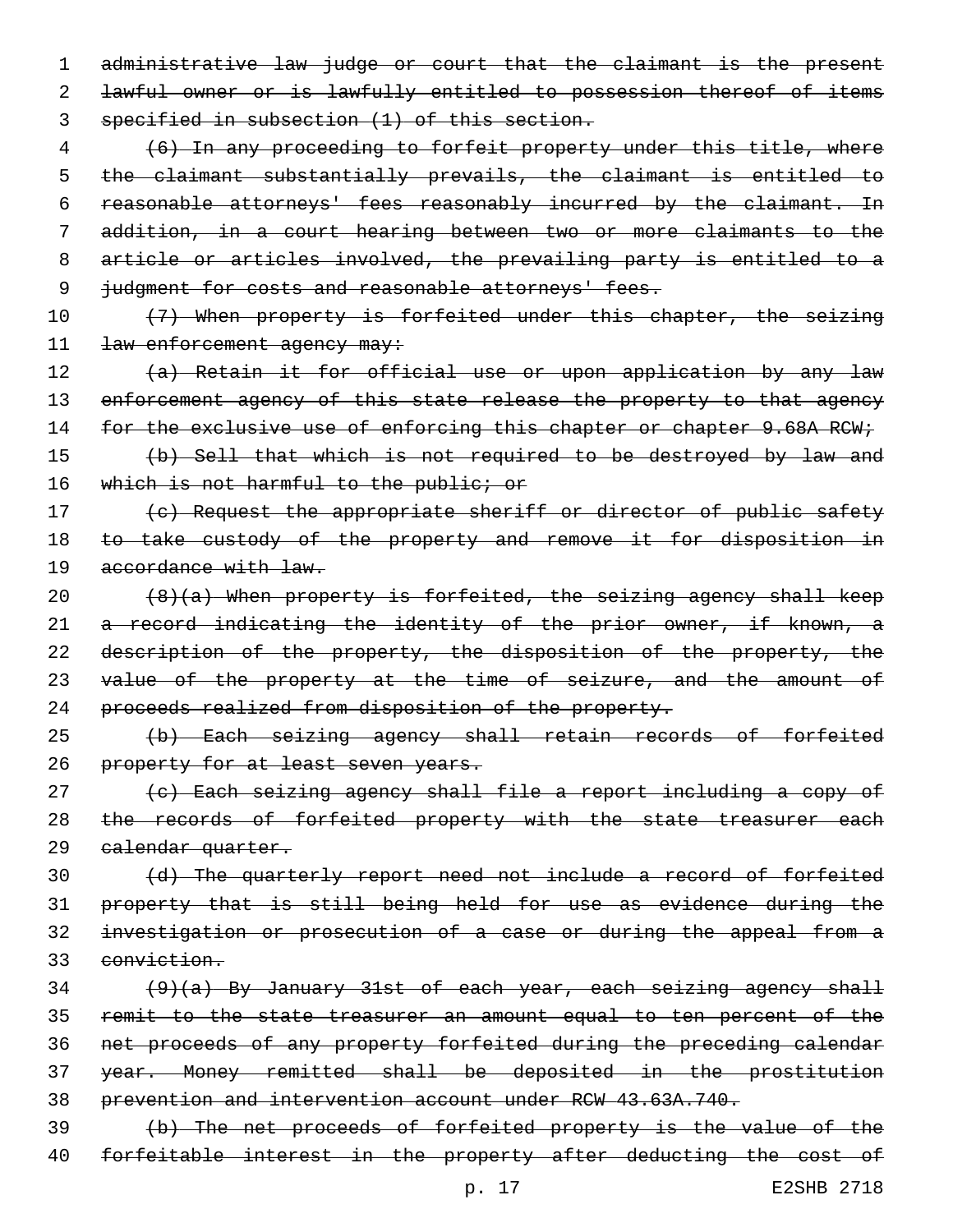1 satisfying any bona fide security interest to which the property is 2 subject at the time of seizure; and in the case of sold property, 3 after deducting the cost of sale, including reasonable fees or 4 commissions paid to independent selling agents, and the cost of any 5 valid landlord's claim for damages under subsection (12) of this 6 section.

7 (c) The value of sold forfeited property is the sale price. The 8 value of destroyed property and retained firearms or illegal property  $9$  <del>is zero.</del>

10 (10) Net proceeds not required to be paid to the state treasurer 11 shall be used for payment of all proper expenses of the investigation 12 leading to the seizure, including any money delivered to the subject 13 of the investigation by the law enforcement agency, and of the 14 proceedings for forfeiture and sale, including expenses of seizure, 15 maintenance of custody, advertising, actual costs of the prosecuting 16 or city attorney, and court costs. Money remaining after payment of 17 these expenses shall be retained by the seizing law enforcement 18 agency for the exclusive use of enforcing the provisions of this 19 chapter or chapter 9.68A RCW.

20 (11) Upon the entry of an order of forfeiture of real property, 21 the court shall forward a copy of the order to the assessor of the 22 county in which the property is located. Orders for the forfeiture of 23 real property shall be entered by the superior court, subject to 24 court rules. Such an order shall be filed by the seizing agency in 25 the county auditor's records in the county in which the real property  $26$  is located.

27 (12) A landlord may assert a claim against proceeds from the sale 28 of assets seized and forfeited under subsection (9) of this section,  $29$   $\omega$   $\frac{1}{2}$ 

30 (a) A law enforcement officer, while acting in his or her 31 official capacity, directly caused damage to the complaining 32 landlord's property while executing a search of a tenant's residence;

 (b) The landlord has applied any funds remaining in the tenant's deposit, to which the landlord has a right under chapter 59.18 RCW, 35 to cover the damage directly caused by a law enforcement officer prior to asserting a claim under the provisions of this section:

  $(i)$  Only if the funds applied under (b) of this subsection are insufficient to satisfy the damage directly caused by a law enforcement officer, may the landlord seek compensation for the 40 damage by filing a claim against the governmental entity under whose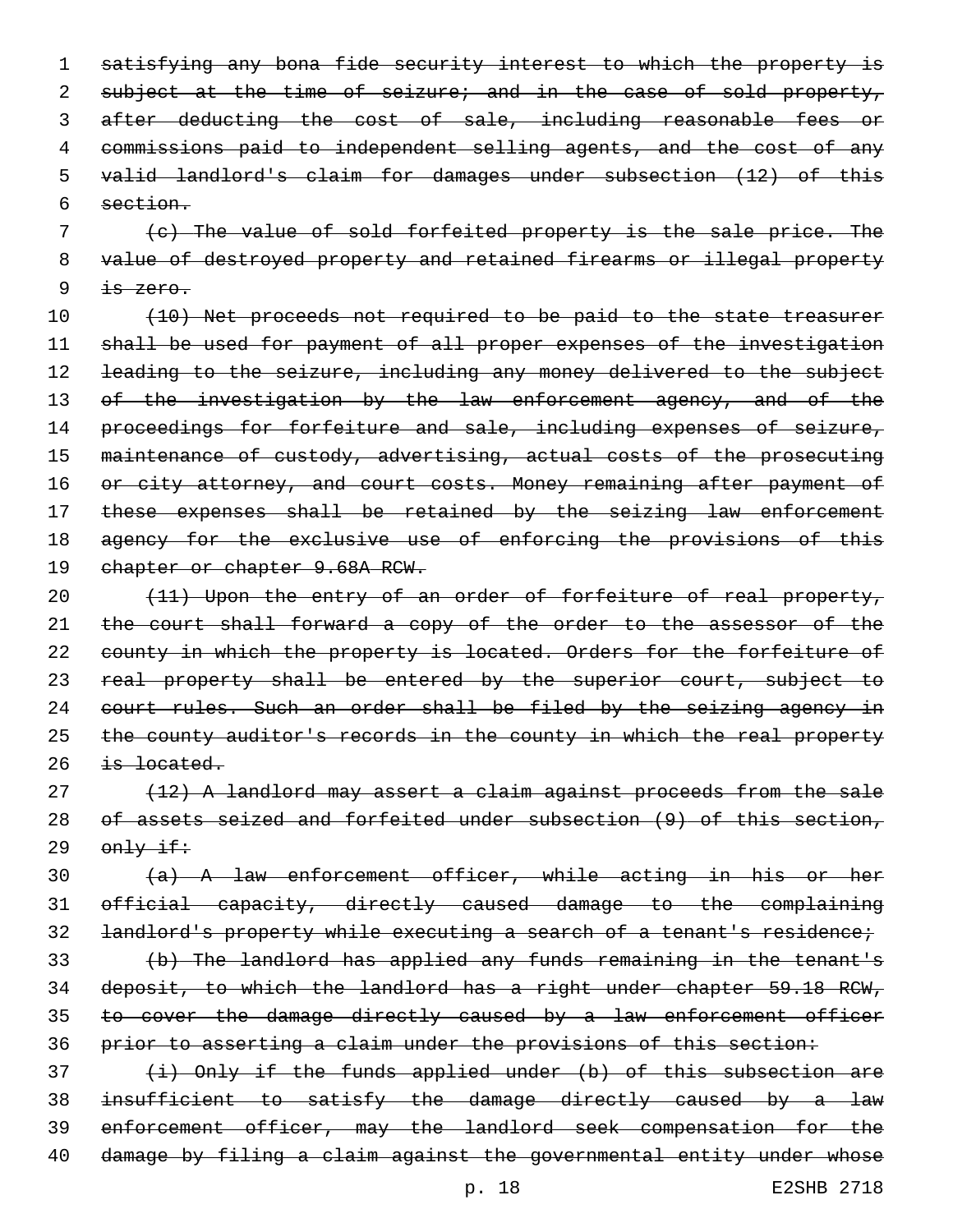1 authority the law enforcement agency operates within thirty days

2 after the search;

3 (ii) Only if the governmental entity denies or fails to respond 4 to the landlord's claim within sixty days of the date of filing, may 5 the landlord collect damages under this subsection by filing within 6 thirty days of denial or the expiration of the sixty day period, 7 whichever occurs first, a claim with the seizing law enforcement 8 agency. The seizing law enforcement agency must notify the landlord 9 of the status of the claim by the end of the thirty day period. 10 Nothing in this section requires the claim to be paid by the end of 11 the sixty day or thirty day period; and

12 (c) For any claim filed under (b) of this subsection, the law 13 enforcement agency shall pay the claim unless the agency provides 14 substantial proof that the landlord either:

15 (i) Knew or consented to actions of the tenant in violation of 16 RCW 9.68A.100, 9.68A.101, or 9A.88.070; or

17 (ii) Failed to respond to a notification of the illegal activity, 18 provided by a law enforcement agency under RCW 59.18.075, within 19 seven days of receipt of notification of the illegal activity.

20 (13) The landlord's claim for damages under subsection (12) of 21 this section may not include a claim for loss of business and is  $22$  <del>limited to:</del>

23 (a) Damage to tangible property and clean-up costs;

24 (b) The lesser of the cost of repair or fair market value of the 25 damage directly caused by a law enforcement officer;

26 (c) The proceeds from the sale of the specific tenant's property 27 seized and forfeited under subsection (9) of this section; and

28 (d) The proceeds available after the seizing law enforcement agency satisfies any bona fide security interest in the tenant's property and costs related to sale of the tenant's property as provided by subsection (12) of this section.

 (14) Subsections (12) and (13) of this section do not limit any other rights a landlord may have against a tenant to collect for damages. However, if a law enforcement agency satisfies a landlord's claim under subsection (12) of this section, the rights the landlord has against the tenant for damages directly caused by a law enforcement officer under the terms of the landlord and tenant's contract are subrogated to the law enforcement agency.)) are governed by chapter 7.--- RCW (the new chapter created in section 17 of this

40 act).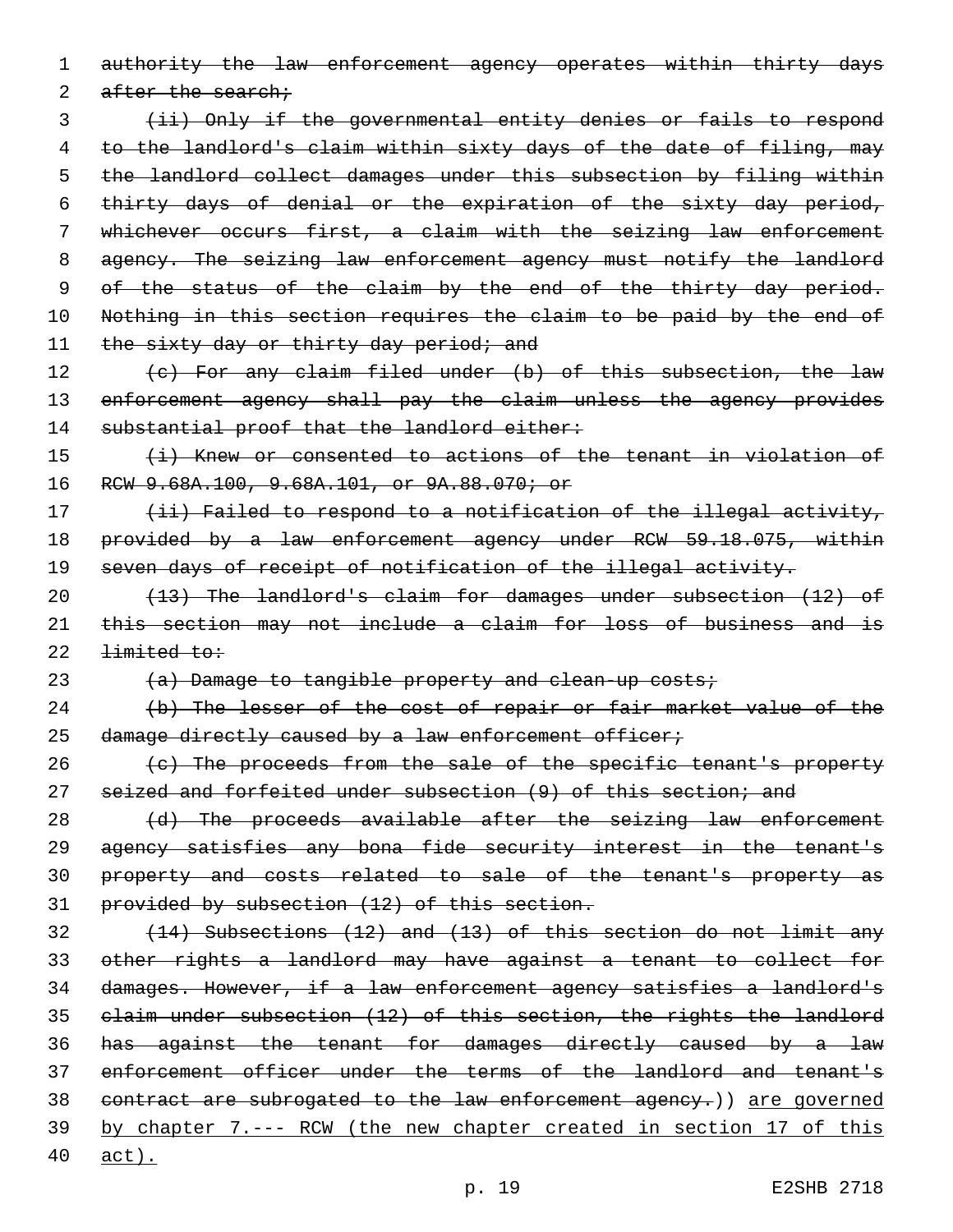**Sec. 9.** RCW 9A.83.030 and 2008 c 6 s 630 are each amended to 2 read as follows:

 (1) Proceeds traceable to or derived from specified unlawful activity or a violation of RCW 9A.83.020 are subject to seizure and forfeiture. The attorney general or county prosecuting attorney may file a civil action for the forfeiture of proceeds. Unless otherwise provided for under this section, no property rights exist in these proceeds. All right, title, and interest in the proceeds shall vest in the governmental entity of which the seizing law enforcement agency is a part upon commission of the act or omission giving rise 11 to forfeiture under this section.

 (2) Real or personal property subject to forfeiture under this chapter may be seized by any law enforcement officer of this state upon process issued by a superior court that has jurisdiction over the property. Any agency seizing real property shall file a lis pendens concerning the property. Real property seized under this section shall not be transferred or otherwise conveyed until ninety days after seizure or until a judgment of forfeiture is entered, whichever is later. Real property seized under this section may be transferred or conveyed to any person or entity who acquires title by foreclosure or deed in lieu of foreclosure of a security interest. Seizure of personal property without process may be made if:

 (a) The seizure is incident to an arrest or a search under a search warrant or an inspection under an administrative inspection 25 warrant issued pursuant to RCW 69.50.502; or

 (b) The property subject to seizure has been the subject of a prior judgment in favor of the state in a criminal injunction or 28 forfeiture proceeding based upon this chapter.

 (3) A seizure under subsection (2) of this section commences 30 proceedings for forfeiture pursuant to chapter 7.--- RCW (the new 31 chapter created in section 17 of this act). ((The law enforcement agency under whose authority the seizure was made shall cause notice of the seizure and intended forfeiture of the seized proceeds to be served within fifteen days after the seizure on the owner of the property seized and the person in charge thereof and any person who has a known right or interest therein, including a community property interest. Service of notice of seizure of real property shall be made according to the rules of civil procedure. However, the state may not obtain a default judgment with respect to real property against a 40 party who is served by substituted service absent an affidavit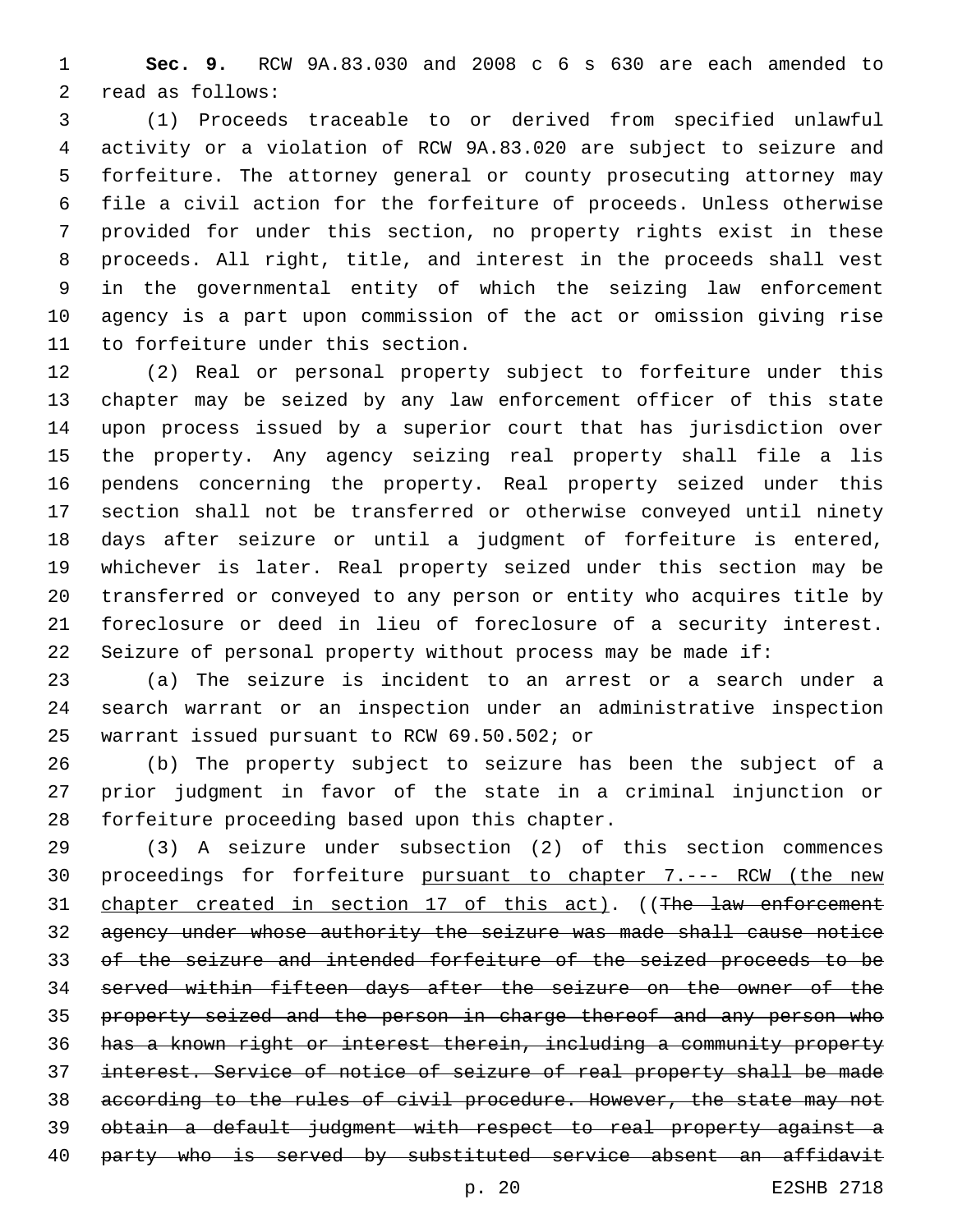stating that a good faith effort has been made to ascertain if the 2 defaulted party is incarcerated within the state, and that there is no present basis to believe that the party is incarcerated within the 4 state. The notice of seizure in other cases may be served by any method authorized by law or court rule including but not limited to service by certified mail with return receipt requested. Service by mail is complete upon mailing within the fifteen-day period after the 8 seizure.

9 (4) If no person notifies the seizing law enforcement agency in 10 writing of the person's claim of ownership or right to possession of 11 the property within forty-five days of the seizure in the case of 12 personal property and ninety days in the case of real property, the 13 property seized shall be deemed forfeited. The community property 14 interest in real property of a person whose spouse or domestic 15 partner committed a violation giving rise to seizure of the real 16 property may not be forfeited if the person did not participate in 17 the violation.

18 (5) If a person notifies the seizing law enforcement agency in 19 writing of the person's claim of ownership or right to possession of 20 property within forty-five days of the seizure in the case of 21 personal property and ninety days in the case of real property, the 22 person or persons shall be afforded a reasonable opportunity to be 23 heard as to the claim or right. The provisions of RCW 69.50.505(5) 24 shall apply to any such hearing. The seizing law enforcement agency 25 shall promptly return property to the claimant upon the direction of 26 the administrative law judge or court.

27 (6) Disposition of forfeited property shall be made in the manner 28 provided for in RCW 69.50.505 (8) through (10) and (14).))

29 **Sec. 10.** RCW 10.105.010 and 2009 c 479 s 15 are each amended to read as follows:30

 (1) The following are subject to seizure and forfeiture and no property right exists in them: All personal property, including, but not limited to, any item, object, tool, substance, device, weapon, machine, vehicle of any kind, money, security, or negotiable instrument, which has been or was actually employed as an instrumentality in the commission of, or in aiding or abetting in the commission of any felony, or which was furnished or was intended to be furnished by any person in the commission of, as a result of, or as compensation for the commission of, any felony, or which was

p. 21 E2SHB 2718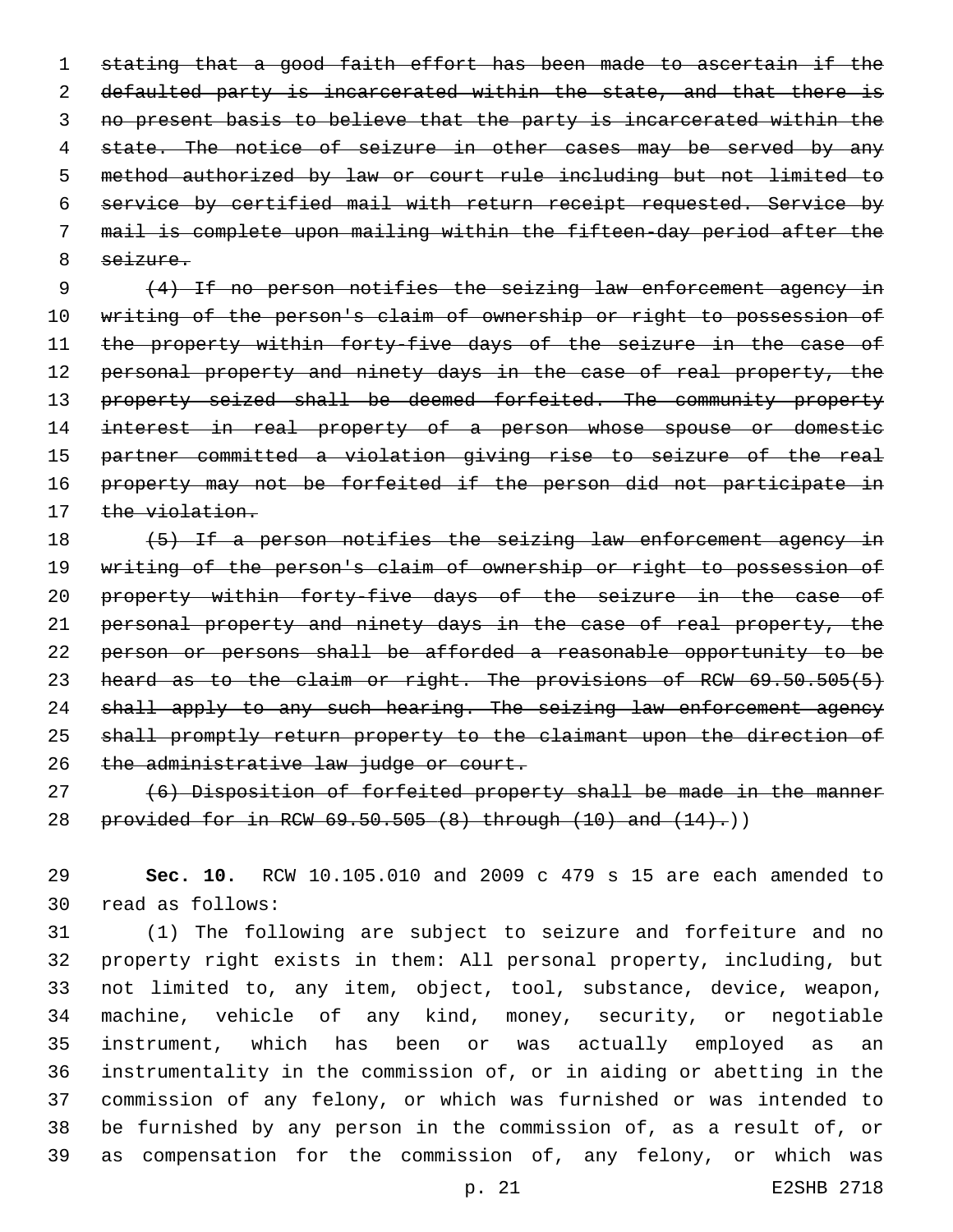acquired in whole or in part with proceeds traceable to the commission of a felony. No property may be forfeited under this section until after there has been a superior court conviction of the owner of the property for the felony in connection with which the 5 property was employed, furnished, or acquired.

 A forfeiture of property encumbered by a bona fide security interest is subject to the interest of the secured party if at the time the security interest was created, the secured party neither had knowledge of nor consented to the commission of the felony.

 (2) Personal property subject to forfeiture under this chapter may be seized by any law enforcement officer of this state upon process issued by any superior court having jurisdiction over the property. Seizure of personal property without process may be made if:14

 (a) The seizure is incident to an arrest or a search under a 16 search warrant;

 (b) The property subject to seizure has been the subject of a prior judgment in favor of the state in a criminal injunction or 19 forfeiture proceeding;

 (c) A law enforcement officer has probable cause to believe that the property is directly dangerous to health or safety; or

 (d) The law enforcement officer has probable cause to believe that the property was used or is intended to be used in the 24 commission of a felony.

 (3) In the event of seizure pursuant to this section, proceedings 26 for forfeiture ((shall be deemed commenced by the seizure. The law 27 enforcement agency under whose authority the seizure was made shall cause notice to be served within fifteen days following the seizure 29 on the owner of the property seized and the person in charge thereof and any person having any known right or interest therein, including any community property interest, of the seizure and intended forfeiture of the seized property. The notice of seizure may be served by any method authorized by law or court rule including but not limited to service by certified mail with return receipt requested. Service by mail shall be deemed complete upon mailing within the fifteen day period following the seizure. Notice of 37 seizure in the case of property subject to a security interest that has been perfected by filing a financing statement in accordance with chapter 62A.9A RCW, or a certificate of title shall be made by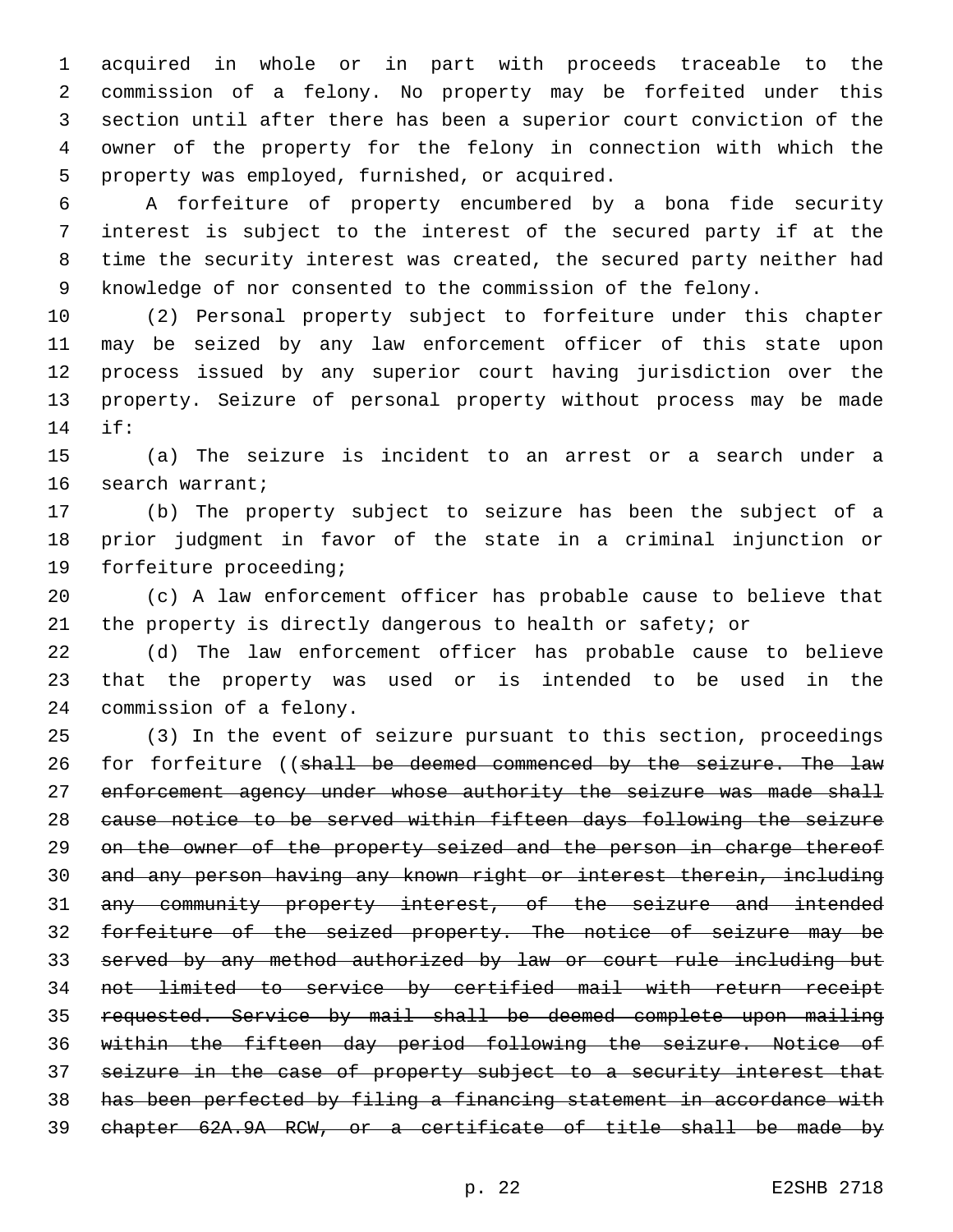service upon the secured party or the secured party's assignee at the 2 address shown on the financing statement or the certificate of title.

 (4) If no person notifies the seizing law enforcement agency in writing of the person's claim of ownership or right to possession of items specified in subsection (1) of this section within forty-five days of the seizure, the item seized shall be deemed forfeited.

 (5) If a person notifies the seizing law enforcement agency in writing of the person's claim of ownership or right to possession of 9 the seized property within forty-five days of the seizure, the law 10 enforcement agency shall give the person or persons a reasonable 11 opportunity to be heard as to the claim or right. The hearing shall 12 be before the chief law enforcement officer of the seizing agency or 13 the chief law enforcement officer's designee, except where the seizing agency is a state agency as defined in RCW 34.12.020(4), the hearing shall be before the chief law enforcement officer of the seizing agency or an administrative law judge appointed under chapter 17 34.12 RCW, except that any person asserting a claim or right may 18 remove the matter to a court of competent jurisdiction. Removal may 19 only be accomplished according to the rules of civil procedure. The person seeking removal of the matter must serve process against the state, county, political subdivision, or municipality that operates the seizing agency, and any other party of interest, in accordance with RCW 4.28.080 or 4.92.020, within forty-five days after the person seeking removal has notified the seizing law enforcement 25 agency of the person's claim of ownership or right to possession. The court to which the matter is to be removed shall be the district 27 court when the aggregate value of the property is within the jurisdictional limit set forth in RCW 3.66.020. A hearing before the seizing agency and any appeal therefrom shall be under Title 34 RCW. In a court hearing between two or more claimants to the property involved, the prevailing party shall be entitled to a judgment for 32 costs and reasonable attorney's fees. The burden of producing evidence shall be upon the person claiming to be the lawful owner or the person claiming to have the lawful right to possession of the property. The seizing law enforcement agency shall promptly return the property to the claimant upon a determination by the administrative law judge or court that the claimant is the present lawful owner or is lawfully entitled to possession of the property.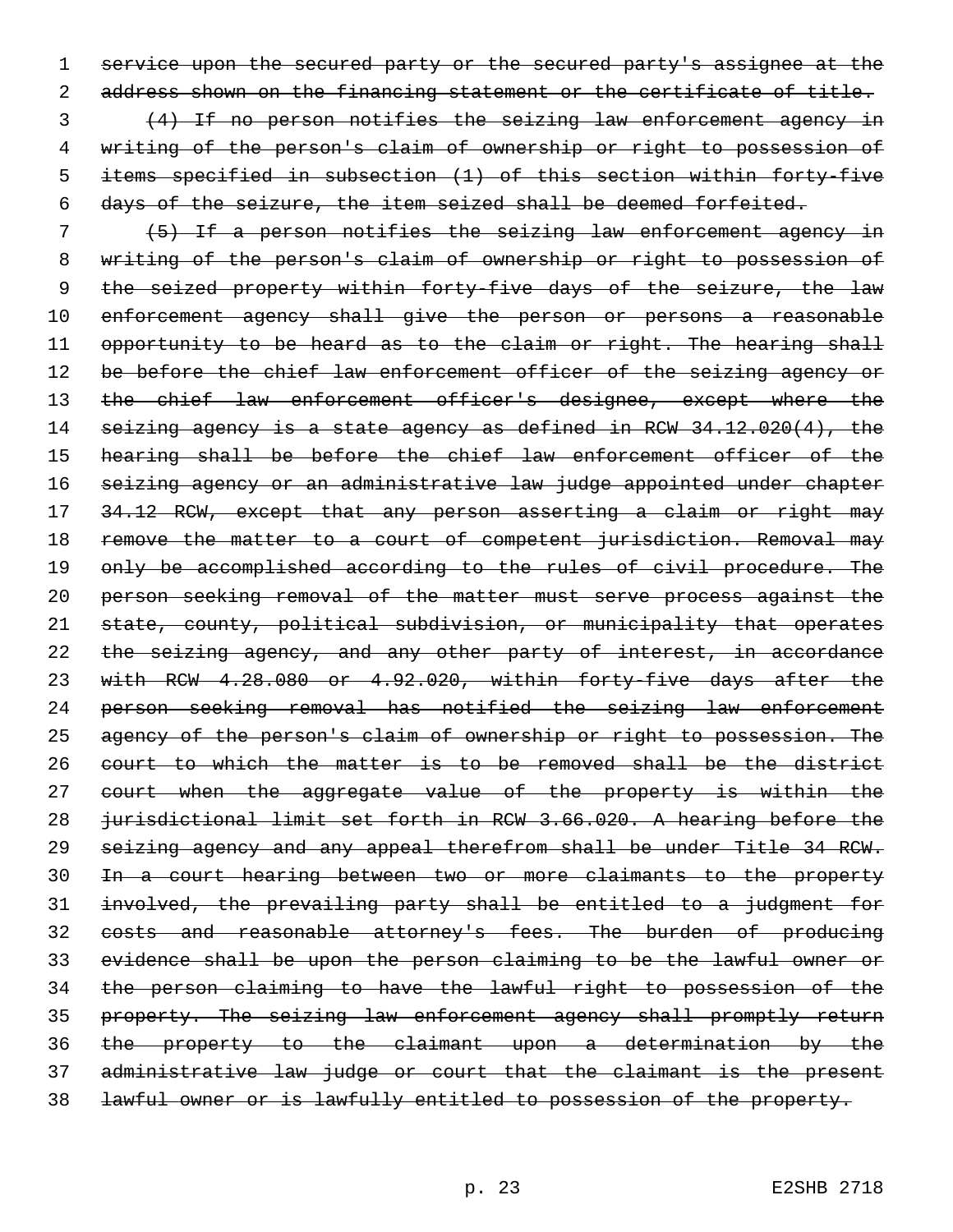- 1 (6) When property is forfeited under this chapter, after 2 satisfying any court-ordered victim restitution, the seizing law 3 enforcement agency may:
- 4 (a) Retain it for official use or upon application by any law 5 enforcement agency of this state release such property to such agency 6 for the exclusive use of enforcing the criminal law;
- 7 (b) Sell that which is not required to be destroyed by law and 8 which is not harmful to the public.

9 (7) By January 31st of each year, each seizing agency shall remit 10 to the state treasurer an amount equal to ten percent of the net 11 proceeds of any property forfeited during the preceding calendar 12 year. Money remitted shall be deposited in the state general fund.

13 (a) The net proceeds of forfeited property is the value of the 14 forfeitable interest in the property after deducting the cost of 15 satisfying any bona fide security interest to which the property is 16 subject at the time of seizure; and in the case of sold property, 17 after deducting the cost of sale, including reasonable fees or 18 commissions paid to independent selling agents.

19 (b) The value of sold forfeited property is the sale price. The 20 value of retained forfeited property is the fair market value of the 21 property at the time of seizure, determined when possible by 22 reference to an applicable commonly used index, such as the index 23 used by the department of licensing for valuation of motor vehicles. 24 A seizing agency may use, but need not use, an independent qualified 25 appraiser to determine the value of retained property. If an 26 appraiser is used, the value of the property appraised is net of the 27 cost of the appraisal. The value of destroyed property and retained 28 firearms or illegal property is zero.

 (c) Retained property and net proceeds not required to be paid to 30 the state treasurer, or otherwise required to be spent under this section, shall be retained by the seizing law enforcement agency exclusively for the expansion and improvement of law enforcement activity. Money retained under this section may not be used to 34 supplant preexisting funding sources.) are governed by chapter 7.---RCW (the new chapter created in section 17 of this act).

 (4) When property is seized under this chapter and forfeited 37 pursuant to the new chapter created in section 17 of this act, the seizing agency must first satisfy any court-ordered victim restitution before retaining, using, selling, or taking other action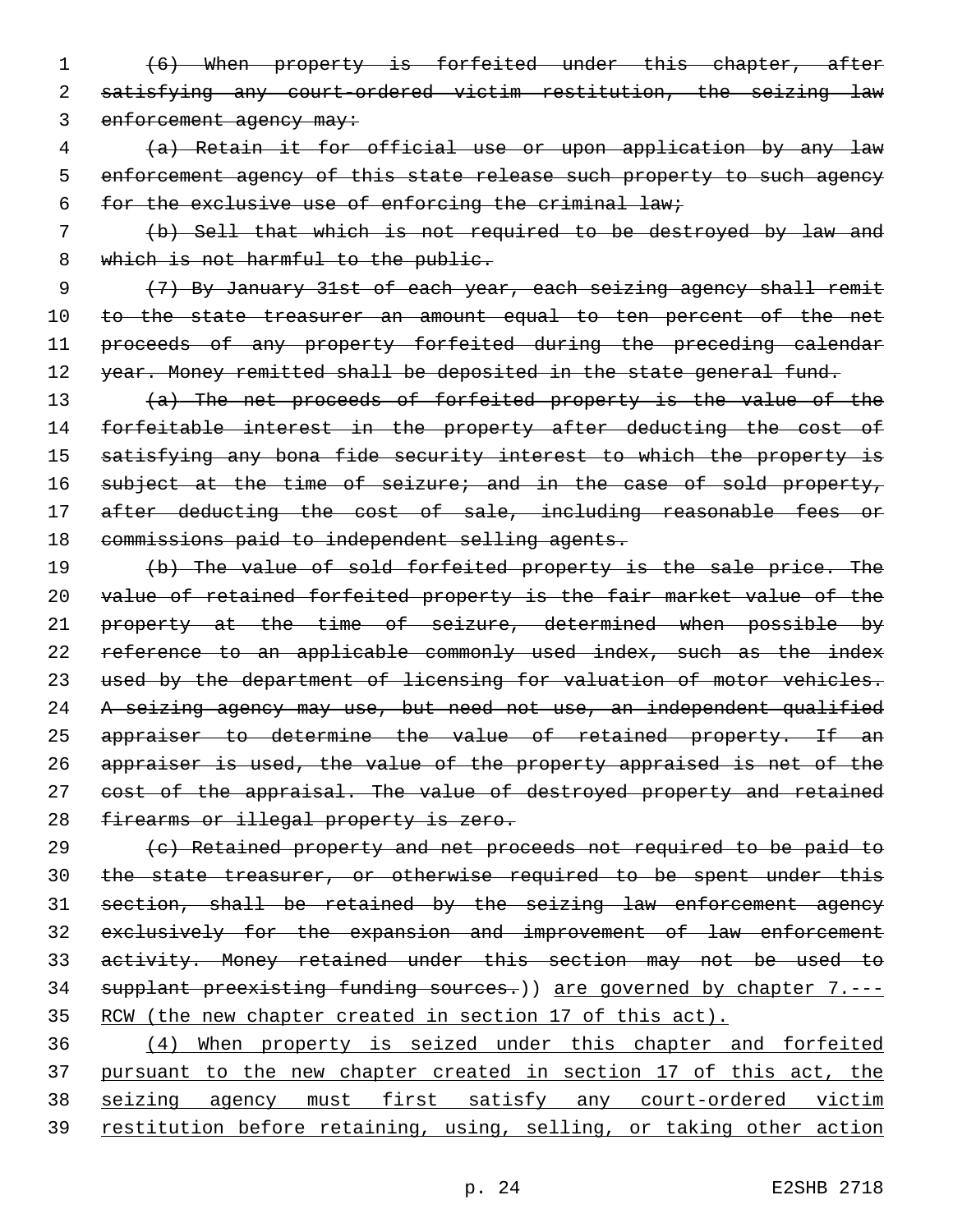with respect to the property as permitted under section 4 of this  $2 \quad \text{act.}$ 

 **Sec. 11.** RCW 19.290.230 and 2013 c 322 s 27 are each amended to 4 read as follows:

 (1) The following personal property is subject to seizure and forfeiture and no property right exists in them: All personal property including, but not limited to, any item, object, tool, substance, device, weapon, machine, vehicle of any kind, money, security, or negotiable instrument, which the seizing agency proves by a preponderance of the evidence was used or intended to be used by its owner or the person in charge to knowingly or intentionally facilitate the commission of, or to knowingly or intentionally abet the commission of, a crime involving theft, trafficking, or unlawful possession of commercial metal property, or which the seizing agency proves by a preponderance of the evidence was knowingly or intentionally furnished or was intended to be furnished by any person in the commission of, as a result of, or as compensation for the commission of, a crime involving theft, trafficking, or the unlawful possession of commercial metal property, or which the property owner acquired in whole or in part with proceeds traceable to a knowing or intentional commission of a crime involving the theft, trafficking, or unlawful possession of commercial metal property provided that such activity is not less than a class C felony; except that:

 (a) No vehicle used by any person as a common carrier in the transaction of business as a common carrier is subject to forfeiture under this section unless the seizing agency proves by a preponderance of the evidence that the owner or other person in charge of the vehicle is a consenting party or is privy to any crime involving theft, trafficking, or the unlawful possession of 30 commercial metal property;

 (b) A forfeiture of property encumbered by a bona fide security interest is subject to the interest of the secured party if the secured party neither had actual or constructive knowledge of nor consented to the commission of any crime involving the theft, trafficking, or unlawful possession of commercial metal property; and

 (c) A property owner's property is not subject to seizure if an employee or agent of that property owner uses the property owner's property to knowingly or intentionally facilitate the commission of, or to knowingly or intentionally aid and abet the commission of, a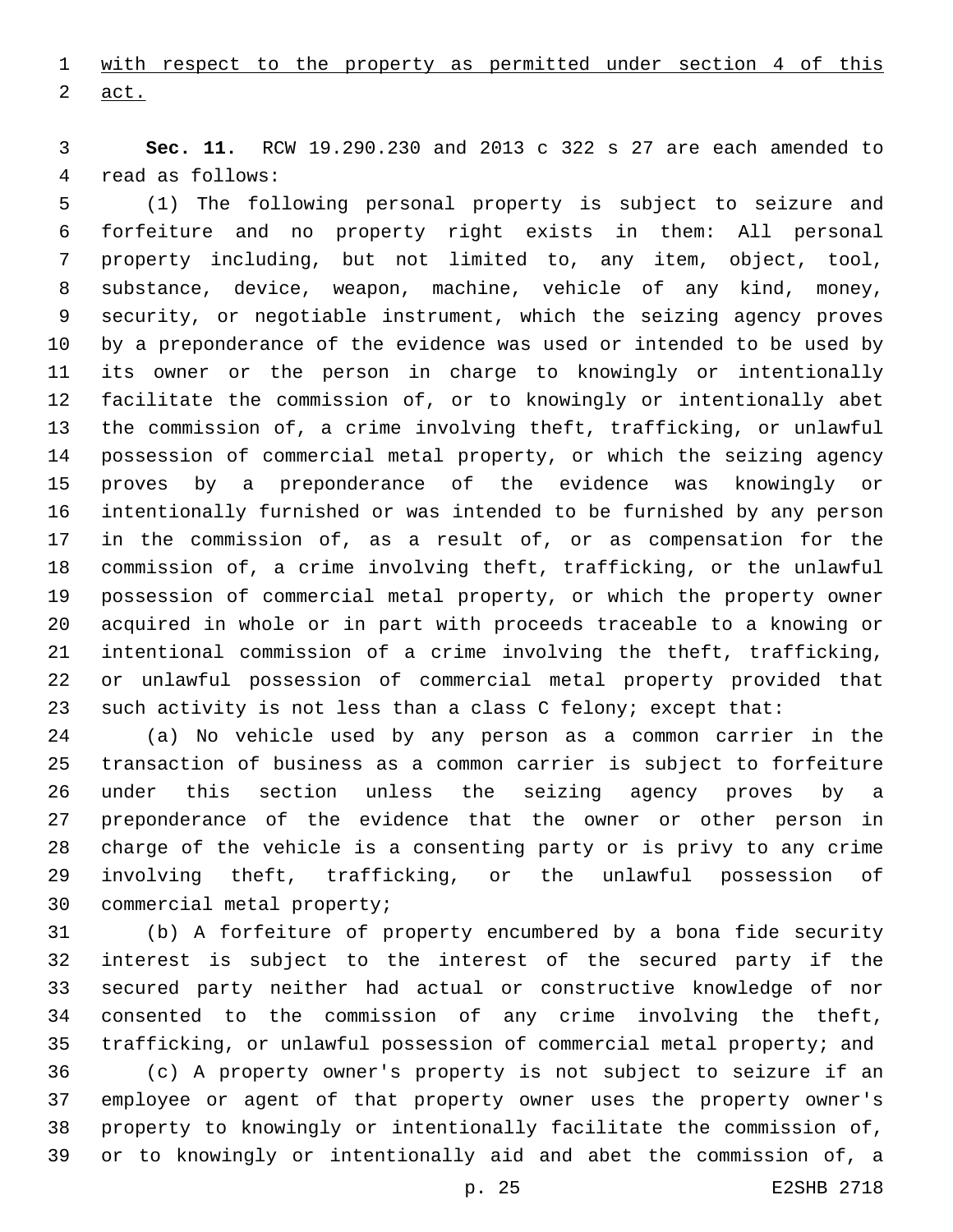crime involving theft, trafficking, or unlawful possession of commercial metal property, in violation of that property owner's instructions or policies against such activity, and without the property owner's knowledge or consent.4

 (2) The following real property is subject to seizure and forfeiture and no property right exists in them: All real property, including any right, title, and interest in the whole of any lot or tract of land, and any appurtenances or improvements, that the seizing agency proves by a preponderance of the evidence are being used with the knowledge of the owner for the intentional commission of any crime involving the theft, trafficking, or unlawful possession of commercial metal property, or which have been acquired in whole or in part with proceeds traceable to the commission of any crime involving the trafficking, theft, or unlawful possession of commercial metal, if such activity is not less than a class C felony and a substantial nexus exists between the commission of the violation or crime and the real property. However:

 (a) No property may be forfeited pursuant to this subsection (2), to the extent of the interest of an owner, by reason of any act or omission committed or omitted without the owner's actual or constructive knowledge; and further, a property owner's real property is not subject to seizure if an employee or agent of that property owner uses the property owner's real property to knowingly or intentionally facilitate the commission of, or to knowingly or intentionally aid and abet the commission of, a crime involving theft, trafficking, or unlawful possession of commercial metal property, in violation of that property owner's instructions or policies against such activity, and without the property owner's 29 knowledge or consent; and

 (b) A forfeiture of real property encumbered by a bona fide security interest is subject to the interest of the secured party if the secured party, neither had actual or constructive knowledge, nor 33 consented to the act or omission.

 (3) Property subject to forfeiture under this chapter may be seized by any law enforcement officer of this state upon process issued by any superior court having jurisdiction over the property. Seizure of real property shall include the filing of a lis pendens by the seizing agency. Real property seized under this section shall not be transferred or otherwise conveyed until ninety days after seizure or until a judgment of forfeiture is entered, whichever is later:

p. 26 E2SHB 2718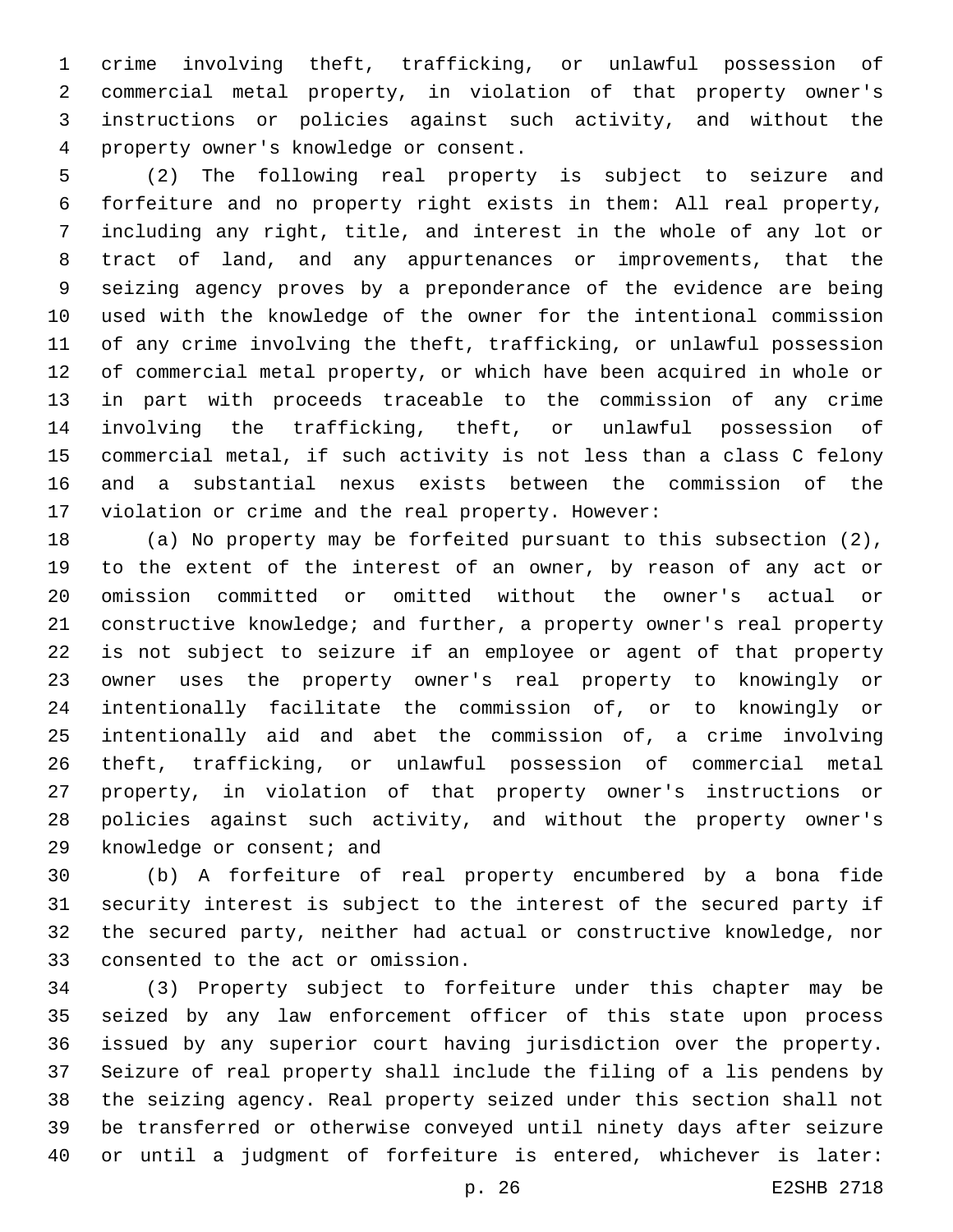PROVIDED, That real property seized under this section may be transferred or conveyed to any person or entity who acquires title by foreclosure or deed in lieu of foreclosure of a security interest. Seizure of personal property without process may be made if:

5 (a) The seizure is incident to an arrest or a search under a search warrant; or6

7 (b) The property subject to seizure has been the subject of a 8 prior judgment in favor of the state in a criminal injunction or 9 forfeiture proceeding.

10 (4) In the event of seizure pursuant to this section, proceedings 11 for forfeiture ((shall be)) are deemed commenced by the seizure and 12 governed by chapter 7.--- RCW (the new chapter created in section 17 13 of this act). ((The law enforcement agency under whose authority the 14 seizure was made shall cause notice to be served within fifteen days 15 following the seizure on the owner of the property seized and the 16 person in charge thereof and any person having any known right or 17 interest therein, including any community property interest, of the 18 seizure and intended forfeiture of the seized property. Service of 19 notice of seizure of real property shall be made according to the 20 rules of civil procedure. However, the state may not obtain a default 21 judgment with respect to real property against a party who is served 22 by substituted service absent an affidavit stating that a good faith 23 effort has been made to ascertain if the defaulted party is 24 incarcerated within the state, and that there is no present basis to 25 believe that the party is incarcerated within the state. The notice 26 of seizure of personal property may be served by any method 27 authorized by law or court rule including but not limited to service 28 by certified mail with return receipt requested. Service by mail 29 shall be deemed complete upon mailing within the fifteen-day period 30 following the seizure. Notice of seizure in the case of property 31 subject to a security interest that has been perfected by filing a 32 financing statement in accordance with chapter 62A.9A RCW, or a 33 certificate of title shall be made by service upon the secured party 34 or the secured party's assignee at the address shown on the financing 35 statement or the certificate of title.

 (5) If no person notifies the seizing law enforcement agency in writing of the person's claim of ownership or right to possession of items specified in subsection (1) of this section within forty-five days of the seizure in the case of personal property and ninety days 40 in the case of real property, the item seized shall be deemed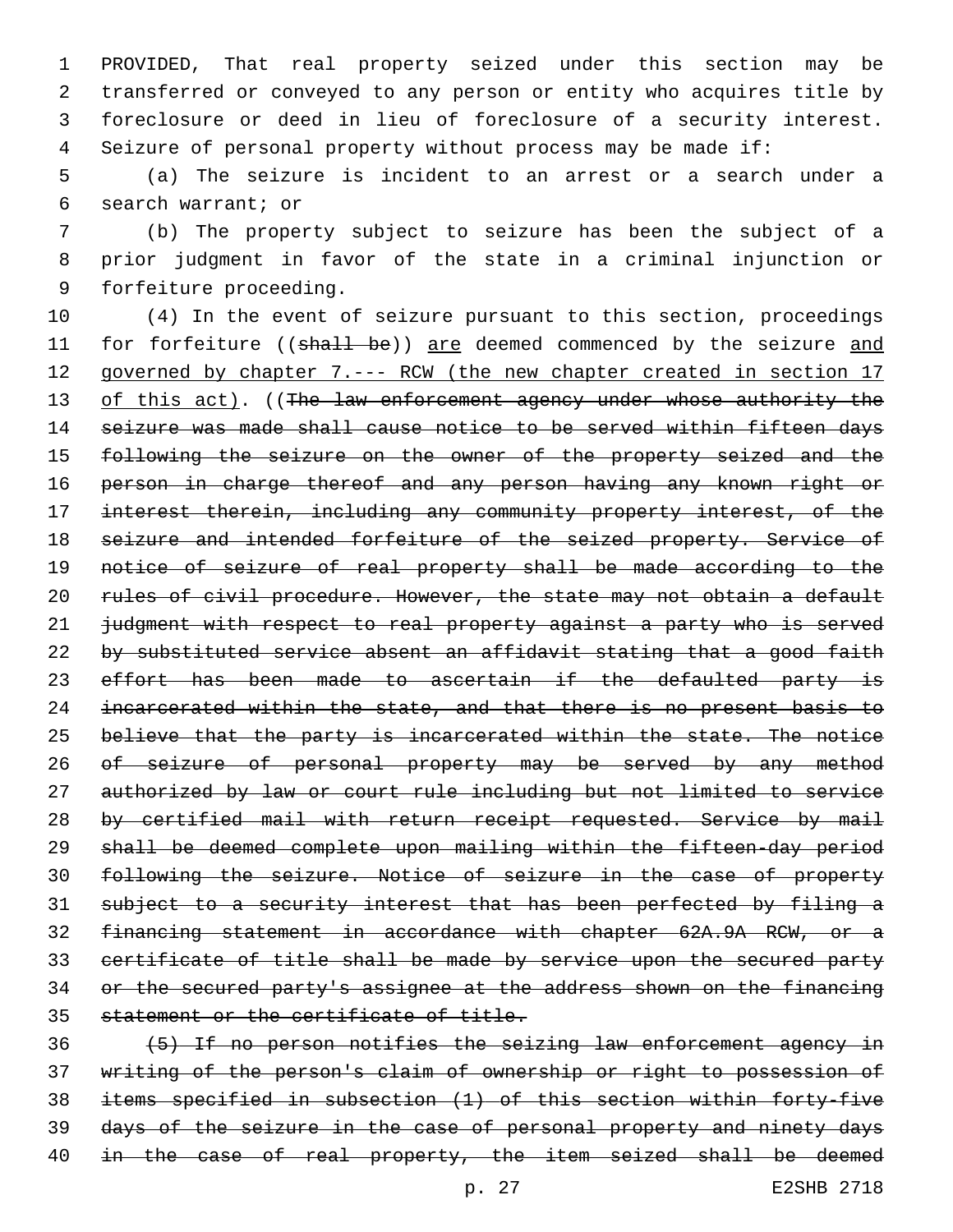forfeited. The community property interest in real property of a person whose spouse or domestic partner committed a violation giving rise to seizure of the real property may not be forfeited if the 4 person did not participate in the violation.

 (6) If a person notifies the seizing law enforcement agency in writing of the person's claim of ownership or right to possession of the seized property within forty-five days of the seizure in the case 8 of personal property and ninety days in the case of real property, 9 the law enforcement agency shall give the person or persons a 10 reasonable opportunity to be heard as to the claim or right. The hearing shall be before the chief law enforcement officer of the 12 seizing agency or the chief law enforcement officer's designee, 13 except where the seizing agency is a state agency as defined in RCW 14 34.12.020(4), the hearing shall be before the chief law enforcement 15 officer of the seizing agency or an administrative law judge 16 appointed under chapter 34.12 RCW, except that any person asserting a 17 elaim or right may remove the matter to a court of competent 18 jurisdiction. Removal may only be accomplished according to the rules 19 of civil procedure. The person seeking removal of the matter must serve process against the state, county, political subdivision, or municipality that operates the seizing agency, and any other party of interest, in accordance with RCW 4.28.080 or 4.92.020, within forty-23 five days after the person seeking removal has notified the seizing law enforcement agency of the person's claim of ownership or right to possession. The court to which the matter is to be removed shall be 26 the district court when the aggregate value of the property is within the jurisdictional limit set forth in RCW 3.66.020. A hearing before the seizing agency and any appeal therefrom shall be under Title 34 RCW. In a court hearing between two or more claimants to the property involved, the prevailing party shall be entitled to a judgment for costs and reasonable attorneys' fees. The burden of producing evidence shall be upon the person claiming to be the lawful owner or the person claiming to have the lawful right to possession of the property.

 (7) At the hearing, the seizing agency has the burden of proof to establish by a preponderance of the evidence that seized property is subject to forfeiture, and that the use or intended use of the seized property in connection with a crime pursuant to this section occurred with the owner's actual or constructive knowledge or consent. The 40 person claiming to be the lawful owner or the person claiming to have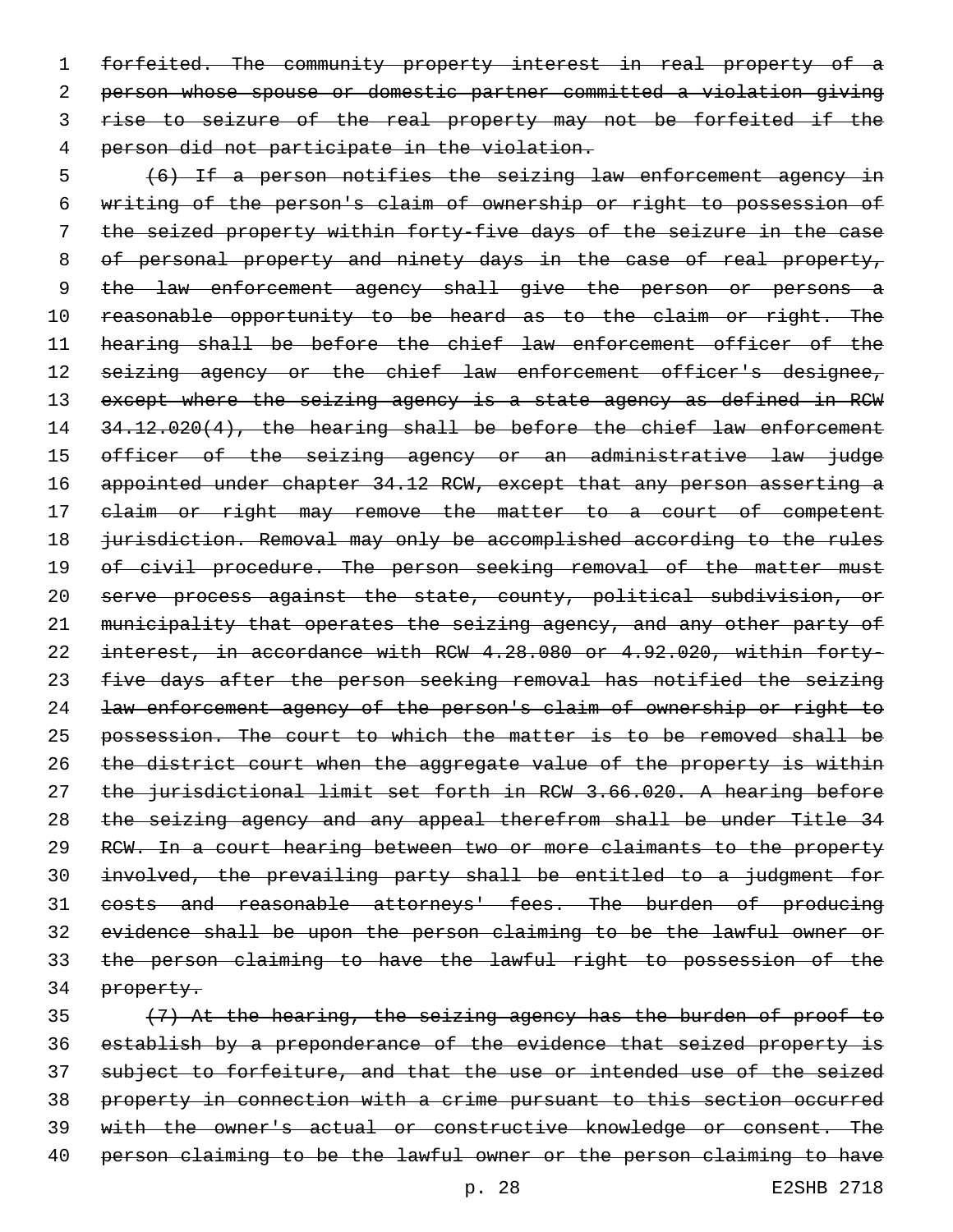the lawful right to possession of the property has the burden of 2 proof to establish by a preponderance of the evidence that the person owns or has a right to possess the seized property. The possession of bare legal title is not sufficient to establish ownership of seized 5 property if the seizing agency proves by a preponderance of the evidence that the person claiming ownership or right to possession is a nominal owner and did not actually own or exert a controlling 8 interest in the property. The seizing law enforcement agency shall promptly return the 10 property to the claimant upon a determination by the administrative law judge or court that the claimant is the present lawful owner or 12 is lawfully entitled to possession of the property. 13 (8) When property is forfeited under this chapter, after satisfying any court-ordered victim restitution, the seizing law 15 enforcement agency may: (a) Retain it for official use or, upon application by any law 17 enforcement agency of this state, release such property to such 18 agency; or (b) Sell that which is not required to be destroyed by law and 20 which is not harmful to the public.  $(9)(a)$  Within one hundred twenty days after the entry of an order of forfeiture, each seizing agency shall remit to, if known, the victim of the crime involving the seized property, an amount equal to 24 fifty percent of the net proceeds of any property forfeited. (b) Retained property and net proceeds not required to be paid to victims shall be retained by the seizing law enforcement agency 27 exclusively for the expansion and improvement of law enforcement activity. Money retained under this section may not be used to supplant preexisting funding sources. (c) The net proceeds of forfeited property is the value of the forfeitable interest in the property after deducting the cost of satisfying any bona fide security interest to which the property is 33 subject at the time of seizure; and in the case of sold property, after deducting the cost of sale, including reasonable fees or

35 commissions paid to independent selling agents, and the cost of any 36 valid landlord's claim for damages.

37 (d) The value of sold forfeited property is the sale price. The 38 value of retained forfeited property is the fair market value of the 39 property at the time of seizure, determined when possible by 40 reference to an applicable commonly used index, such as the index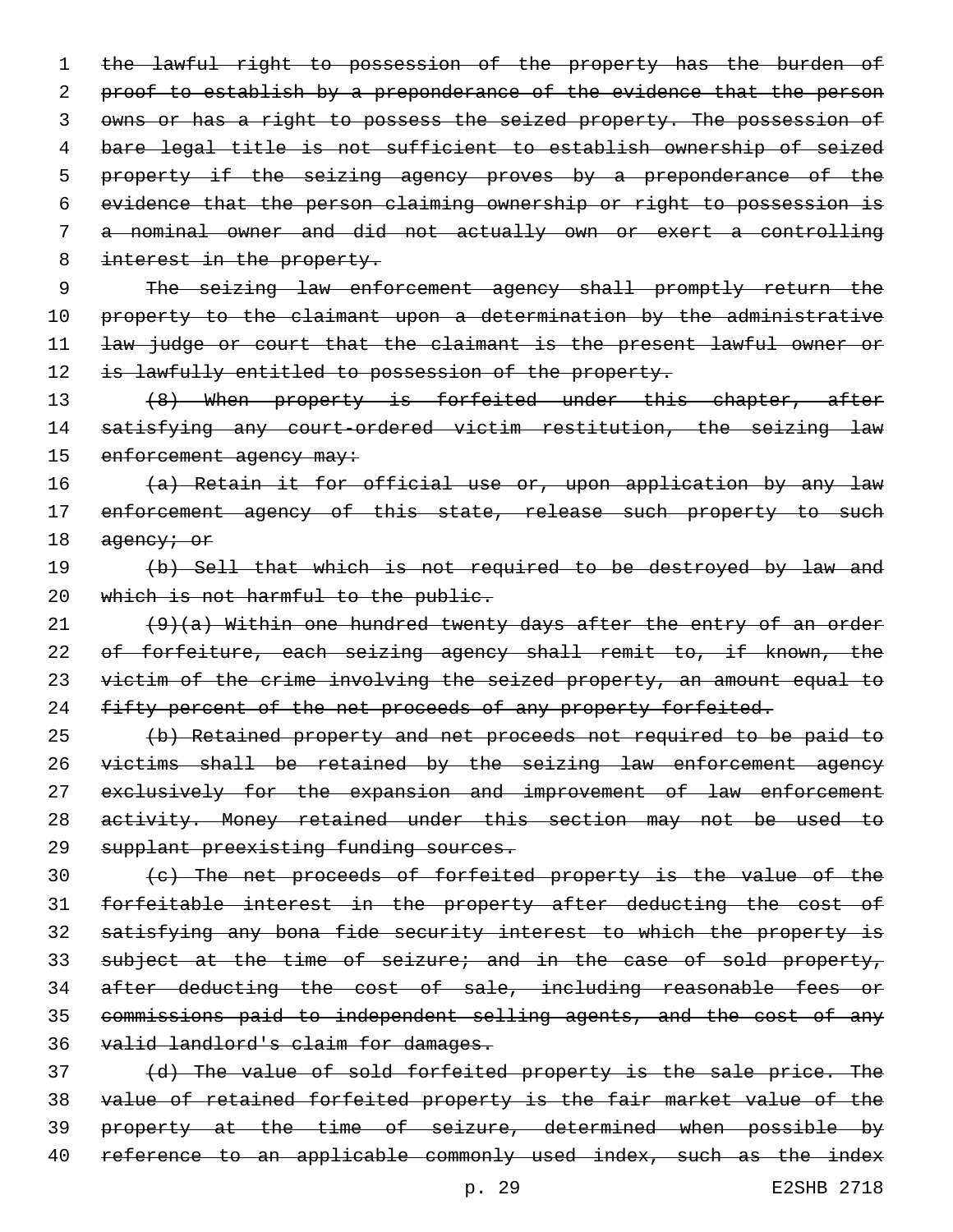used by the department of licensing for valuation of motor vehicles. A seizing agency may use, but need not use, an independent qualified appraiser to determine the value of retained property. If an appraiser is used, the value of the property appraised is net of the cost of the appraisal. The value of destroyed property and retained 6 firearms or illegal property is zero.

 (10) Upon the entry of an order of forfeiture of real property, 8 the court shall forward a copy of the order to the assessor of the 9 county in which the property is located. Orders for the forfeiture of 10 real property shall be entered by the superior court, subject to 11 court rules. Such an order shall be filed by the seizing agency in 12 the county auditor's records in the county in which the real property is located.)

 (5)(a) When property is seized under this chapter and forfeited 15 pursuant to the new chapter created in section 17 of this act, the 16 seizing agency must first satisfy any court-ordered victim 17 restitution before retaining, using, selling, or taking other action with respect to the property as permitted under section 4 of this act.

 (b) Within one hundred twenty days after the entry of an order of forfeiture, each seizing agency shall remit to, if known, the victim 22 of the crime involving the seized property, an amount equal to fifty percent of the net proceeds of any property forfeited.

 **Sec. 12.** RCW 46.61.5058 and 2013 2nd sp.s. c 35 s 18 are each 25 amended to read as follows:

 (1) Upon the arrest of a person or upon the filing of a complaint, citation, or information in a court of competent jurisdiction, based upon probable cause to believe that a person has violated RCW 46.20.740, 46.61.502, or 46.61.504 or any similar municipal ordinance, if such person has a prior offense within seven years as defined in RCW 46.61.5055, and where the person has been provided written notice that any transfer, sale, or encumbrance of such person's interest in the vehicle over which that person was actually driving or had physical control when the violation occurred, is unlawful pending either acquittal, dismissal, sixty days after conviction, or other termination of the charge, such person shall be prohibited from encumbering, selling, or transferring his or her interest in such vehicle, except as otherwise provided in (a), (b), and (c) of this subsection, until either acquittal, dismissal, sixty

p. 30 E2SHB 2718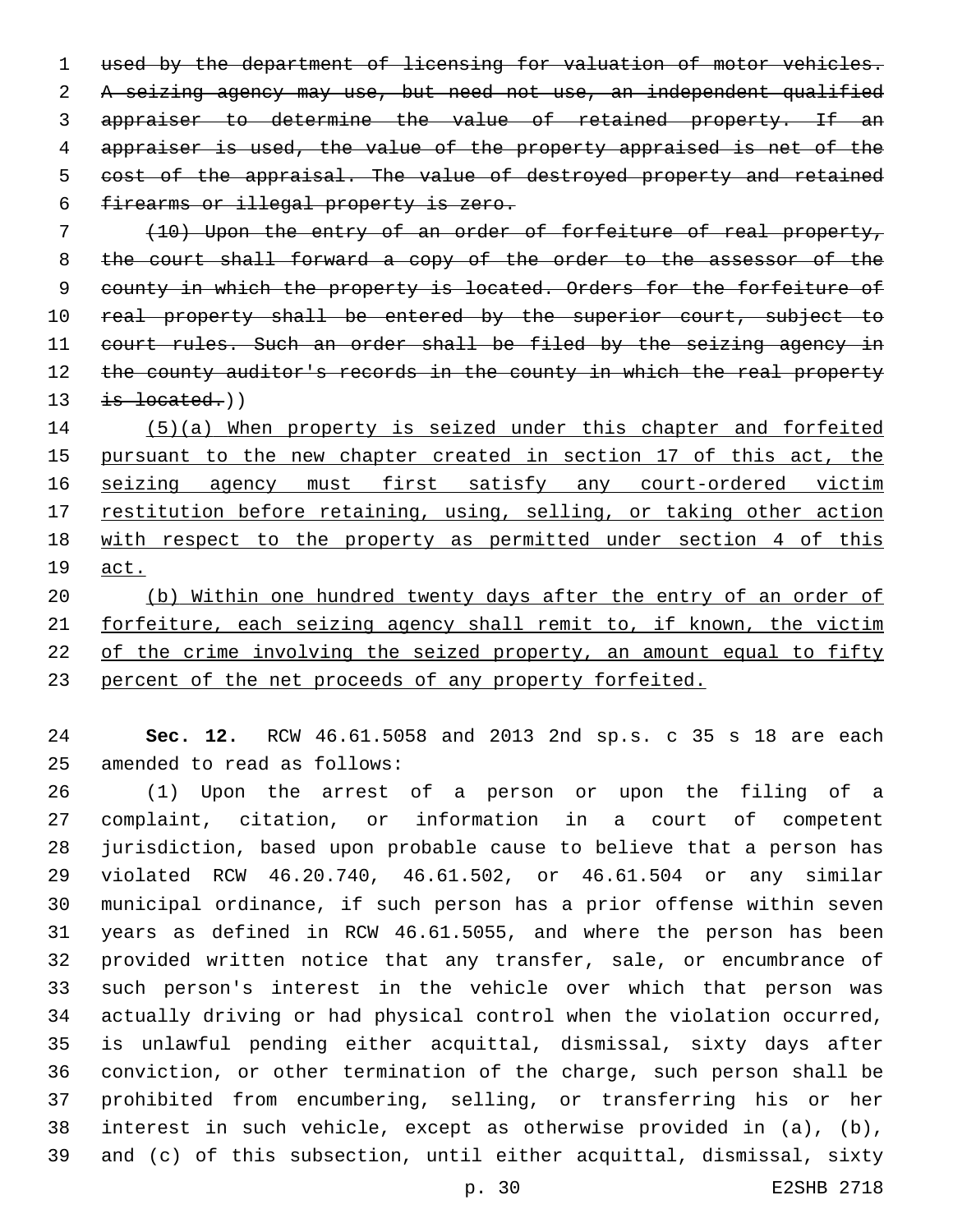days after conviction, or other termination of the charge. The prohibition against transfer of title shall not be stayed pending the 3 determination of an appeal from the conviction.

 (a) A vehicle encumbered by a bona fide security interest may be transferred to the secured party or to a person designated by the 6 secured party;

 (b) A leased or rented vehicle may be transferred to the lessor, rental agency, or to a person designated by the lessor or rental 9 agency; and

 (c) A vehicle may be transferred to a third party or a vehicle dealer who is a bona fide purchaser or may be subject to a bona fide security interest in the vehicle unless it is established that (i) in the case of a purchase by a third party or vehicle dealer, such party or dealer had actual notice that the vehicle was subject to the prohibition prior to the purchase, or (ii) in the case of a security interest, the holder of the security interest had actual notice that the vehicle was subject to the prohibition prior to the encumbrance 18 of title.

 (2) On conviction for a violation of either RCW 46.20.740, 46.61.502, or 46.61.504 or any similar municipal ordinance where the person convicted has a prior offense within seven years as defined in RCW 46.61.5055, the motor vehicle the person was driving or over which the person had actual physical control at the time of the offense, if the person has a financial interest in the vehicle, the court shall consider at sentencing whether the vehicle shall be seized and forfeited pursuant to this section if a seizure or 27 forfeiture has not yet occurred.

 (3) A vehicle subject to forfeiture under this chapter may be seized by a law enforcement officer of this state upon process issued by a court of competent jurisdiction. Seizure of a vehicle may be made without process if the vehicle subject to seizure has been the subject of a prior judgment in favor of the state in a forfeiture 33 proceeding based upon this section.

 (4) Seizure under subsection (3) of this section automatically commences proceedings for forfeiture, which proceedings are governed by chapter 7.--- RCW (the new chapter created in section 17 of this 37 act). ((The law enforcement agency under whose authority the seizure was made shall cause notice of the seizure and intended forfeiture of the seized vehicle to be served within fifteen days after the seizure on the owner of the vehicle seized, on the person in charge of the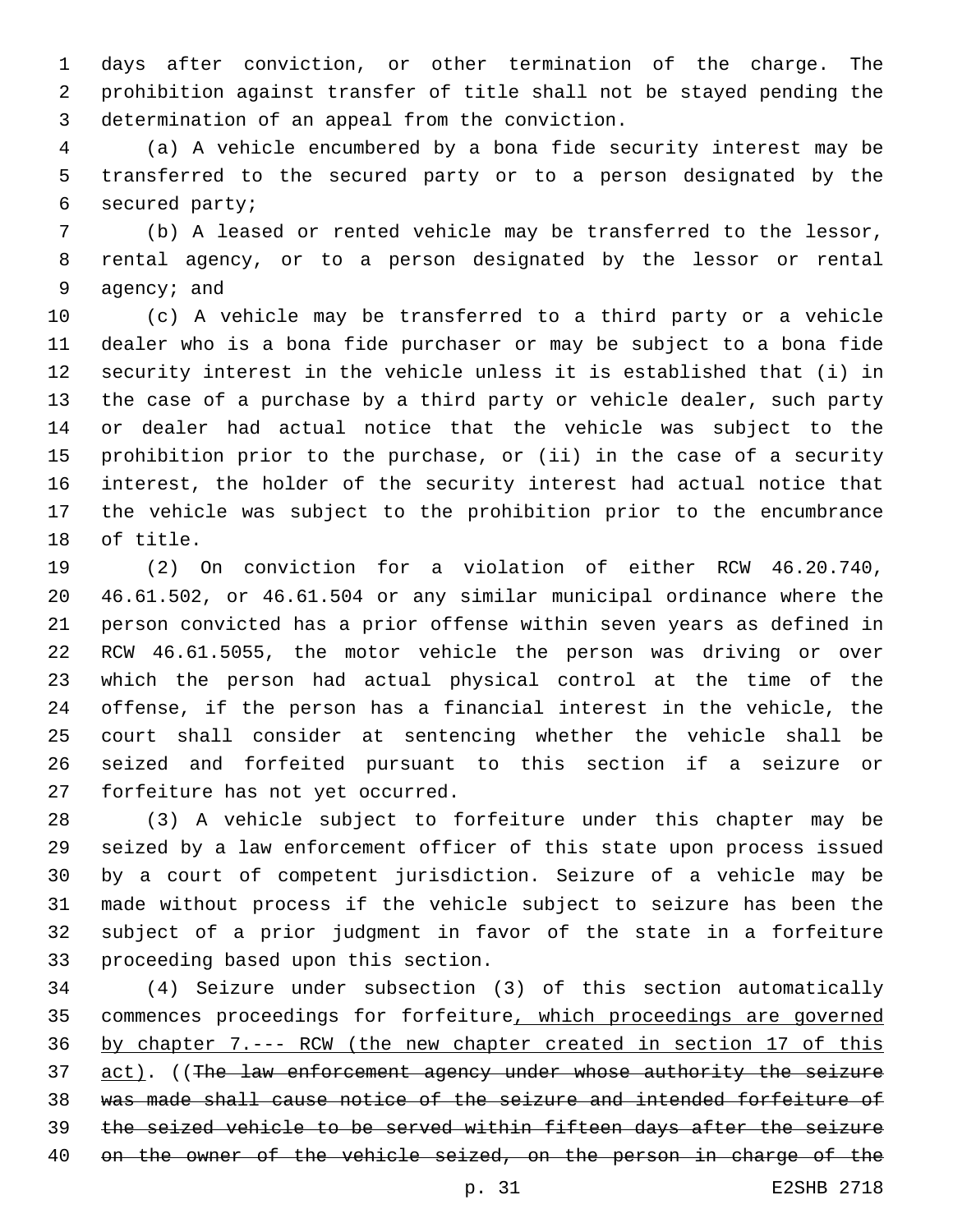vehicle, and on any person having a known right or interest in the vehicle, including a community property interest. The notice of seizure may be served by any method authorized by law or court rule, including but not limited to service by certified mail with return 5 receipt requested. Service by mail is complete upon mailing within the fifteen-day period after the seizure. Notice of seizure in the case of property subject to a security interest that has been perfected on a certificate of title shall be made by service upon the secured party or the secured party's assignee at the address shown on 10 the financing statement or the certificate of title.

 (5) If no person notifies the seizing law enforcement agency in 12 writing of the person's claim of ownership or right to possession of 13 the seized vehicle within forty-five days of the seizure, the vehicle 14 is deemed forfeited.

 (6) If a person notifies the seizing law enforcement agency in writing of the person's claim of ownership or right to possession of 17 the seized vehicle within forty-five days of the seizure, the law enforcement agency shall give the person or persons a reasonable 19 opportunity to be heard as to the claim or right. The hearing shall 20 be before the chief law enforcement officer of the seizing agency or 21 the chief law enforcement officer's designee, except where the seizing agency is a state agency as defined in RCW 34.12.020, the hearing shall be before the chief law enforcement officer of the seizing agency or an administrative law judge appointed under chapter 25 34.12 RCW, except that any person asserting a claim or right may 26 remove the matter to a court of competent jurisdiction. Removal may 27 only be accomplished according to the rules of civil procedure. The person seeking removal of the matter must serve process against the state, county, political subdivision, or municipality that operates the seizing agency, and any other party of interest, in accordance with RCW 4.28.080 or 4.92.020, within forty-five days after the person seeking removal has notified the seizing law enforcement agency of the person's claim of ownership or right to possession. The court to which the matter is to be removed shall be the district court when the aggregate value of the vehicle is within the jurisdictional limit set forth in RCW 3.66.020. A hearing before the seizing agency and any appeal therefrom shall be under Title 34 RCW. In a court hearing between two or more claimants to the vehicle involved, the prevailing party shall be entitled to a judgment for 40 costs and reasonable attorneys' fees. The burden of producing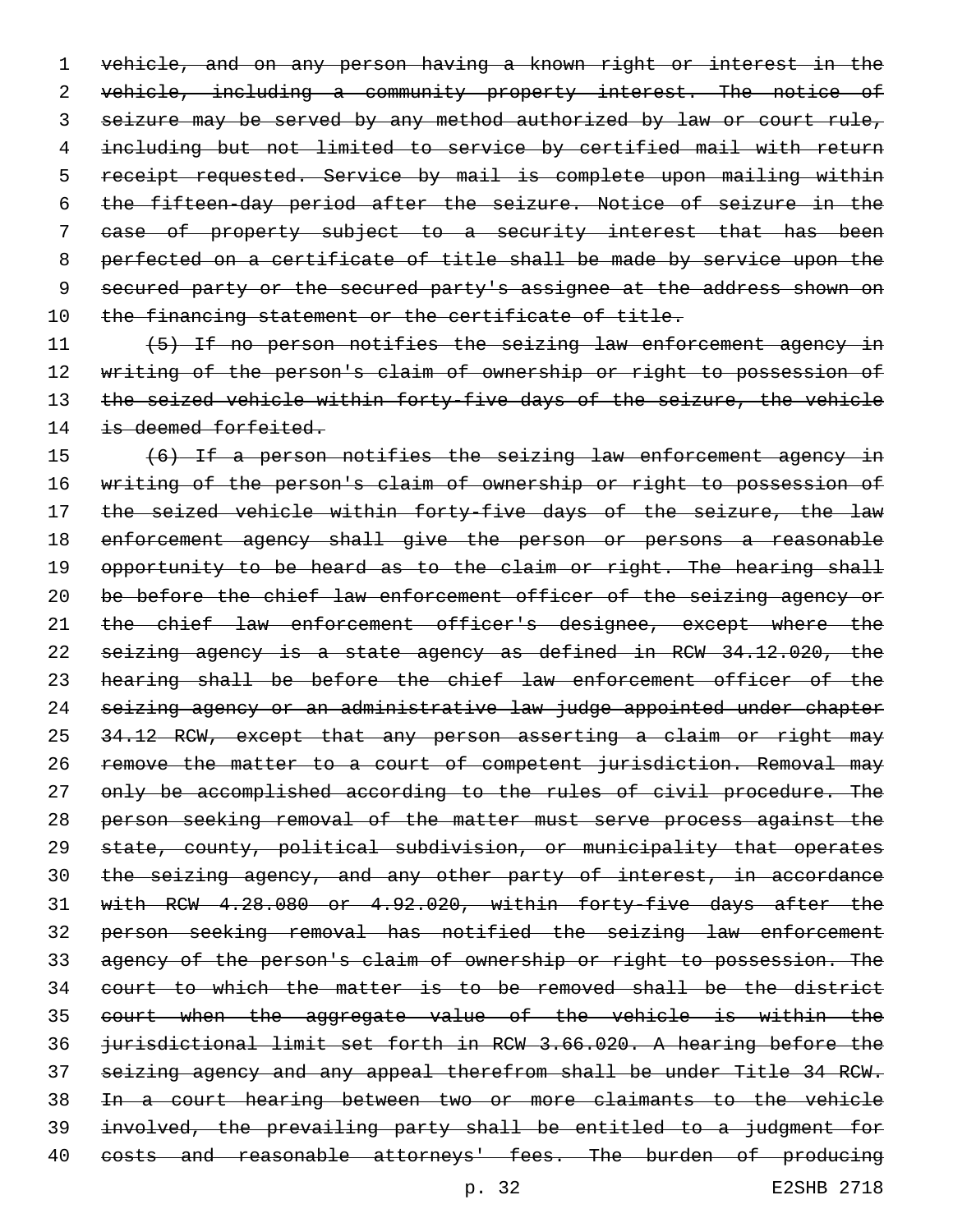evidence shall be upon the person claiming to be the legal owner or the person claiming to have the lawful right to possession of the vehicle. The seizing law enforcement agency shall promptly return the vehicle to the claimant upon a determination by the administrative 5 law judge or court that the claimant is the present legal owner under this title or is lawfully entitled to possession of the vehicle.

 $(7+)$ ) (5) When a vehicle is forfeited under this chapter the seizing law enforcement agency may sell the vehicle, retain it for official use, or upon application by a law enforcement agency of this state release the vehicle to that agency for the exclusive use of enforcing this title; provided, however, that the agency shall first satisfy any bona fide security interest to which the vehicle is subject under subsection (1)(a) or (c) of this section.

 $((+8))$   $(6)$  When a vehicle is forfeited, the seizing agency shall keep a record indicating the identity of the prior owner, if known, a description of the vehicle, the disposition of the vehicle, the value of the vehicle at the time of seizure, and the amount of proceeds 18 realized from disposition of the vehicle.

19  $((+9+))$  (7) Each seizing agency shall retain records of forfeited 20 vehicles for at least seven years.

 (((10) Each seizing agency shall file a report including a copy 22 of the records of forfeited vehicles with the state treasurer each 23 calendar quarter.

24 (11) The quarterly report need not include a record of a forfeited vehicle that is still being held for use as evidence during the investigation or prosecution of a case or during the appeal from a conviction.

28 (12) By January 31st of each year, each seizing agency shall remit to the state treasurer an amount equal to ten percent of the net proceeds of vehicles forfeited during the preceding calendar year. Money remitted shall be deposited in the state general fund.

 (13) The net proceeds of a forfeited vehicle is the value of the forfeitable interest in the vehicle after deducting the cost of satisfying a bona fide security interest to which the vehicle is 35 subject at the time of seizure; and in the case of a sold vehicle, after deducting the cost of sale, including reasonable fees or commissions paid to independent selling agents.

 (14) The value of a sold forfeited vehicle is the sale price. The value of a retained forfeited vehicle is the fair market value of the 40 vehicle at the time of seizure, determined when possible by reference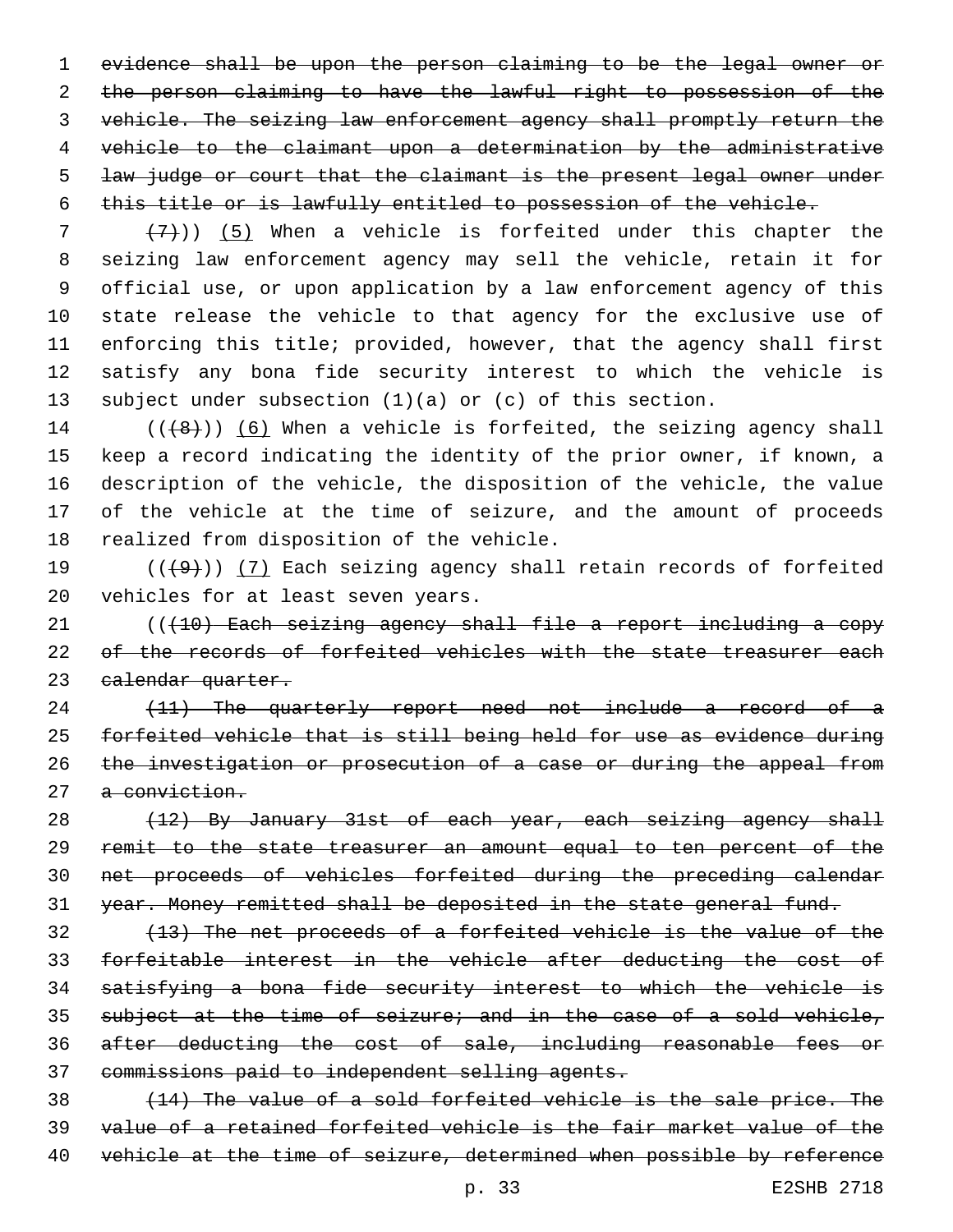to an applicable commonly used index, such as the index used by the department of licensing. A seizing agency may, but need not, use an independent qualified appraiser to determine the value of retained vehicles. If an appraiser is used, the value of the vehicle appraised 5 is net of the cost of the appraisal.))

 **Sec. 13.** RCW 70.74.400 and 2002 c 370 s 3 are each amended to 7 read as follows:

 (1) Explosives, improvised devices, and components of explosives and improvised devices that are possessed, manufactured, delivered, imported, exported, stored, sold, purchased, transported, abandoned, detonated, or used, or intended to be used, in violation of a provision of this chapter are subject to seizure and forfeiture by a law enforcement agency and no property right exists in them.

 (2) The law enforcement agency making the seizure shall notify the Washington state department of labor and industries of the 16 seizure.

 (3) Seizure of explosives, improvised devices, and components of explosives and improvised devices under subsection (1) of this 19 section may be made if:

 (a) The seizure is incident to arrest or a search under a search 21 warrant;

 (b) The explosives, improvised devices, or components have been the subject of a prior judgment in favor of the state in an injunction or forfeiture proceeding based upon this chapter;

 (c) A law enforcement officer has probable cause to believe that the explosives, improvised devices, or components are directly or 27 indirectly dangerous to health or safety; or

 (d) The law enforcement officer has probable cause to believe that the explosives, improvised devices, or components were used or were intended to be used in violation of this chapter.

 (4) A law enforcement agency shall destroy explosives seized under this chapter when it is necessary to protect the public safety and welfare. When destruction is not necessary to protect the public safety and welfare, and the explosives are not being held for evidence, a seizure pursuant to this section commences proceedings for forfeiture, which proceedings are governed by chapter 7.--- RCW (the new chapter created in section 17 of this act).

 (5) ((The law enforcement agency under whose authority the seizure was made shall issue a written notice of the seizure and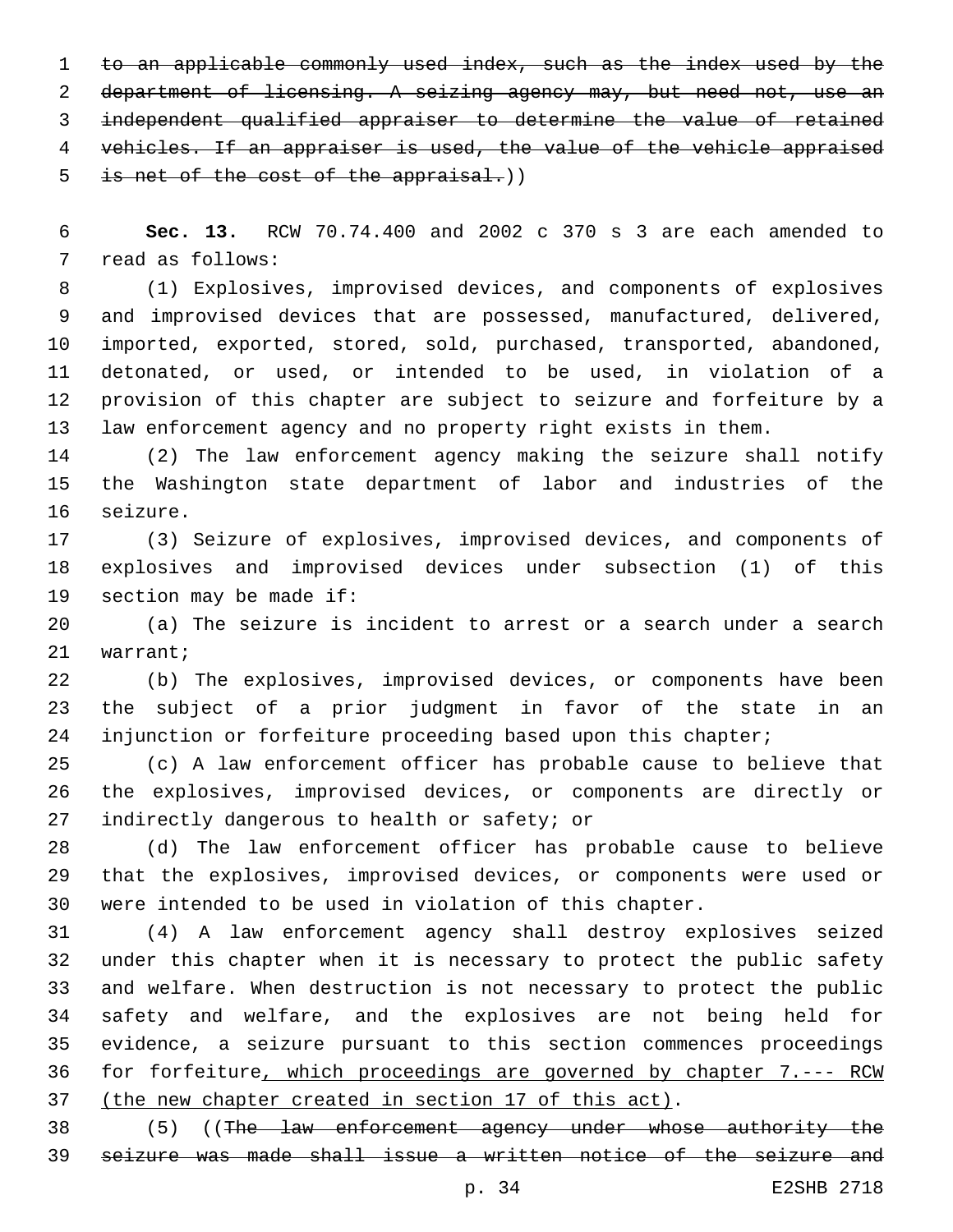commencement of the forfeiture proceedings to the person from whom 2 the explosives were seized, to any known owner of the explosives, and 3 to any person who has a known interest in the explosives. The notice 4 shall be issued within fifteen days of the seizure. The notice of 5 seizure and commencement of the forfeiture proceedings shall be served in the same manner as provided in RCW 4.28.080 for service of a summons. The law enforcement agency shall provide a form by which 8 the person or persons may request a hearing before the law 9 enforcement agency to contest the seizure.

 (6) If no person notifies the seizing law enforcement agency in writing of the person's claim of ownership or right to possession of 12 the explosives, improvised devices, or components within thirty days 13 of the date the notice was issued, the seized explosives, devices, or 14 components shall be deemed forfeited.

 (7) If, within thirty days of the issuance of the notice, any person notifies the seizing law enforcement agency in writing of the person's claim of ownership or right to possession of items seized, the person or persons shall be afforded a reasonable opportunity to 19 be heard as to the claim or right. The hearing shall be before the chief law enforcement or the officer's designee of the seizing 21 agency, except that the person asserting the claim or right may remove the matter to a court of competent jurisdiction if the aggregate value of the items seized is more than five hundred dollars. The hearing and any appeal shall be conducted according to chapter 34.05 RCW. The seizing law enforcement agency shall bear the burden of proving that the person (a) has no lawful right of 27 ownership or possession and (b) that the items seized were possessed, manufactured, stored, sold, purchased, transported, abandoned, detonated, or used in violation of a provision of this chapter with the person's knowledge or consent.

 (8) The seizing law enforcement agency shall promptly return the items seized to the claimant upon a determination that the claimant is entitled to possession of the items seized.

 $(9)$ )) If the items seized are forfeited under this statute, the seizing agency shall dispose of the explosives by summary destruction. However, when explosives are destroyed either to protect public safety or because the explosives were forfeited, the person from whom the explosives were seized loses all rights of action against the law enforcement agency or its employees acting within the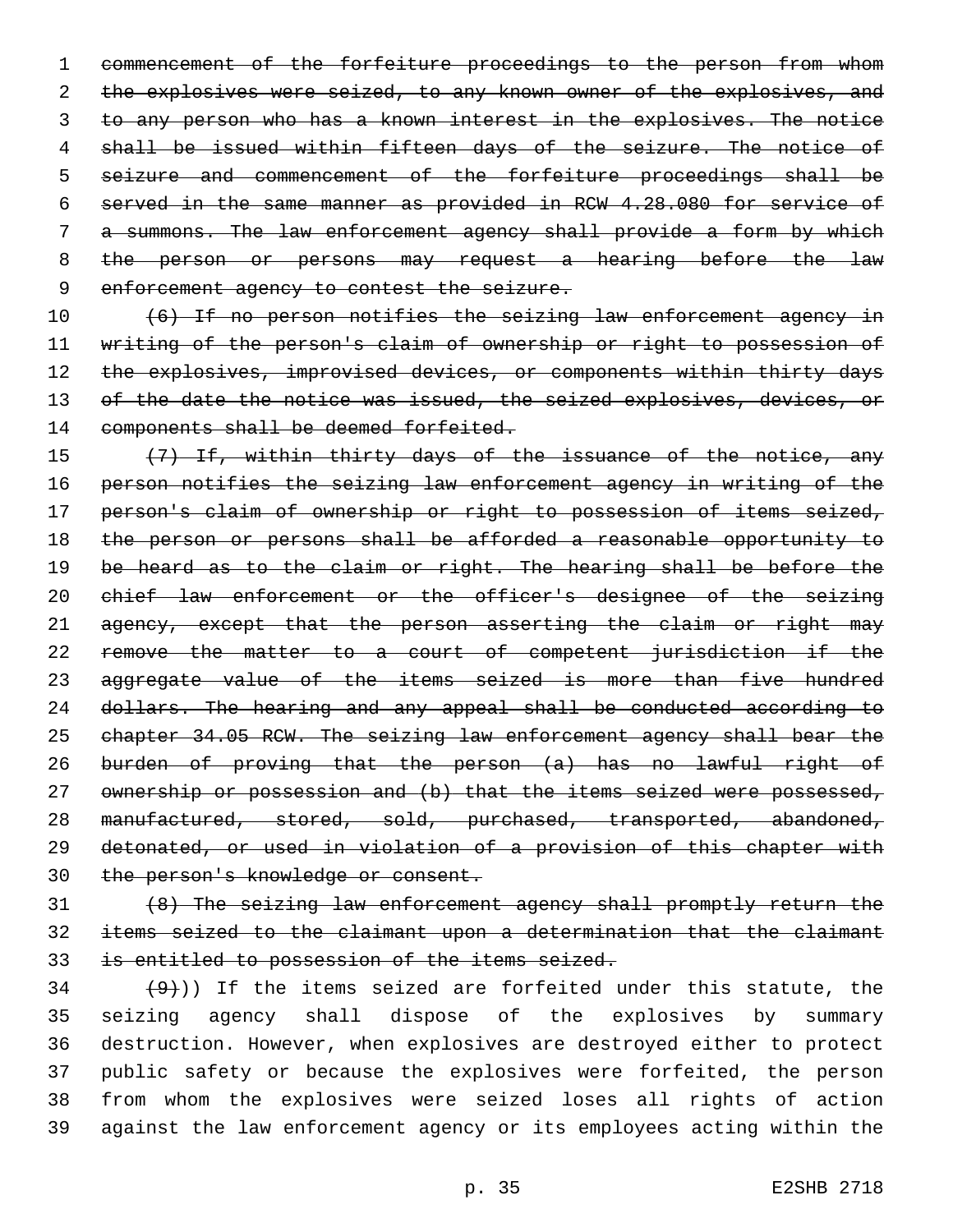scope of their employment, or other governmental entity or employee involved with the seizure and destruction of explosives.

 ( $(\overline{+10})$ ) (6) This section is not intended to change the seizure and forfeiture powers, enforcement, and penalties available to the department of labor and industries pursuant to chapter 49.17 RCW as provided in RCW 70.74.390.6

 **Sec. 14.** RCW 77.15.070 and 2005 c 406 s 2 are each amended to 8 read as follows:

 (1) Fish and wildlife officers and ex officio fish and wildlife officers may seize without warrant boats, airplanes, vehicles, motorized implements, conveyances, gear, appliances, or other articles they have probable cause to believe have been held with intent to violate or used in violation of this title or rule of the commission or director. However, fish and wildlife officers or ex officio fish and wildlife officers may not seize any item or article, other than for evidence, if under the circumstances, it is reasonable to conclude that the violation was inadvertent. The property seized is subject to forfeiture to the state under this section regardless of ownership. Property seized may be recovered by its owner by depositing with the department or into court a cash bond or equivalent security equal to the value of the seized property but not more than one hundred thousand dollars. Such cash bond or security is subject to forfeiture in lieu of the property. Forfeiture of property seized under this section is a civil forfeiture against property and 25 is intended to be a remedial civil sanction.

 (2) In the event of a seizure of property under this section, jurisdiction to begin the forfeiture proceedings shall commence upon seizure, and shall be governed by chapter 7.--- RCW (the new chapter 29 created in section 17 of this act). ((Within fifteen days following the seizure, the seizing authority shall serve a written notice of intent to forfeit property on the owner of the property seized and on any person having any known right or interest in the property seized. Notice may be served by any method authorized by law or court rule, including service by certified mail with return receipt requested. Service by mail is deemed complete upon mailing within the fifteen-day period following the seizure.

 (3) Persons claiming a right of ownership or right to possession of property are entitled to a hearing to contest forfeiture. Such a claim shall specify the claim of ownership or possession and shall be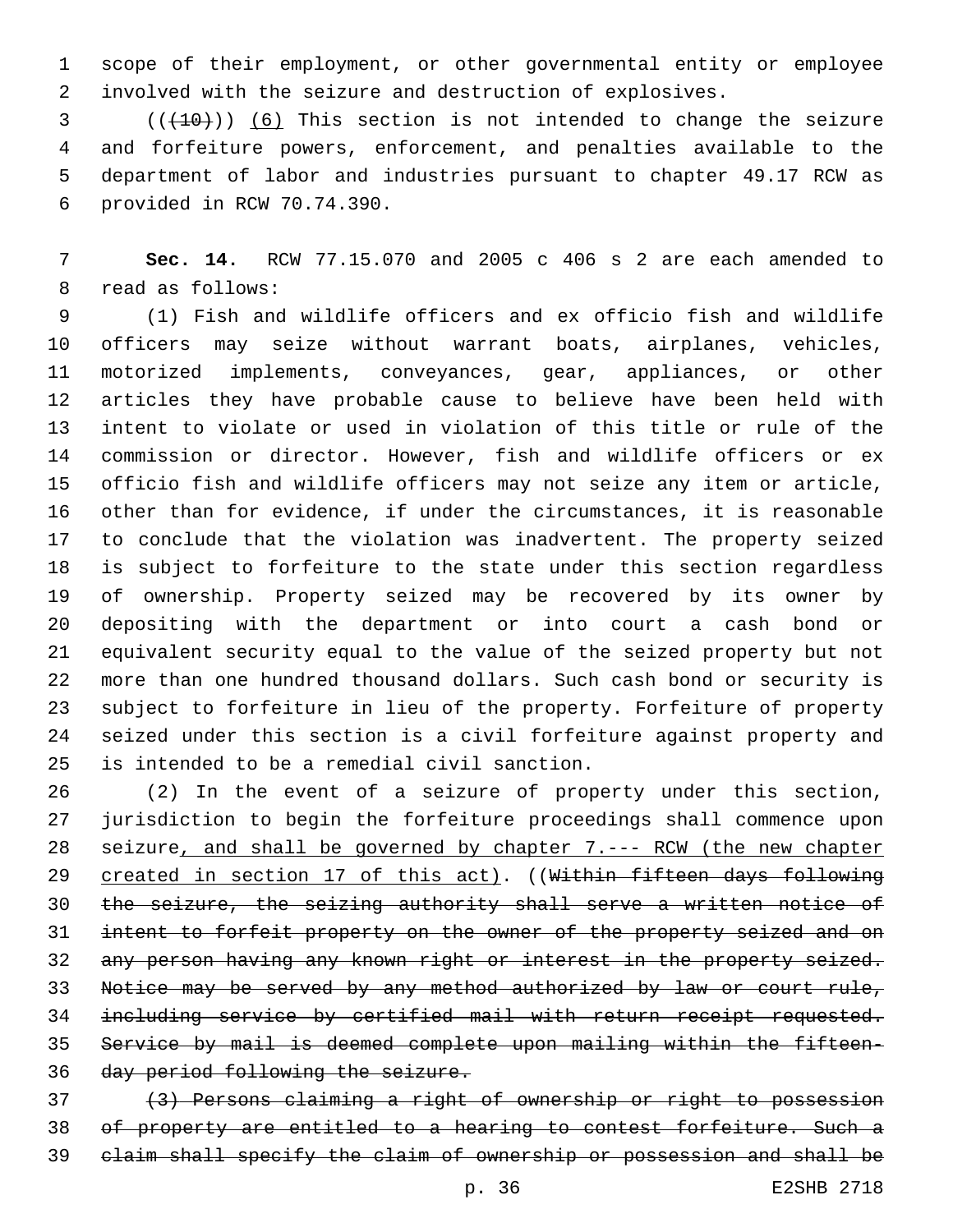made in writing and served on the director within forty-five days of 2 the seizure. If the seizing authority has complied with notice requirements and there is no claim made within forty-five days, then 4 the property shall be forfeited to the state.

 (4) If any person timely serves the director with a claim to property, the person shall be afforded an opportunity to be heard as to the person's claim or right. The hearing shall be before the director or director's designee, or before an administrative law 9 judge appointed under chapter 34.12 RCW, except that a person 10 asserting a claim or right may remove the matter to a court of competent jurisdiction if the aggregate value of the property seized 12 is more than five thousand dollars. The department may settle a 13 person's claim of ownership prior to the administrative hearing.

14 (5) The hearing to contest forfeiture and any subsequent appeal shall be as provided for in chapter 34.05 RCW, the administrative 16 procedure act. The seizing authority has the burden to demonstrate 17 that it had reason to believe the property was held with intent to violate or was used in violation of this title or rule of the 19 commission or director. The person contesting forfeiture has the 20 burden of production and proof by a preponderance of evidence that 21 the person owns or has a right to possess the property and:

 (a) That the property was not held with intent to violate or used in violation of this title; or

24 (b) If the property is a boat, airplane, or vehicle, that the illegal use or planned illegal use of the boat, airplane, or vehicle occurred without the owner's knowledge or consent, and that the owner acted reasonably to prevent illegal uses of such boat, airplane, or vehicle.

 (6) A forfeiture of a conveyance encumbered by a perfected security interest is subject to the interest of the secured party if the secured party neither had knowledge of nor consented to the act or omission. No security interest in seized property may be perfected after seizure.

 $(7)$ ) (3) If seized property is forfeited under this section the department may retain it for official use unless the property is required to be destroyed, or upon application by any law enforcement agency of the state, release such property to the agency for the use of enforcing this title, or sell such property, and deposit the proceeds to the fish and wildlife enforcement reward account created 40 in RCW 77.15.425.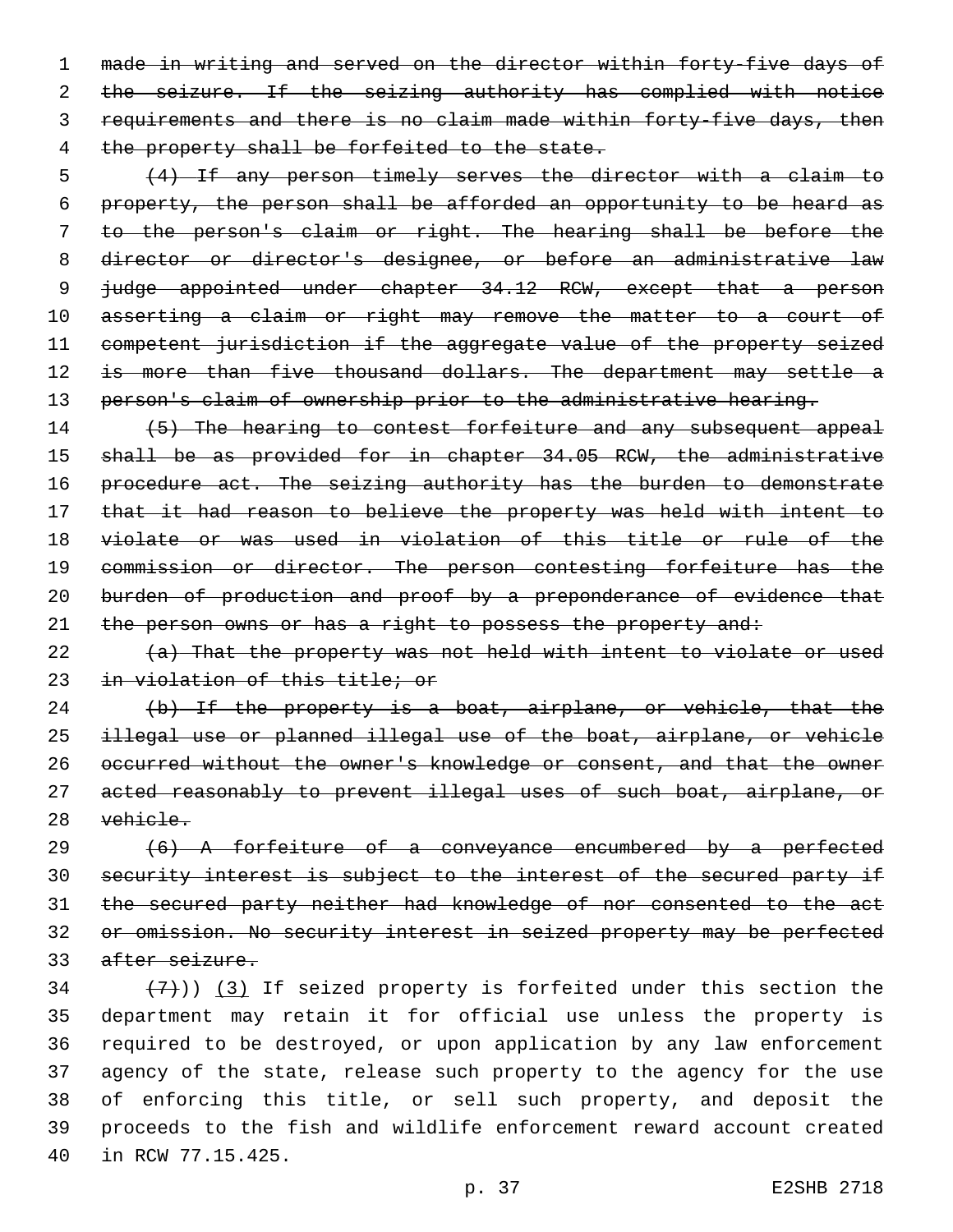**Sec. 15.** RCW 69.50.505 and 2013 c 3 s 25 are each amended to 2 read as follows:

 (1) The following are subject to seizure and forfeiture and no property right exists in them:4

 (a) All controlled substances which have been manufactured, distributed, dispensed, acquired, or possessed in violation of this chapter or chapter 69.41 or 69.52 RCW, and all hazardous chemicals, as defined in RCW 64.44.010, used or intended to be used in the 9 manufacture of controlled substances;

 (b) All raw materials, products, and equipment of any kind which are used, or intended for use, in manufacturing, compounding, processing, delivering, importing, or exporting any controlled substance in violation of this chapter or chapter 69.41 or 69.52 RCW;

 (c) All property which is used, or intended for use, as a container for property described in (a) or (b) of this subsection;

 (d) All conveyances, including aircraft, vehicles, or vessels, which are used, or intended for use, in any manner to facilitate the sale, delivery, or receipt of property described in (a) or (b) of 19 this subsection, except that:

 (i) No conveyance used by any person as a common carrier in the transaction of business as a common carrier is subject to forfeiture under this section unless it appears that the owner or other person in charge of the conveyance is a consenting party or privy to a violation of this chapter or chapter 69.41 or 69.52 RCW;

 (ii) No conveyance is subject to forfeiture under this section by 26 reason of any act or omission ((established by the owner thereof to 27 have been)) committed or omitted without the owner's knowledge or 28 consent;

 (iii) No conveyance is subject to forfeiture under this section if used in the receipt of only an amount of marijuana for which possession constitutes a misdemeanor under RCW 69.50.4014;

 (iv) A forfeiture of a conveyance encumbered by a bona fide security interest is subject to the interest of the secured party if the secured party neither had knowledge of nor consented to the act 35 or omission; and

 (v) When the owner of a conveyance has been arrested under this chapter or chapter 69.41 or 69.52 RCW the conveyance in which the person is arrested may not be subject to forfeiture unless it is seized or process is issued for its seizure within ten days of the 40 owner's arrest;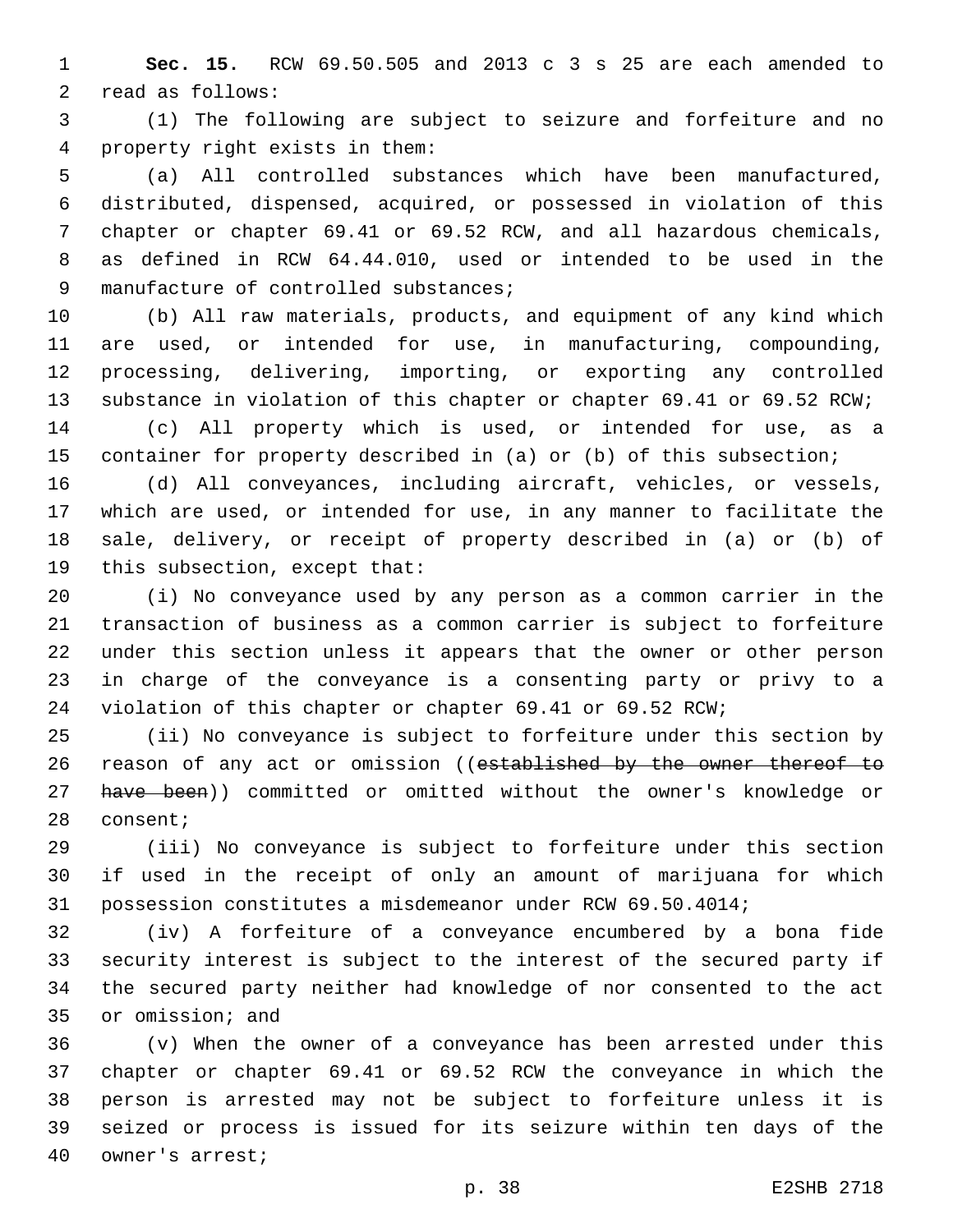(e) All books, records, and research products and materials, including formulas, microfilm, tapes, and data which are used, or intended for use, in violation of this chapter or chapter 69.41 or 4 69.52 RCW;

 (f) All drug paraphernalia ((21)) other than paraphernalia possessed, sold, or used solely to facilitate marijuana-related activities that are not violations of this chapter;

 (g) All moneys, negotiable instruments, securities, or other tangible or intangible property of value furnished or intended to be furnished by any person in exchange for a controlled substance in violation of this chapter or chapter 69.41 or 69.52 RCW, all tangible or intangible personal property, proceeds, or assets acquired in whole or in part with proceeds traceable to an exchange or series of exchanges in violation of this chapter or chapter 69.41 or 69.52 RCW, and all moneys, negotiable instruments, and securities used or intended to be used to facilitate any violation of this chapter or chapter 69.41 or 69.52 RCW. A forfeiture of money, negotiable instruments, securities, or other tangible or intangible property encumbered by a bona fide security interest is subject to the interest of the secured party if, at the time the security interest was created, the secured party neither had knowledge of nor consented to the act or omission. No personal property may be forfeited under this subsection (1)(g), to the extent of the interest of an owner, by 24 reason of any act or omission ((which that owner establishes was)) 25 committed or omitted without the owner's knowledge or consent; and

 (h) All real property, including any right, title, and interest in the whole of any lot or tract of land, and any appurtenances or improvements which are being used with the knowledge of the owner for the manufacturing, compounding, processing, delivery, importing, or exporting of any controlled substance, or which have been acquired in whole or in part with proceeds traceable to an exchange or series of exchanges in violation of this chapter or chapter 69.41 or 69.52 RCW, if such activity is not less than a class C felony and a substantial nexus exists between the commercial production or sale of the controlled substance and the real property. However:

 (i) No property may be forfeited pursuant to this subsection (1)(h), to the extent of the interest of an owner, by reason of any act or omission committed or omitted without the owner's knowledge or 39 consent;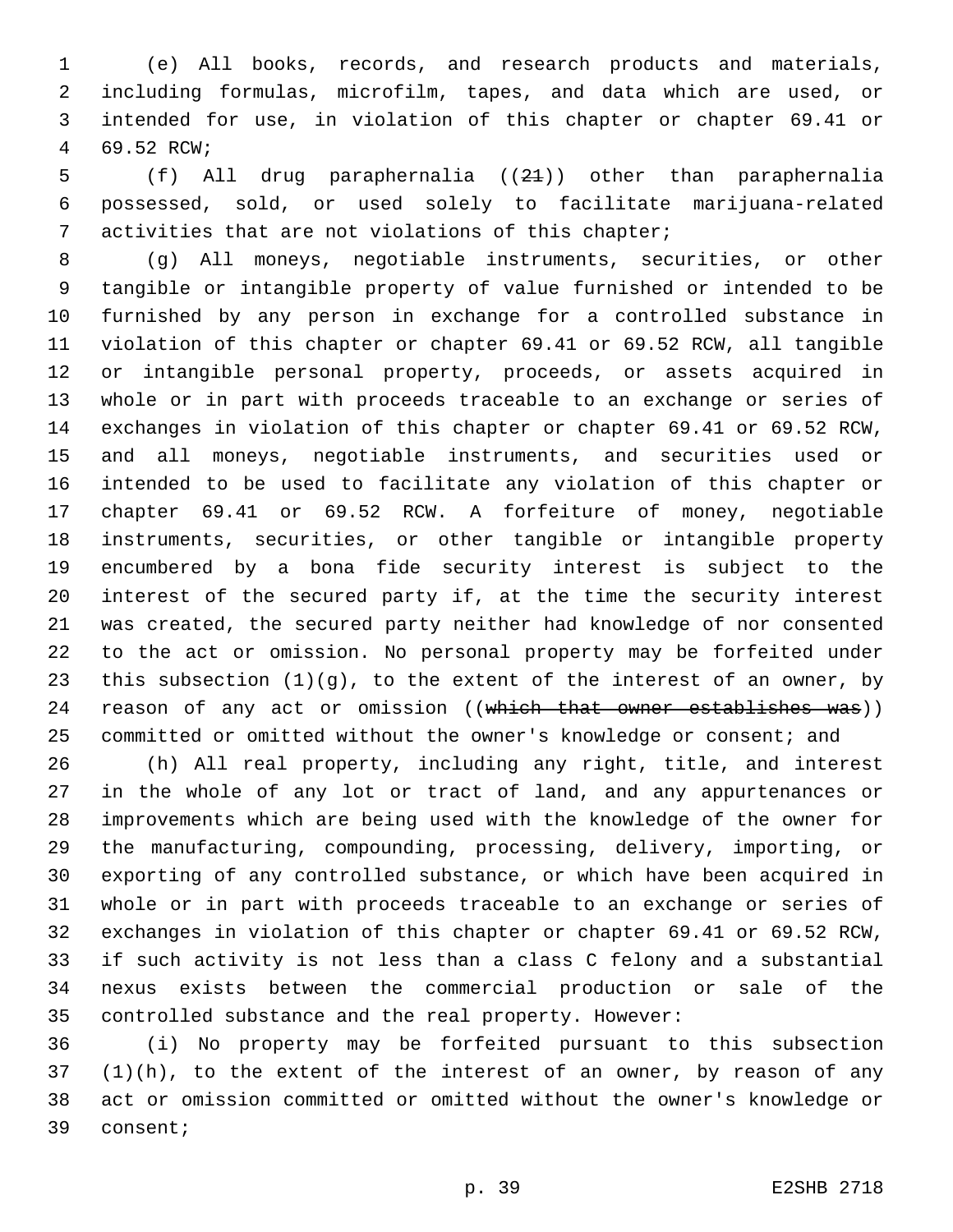(ii) The bona fide gift of a controlled substance, legend drug, or imitation controlled substance shall not result in the forfeiture 3 of real property;

 (iii) The possession of marijuana shall not result in the forfeiture of real property unless the marijuana is possessed for commercial purposes that are unlawful under Washington state law, the amount possessed is five or more plants or one pound or more of marijuana, and a substantial nexus exists between the possession of marijuana and the real property. In such a case, the intent of the offender shall be determined by the preponderance of the evidence, including the offender's prior criminal history, the amount of marijuana possessed by the offender, the sophistication of the activity or equipment used by the offender, whether the offender was licensed to produce, process, or sell marijuana, or was an employee of a licensed producer, processor, or retailer, and other evidence which demonstrates the offender's intent to engage in unlawful 17 commercial activity;

 (iv) The unlawful sale of marijuana or a legend drug shall not result in the forfeiture of real property unless the sale was forty grams or more in the case of marijuana or one hundred dollars or more in the case of a legend drug, and a substantial nexus exists between 22 the unlawful sale and the real property; and

 (v) A forfeiture of real property encumbered by a bona fide security interest is subject to the interest of the secured party if the secured party, at the time the security interest was created, neither had knowledge of nor consented to the act or omission.

 (2) Real or personal property subject to forfeiture under this 28 chapter may be seized by any ((board)) commission inspector or law enforcement officer of this state upon process issued by any superior court having jurisdiction over the property. Seizure of real property shall include the filing of a lis pendens by the seizing agency. Real property seized under this section shall not be transferred or otherwise conveyed until ninety days after seizure or until a judgment of forfeiture is entered, whichever is later: PROVIDED, That real property seized under this section may be transferred or conveyed to any person or entity who acquires title by foreclosure or deed in lieu of foreclosure of a security interest. Seizure of 38 personal property without process may be made if: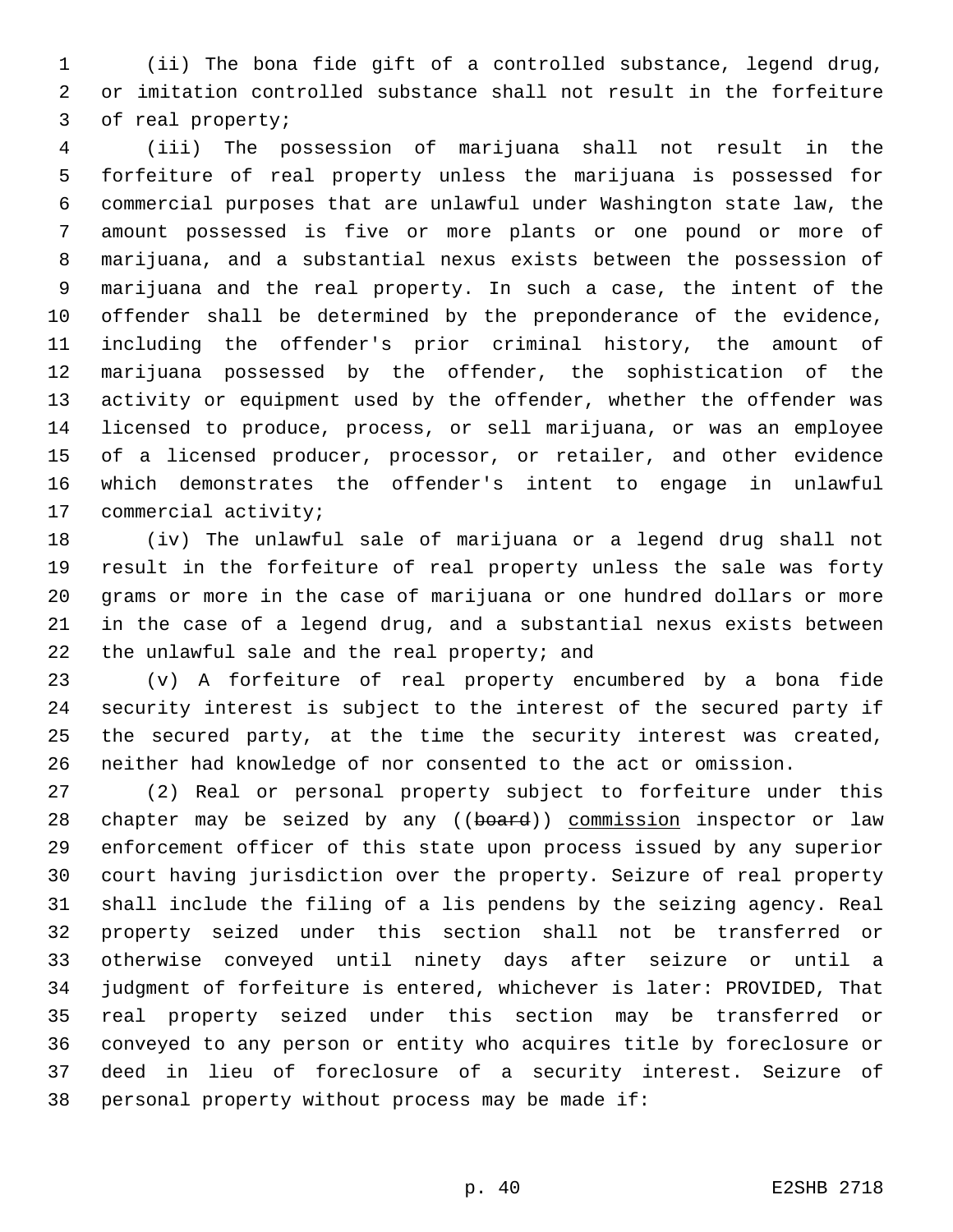(a) The seizure is incident to an arrest or a search under a search warrant or an inspection under an administrative inspection 3 warrant;

 (b) The property subject to seizure has been the subject of a prior judgment in favor of the state in a criminal injunction or forfeiture proceeding based upon this chapter;6

 (c) A ((board)) commission inspector or law enforcement officer has probable cause to believe that the property is directly or 9 indirectly dangerous to health or safety; or

10 (d) The ((board)) commission inspector or law enforcement officer has probable cause to believe that the property was used or is 12 intended to be used in violation of this chapter.

 (3) In the event of seizure pursuant to subsection (2) of this section, proceedings for forfeiture shall be deemed commenced by the seizure. The law enforcement agency under whose authority the seizure was made shall cause notice to be served within fifteen days following the seizure on the owner of the property seized and the person in charge thereof and any person having any known right or interest therein, including any community property interest, of the seizure and intended forfeiture of the seized property. Service of notice of seizure of real property shall be made according to the rules of civil procedure. However, the state may not obtain a default judgment with respect to real property against a party who is served by substituted service absent an affidavit stating that a good faith effort has been made to ascertain if the defaulted party is incarcerated within the state, and that there is no present basis to believe that the party is incarcerated within the state. Notice of seizure in the case of property subject to a security interest that has been perfected by filing a financing statement in accordance with chapter 62A.9A RCW, or a certificate of title, shall be made by service upon the secured party or the secured party's assignee at the address shown on the financing statement or the certificate of title. The notice of seizure in other cases may be served by any method authorized by law or court rule including but not limited to service by certified mail with return receipt requested. Service by mail shall be deemed complete upon mailing within the fifteen day period 37 following the seizure.

 (4) If no person notifies the seizing law enforcement agency in writing of the person's claim of ownership or right to possession of items specified in subsection (1)(d), (g), or (h) of this section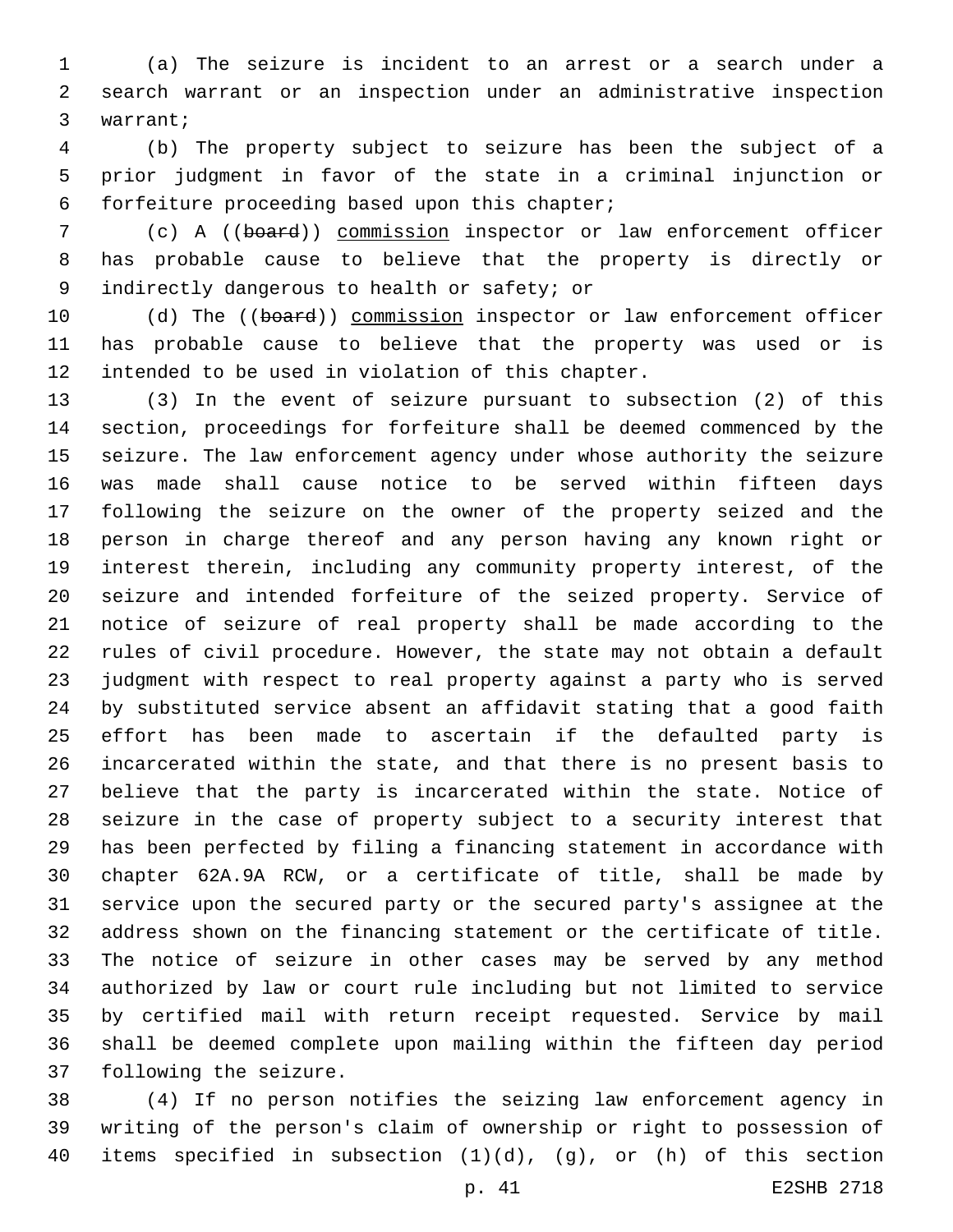1 within ((forty-five)) sixty days of the service of notice from the 2 seizing agency in the case of personal property and ((ninety)) one 3 hundred twenty days in the case of real property, the item seized shall be deemed forfeited. The community property interest in real property of a person whose spouse or domestic partner committed a violation giving rise to seizure of the real property may not be forfeited if the person did not participate in the violation.

 (5) If any person notifies the seizing law enforcement agency in writing of the person's claim of ownership or right to possession of 10 items specified in subsection  $(1)(b)$ ,  $(c)$ ,  $(d)$ ,  $(e)$ ,  $(f)$ ,  $(g)$ , or  $(h)$ 11 of this section within ((forty-five)) sixty days of the service of notice from the seizing agency in the case of personal property and 13 ((ninety)) one hundred twenty days in the case of real property, the person or persons shall be afforded a reasonable opportunity to be heard as to the claim or right. The notice of claim may be served by any method authorized by law or court rule including, but not limited to, service by first-class mail. Service by mail shall be deemed 18 complete upon mailing within the ((forty-five)) sixty day period following service of the notice of seizure in the case of personal 20 property and within the ((ninety-day)) one hundred twenty day period following service of the notice of seizure in the case of real property. The hearing shall be before the chief law enforcement officer of the seizing agency or the chief law enforcement officer's designee, except where the seizing agency is a state agency as defined in RCW 34.12.020(4), the hearing shall be before the chief law enforcement officer of the seizing agency or an administrative law judge appointed under chapter 34.12 RCW, except that any person asserting a claim or right may remove the matter to a court of competent jurisdiction. Removal of any matter involving personal property may only be accomplished according to the rules of civil procedure. The person seeking removal of the matter must serve process against the state, county, political subdivision, or municipality that operates the seizing agency, and any other party of interest, in accordance with RCW 4.28.080 or 4.92.020, within forty- five days after the person seeking removal has notified the seizing law enforcement agency of the person's claim of ownership or right to possession. The court to which the matter is to be removed shall be the district court when the aggregate value of personal property is within the jurisdictional limit set forth in RCW 3.66.020. A hearing before the seizing agency and any appeal therefrom shall be under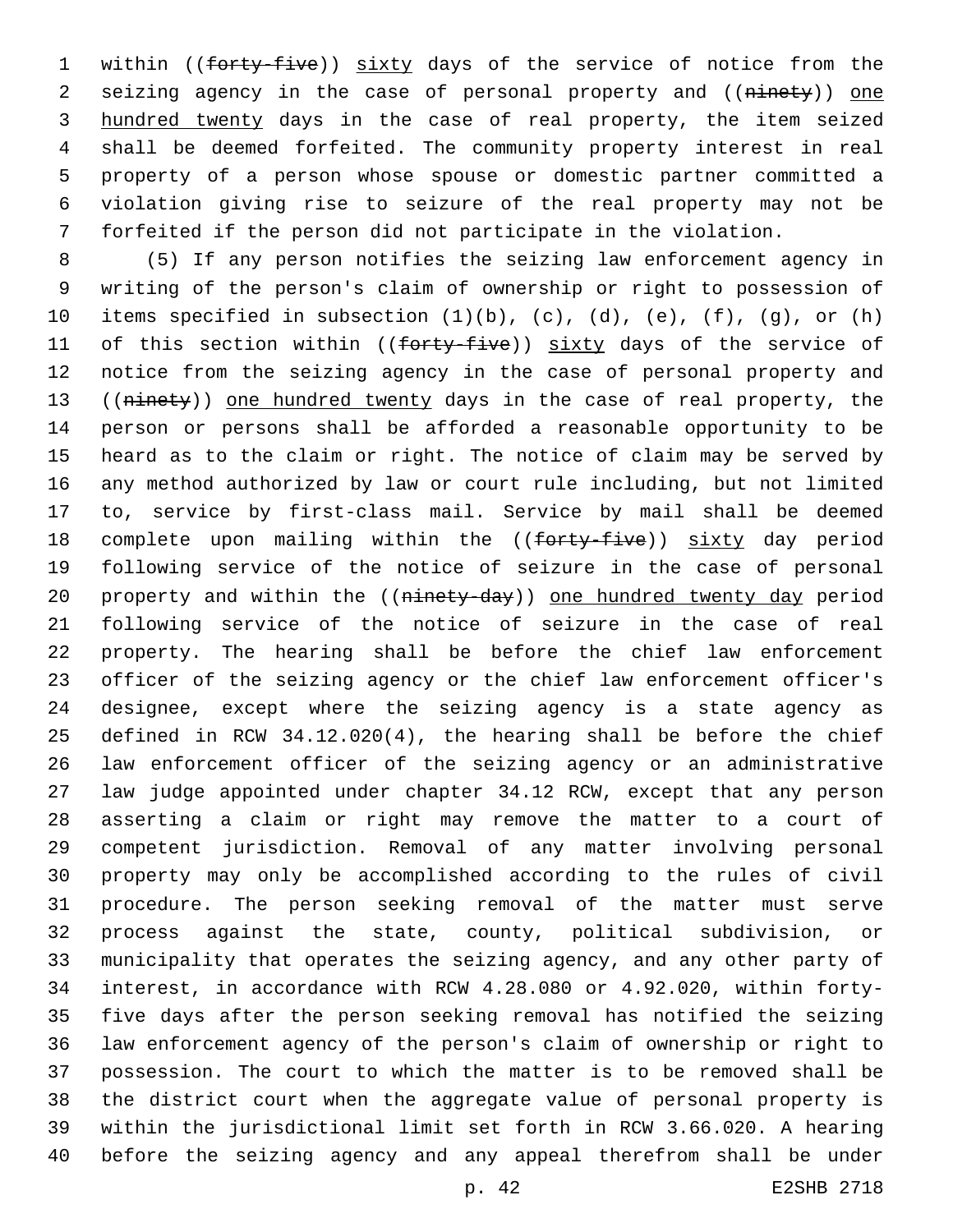Title 34 RCW. In all cases, the burden of proof is upon the law enforcement agency to establish, by a preponderance of the evidence, 3 that the property is subject to forfeiture.

 The seizing law enforcement agency shall promptly return the 5 article or articles to the claimant, in the same or substantially similar condition as when seized, upon a determination by the administrative law judge or court that the claimant is the present lawful owner or is lawfully entitled to possession thereof of items specified in subsection (1)(b), (c), (d), (e), (f), (g), or (h) of 10 this section.

 (6) In any proceeding to forfeit property under this title, where the claimant substantially prevails, the claimant is entitled to 13 reasonable attorneys' fees reasonably incurred by the claimant.  $((\text{In}$  addition, in a court hearing between two or more claimants to the article or articles involved, the prevailing party is entitled to a 16 judgment for costs and reasonable attorneys' fees.))

17 (7) When property is forfeited under this chapter the ((board)) 18 commission or seizing law enforcement agency may:

 (a) Retain it for official use or upon application by any law enforcement agency of this state release such property to such agency for the exclusive use of enforcing the provisions of this chapter;

 (b) Sell that which is not required to be destroyed by law and 23 which is not harmful to the public;

 (c) Request the appropriate sheriff or director of public safety to take custody of the property and remove it for disposition in 26 accordance with law; or

 (d) Forward it to the drug enforcement administration for 28 disposition.

 $(8)((4)$  When property is forfeited, the seizing agency shall keep a record indicating the identity of the prior owner, if known, a 31 description of the property, the disposition of the property, the value of the property at the time of seizure, and the amount of proceeds realized from disposition of the property.

 (b) Each seizing agency shall retain records of forfeited 35 property for at least seven years.

 (c) Each seizing agency shall file a report including a copy of 37 the records of forfeited property with the state treasurer each calendar quarter.

 (d) The quarterly report need not include a record of forfeited property that is still being held for use as evidence during the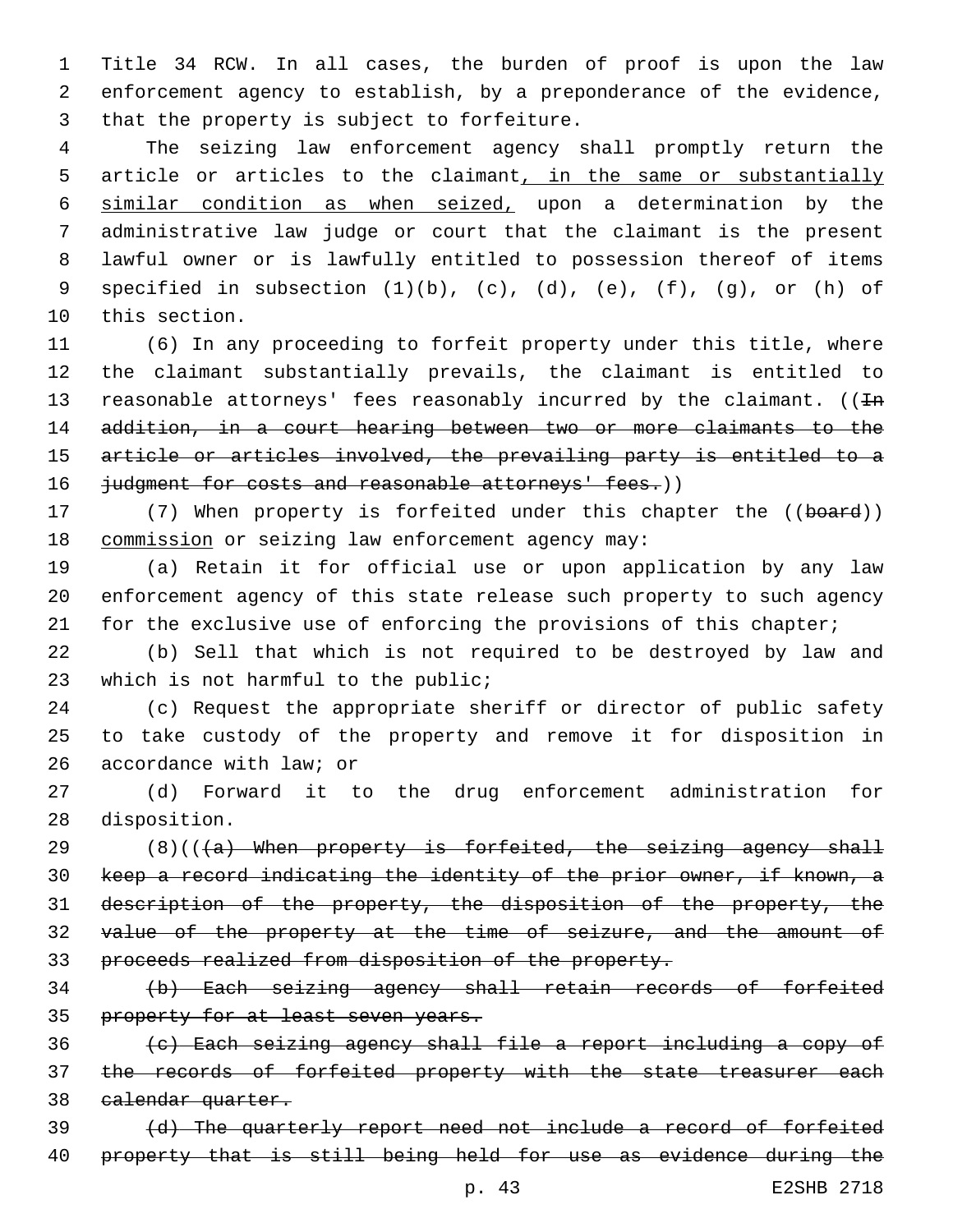investigation or prosecution of a case or during the appeal from a 2 eonviction.)) Seizing agencies are subject to the requirements of section 4 of this act.

 (9)(a) By January 31st of each year, each seizing agency shall remit to the state treasurer an amount equal to ten percent of the net proceeds of any property forfeited during the preceding calendar year. Money remitted shall be deposited in the state general fund.

 (b) The net proceeds of forfeited property is the value of the forfeitable interest in the property after deducting the cost of satisfying any bona fide security interest to which the property is subject at the time of seizure; and in the case of sold property, after deducting the cost of sale, including reasonable fees or commissions paid to independent selling agents, and the cost of any valid landlord's claim for damages under subsection (15) of this 15 section.

 (c) The value of sold forfeited property is the sale price. The value of retained forfeited property is the fair market value of the property at the time of seizure, determined when possible by reference to an applicable commonly used index, such as the index used by the department of licensing for valuation of motor vehicles. A seizing agency may use, but need not use, an independent qualified appraiser to determine the value of retained property. If an appraiser is used, the value of the property appraised is net of the cost of the appraisal. The value of destroyed property and retained 25 firearms or illegal property is zero.

 (10) Forfeited property and net proceeds not required to be paid to the state treasurer shall be retained by the seizing law enforcement agency exclusively for the expansion and improvement of controlled substances related law enforcement activity. Money retained under this section may not be used to supplant preexisting 31 funding sources.

 (11) Controlled substances listed in Schedule I, II, III, IV, and V that are possessed, transferred, sold, or offered for sale in violation of this chapter are contraband and shall be seized and summarily forfeited to the state. Controlled substances listed in Schedule I, II, III, IV, and V, which are seized or come into the 37 possession of the ((board)) commission, the owners of which are unknown, are contraband and shall be summarily forfeited to the 39 ((board)) commission.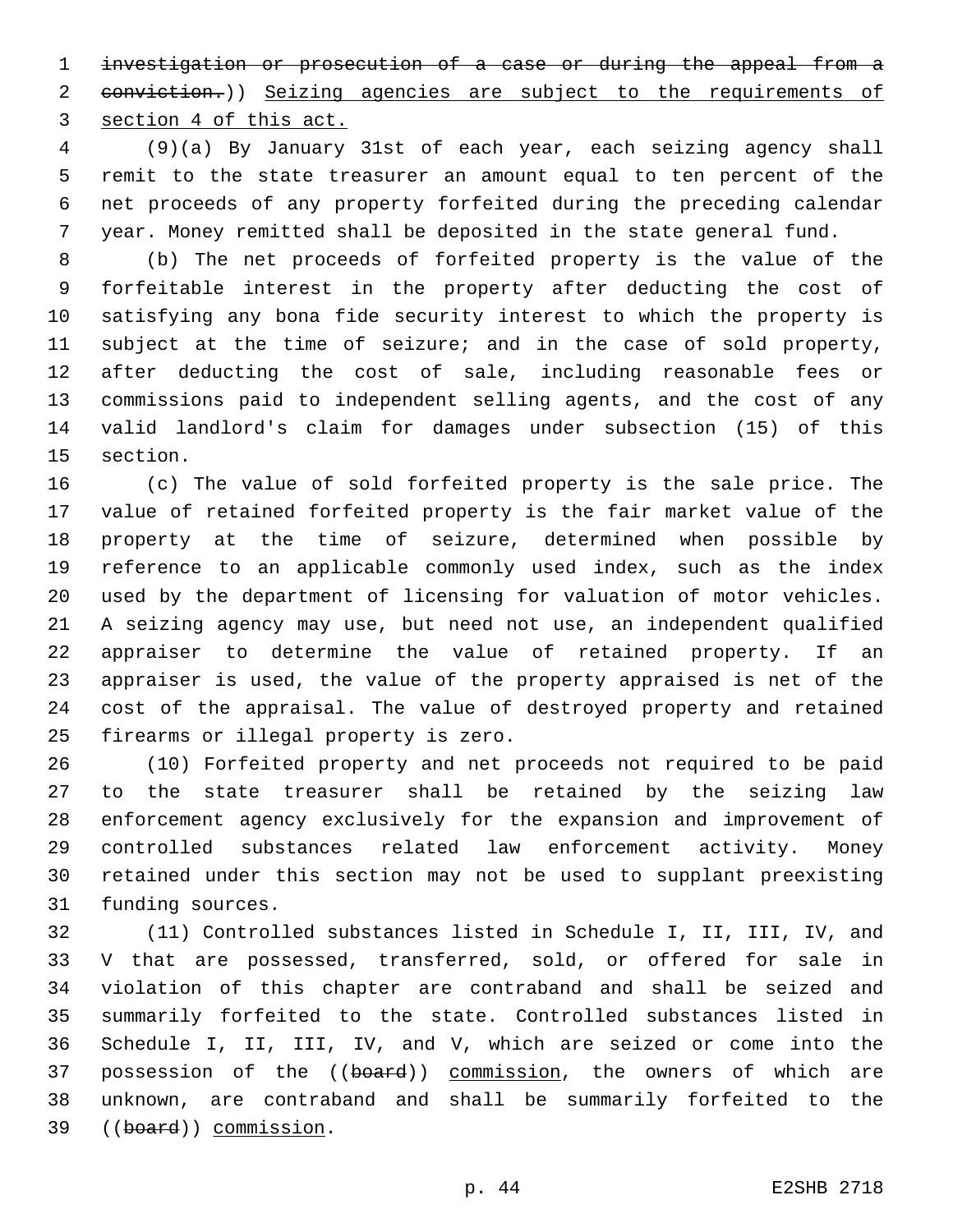(12) Species of plants from which controlled substances in Schedules I and II may be derived which have been planted or cultivated in violation of this chapter, or of which the owners or cultivators are unknown, or which are wild growths, may be seized and 5 summarily forfeited to the ((board)) commission.

 (13) The failure, upon demand by a ((board)) commission inspector or law enforcement officer, of the person in occupancy or in control of land or premises upon which the species of plants are growing or being stored to produce an appropriate registration or proof that he or she is the holder thereof constitutes authority for the seizure 11 and forfeiture of the plants.

 (14) Upon the entry of an order of forfeiture of real property, the court shall forward a copy of the order to the assessor of the county in which the property is located. Orders for the forfeiture of real property shall be entered by the superior court, subject to court rules. Such an order shall be filed by the seizing agency in the county auditor's records in the county in which the real property 18 is located.

 (15)(a) A landlord may assert a claim against proceeds from the sale of assets seized and forfeited under subsection (7)(b) of this 21 section, only if:

 (i) A law enforcement officer, while acting in his or her official capacity, directly caused damage to the complaining landlord's property while executing a search of a tenant's residence; 25 and

 (ii) The landlord has applied any funds remaining in the tenant's deposit, to which the landlord has a right under chapter 59.18 RCW, to cover the damage directly caused by a law enforcement officer prior to asserting a claim under the provisions of this section;

 (A) Only if the funds applied under (a)(ii) of this subsection are insufficient to satisfy the damage directly caused by a law enforcement officer, may the landlord seek compensation for the damage by filing a claim against the governmental entity under whose authority the law enforcement agency operates within thirty days 35 after the search;

 (B) Only if the governmental entity denies or fails to respond to the landlord's claim within sixty days of the date of filing, may the landlord collect damages under this subsection by filing within thirty days of denial or the expiration of the sixty-day period, whichever occurs first, a claim with the seizing law enforcement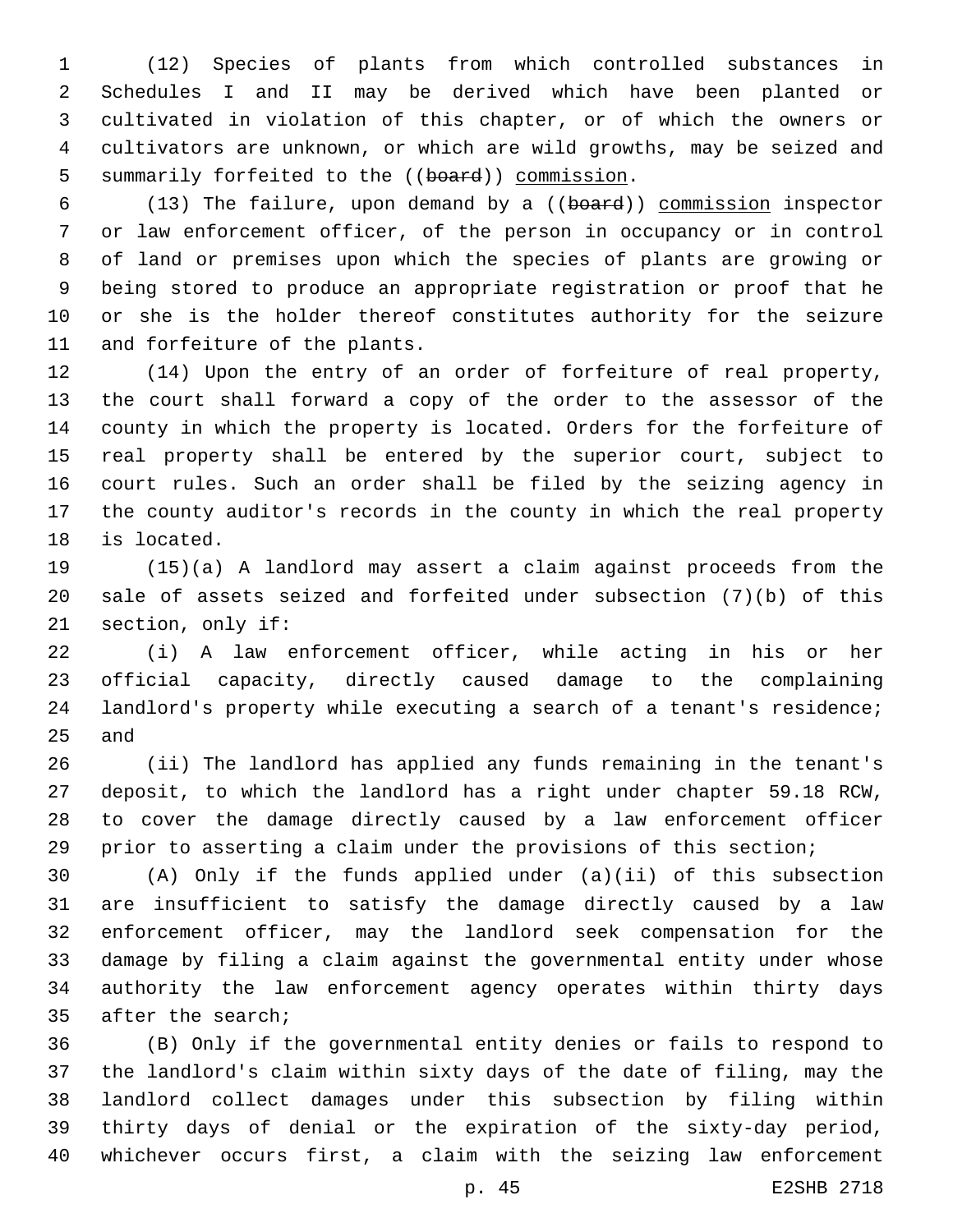agency. The seizing law enforcement agency must notify the landlord of the status of the claim by the end of the thirty-day period. Nothing in this section requires the claim to be paid by the end of 4 the sixty-day or thirty-day period.

 (b) For any claim filed under (a)(ii) of this subsection, the law enforcement agency shall pay the claim unless the agency provides 7 substantial proof that the landlord either:

 (i) Knew or consented to actions of the tenant in violation of 9 this chapter or chapter 69.41 or 69.52 RCW; or

 (ii) Failed to respond to a notification of the illegal activity, provided by a law enforcement agency under RCW 59.18.075, within seven days of receipt of notification of the illegal activity.

 (16) The landlord's claim for damages under subsection (15) of this section may not include a claim for loss of business and is 15 limited to:

(a) Damage to tangible property and clean-up costs;

 (b) The lesser of the cost of repair or fair market value of the damage directly caused by a law enforcement officer;

 (c) The proceeds from the sale of the specific tenant's property seized and forfeited under subsection (7)(b) of this section; and

 (d) The proceeds available after the seizing law enforcement agency satisfies any bona fide security interest in the tenant's property and costs related to sale of the tenant's property as 24 provided by subsection  $(9)(b)$  of this section.

 (17) Subsections (15) and (16) of this section do not limit any other rights a landlord may have against a tenant to collect for damages. However, if a law enforcement agency satisfies a landlord's claim under subsection (15) of this section, the rights the landlord has against the tenant for damages directly caused by a law enforcement officer under the terms of the landlord and tenant's contract are subrogated to the law enforcement agency.

 (18) The protections afforded by the service members' civil 33 relief act, chapter 38.42 RCW, are applicable to proceedings under this section.

 **Sec. 16.** RCW 38.42.020 and 2014 c 65 s 2 are each amended to read as follows:36

 (1) Any service member who is ordered to report for military service and his or her dependents are entitled to the rights and protections of this chapter during the period beginning on the date